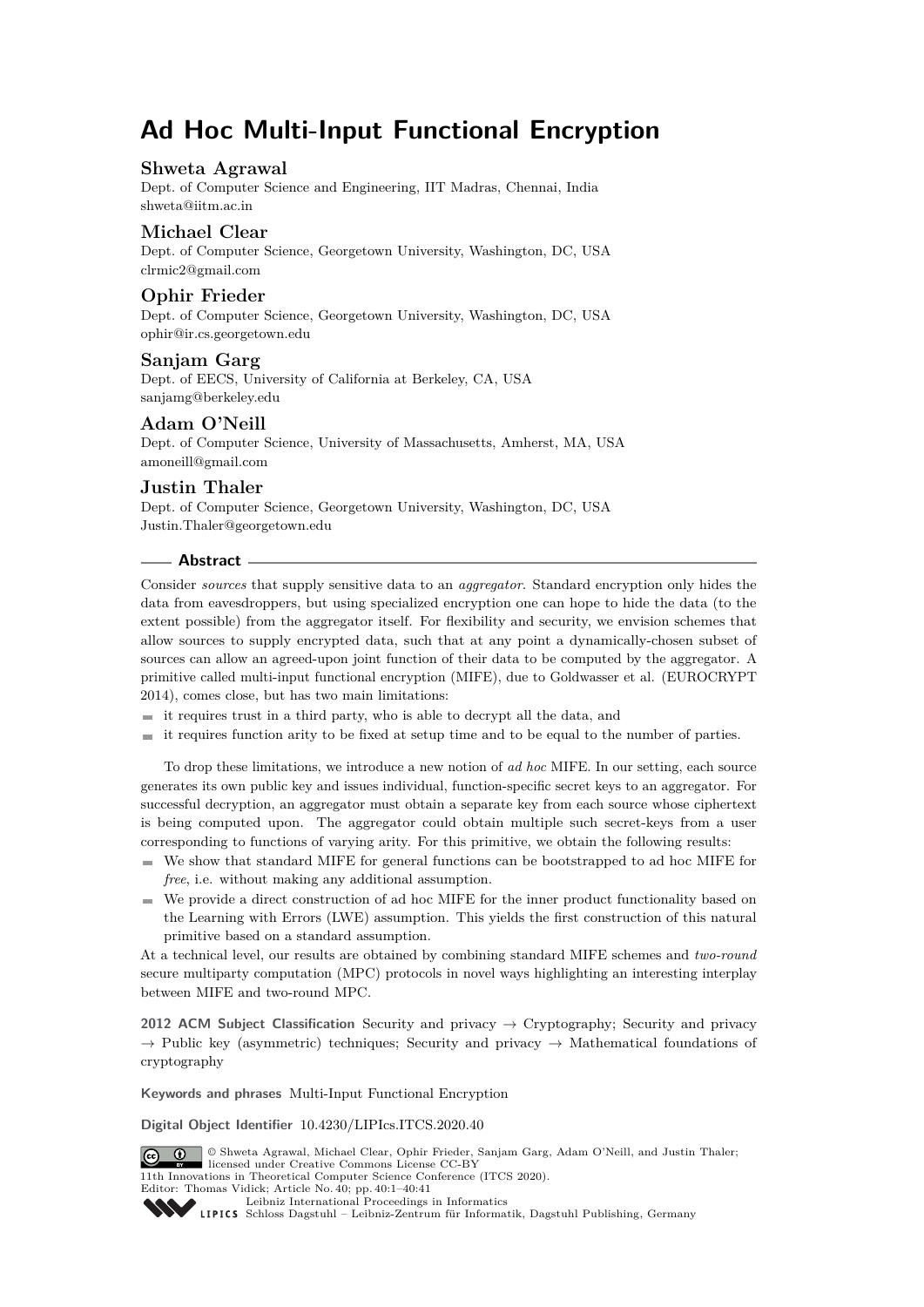#### **40:2 Ad Hoc Multi-Input Functional Encryption**

**Related Version** A full version of the paper is available at <https://eprint.iacr.org/2019/356>.

**Funding** *Sanjam Garg*: Research supported in part from DARPA/ARL SAFEWARE Award W911NF15C0210, AFOSR Award FA9550- 15-1-0274, AFOSR YIP Award, DARPA and SPAWAR under contract N66001-15-C-4065, a Hellman Award and research grants by the Okawa Foundation, Visa Inc., and Center for Long-Term Cybersecurity (CLTC, UC Berkeley). The views expressed are those of the author and do not reflect the official policy or position of the funding agencies.

**Acknowledgements** We thank Romain Gay for pointing out a subtlety in the security definition of (standard) MIFE for inner products, which necessitated a minor adjustment in our ad hoc MIFE construction.

# <span id="page-1-0"></span>**1 Introduction**

In modern society, there is an inherent need for external entities to aggregate and analyze sensitive data from a variety of sources. A few prominent examples are:

- To track diseases, disease control centers would like hospital patients' medical information.
- To determine medication efficacy for a given subpopulation, pharmaceutical companies  $\equiv$ would like patients' genomic information.
- To provide targeted advertising to consumers, corporations would like buyers' demographic  $\equiv$ information.

However, this release of sensitive data to external entities is unsettling, as these entities must now be trusted to preserve the confidentiality of the released data. We would like to avoid the need for this trust and believe that specialized encryption schemes will be an important tool for doing so. At a high level, we would like schemes that allow users to encrypt their data before transferring them to an external entity, such that only certain user-specified joint functions of the data are revealed to the entity holding it. We would like this security guarantee to be supported in a flexible way, allowing joint functions of the data to be revealed by any dynamically-chosen subset of users that permit it.

A primitive that comes close, due to Goldwasser et al. [\[45\]](#page-21-0), is *multi-input functional encryption* (MIFE). To understand MIFE, we first recall the simpler notion of functional encryption (FE) [\[20\]](#page-19-0). Just as in traditional encryption, in functional encryption ciphertexts can be generated with an encryption key. However, each *decryption* key is associated with a function *f*, and decryption of an encryption of *m* using this key results in not *m* but  $f(m)$ . Intuitively, security requires that nothing more than  $f(m)$  can be learned from the encryption of *m* and the decryption key for *f*. In MIFE, decryption keys allow computing *joint* functions of (possibly) different plaintexts underlying multiple ciphertexts. That is, decryption takes a key for a function *f* and ciphertexts  $c_1, \ldots c_n$  encrypting  $m_1, \ldots, m_n$ , and outputs  $f(m_1, \ldots, m_n)$ .

However, MIFE has an important drawback: encryption and decryption keys are generated via a global setup procedure run by an external entity usually called the *key authority*. This begs the question of whether putting trust in the key authority is really better than putting trust in the external entities that aggregate and analyze the data in the first place. A similar point was made by Rogaway about identity-based encryption (IBE) [\[60\]](#page-22-0). Indeed, removing this in the case of IBE (and other settings) has been an active area of investigation, *e.g.* see [\[18,](#page-19-1) [49,](#page-21-1) [35\]](#page-20-0). We contend that for MIFE (and indeed FE) the concern is heightened, as the authority can not only decrypt all the data but is also the one in charge of which functions of the data other external entities can compute. Hence, MIFE does not allow users to enforce their own privacy policies.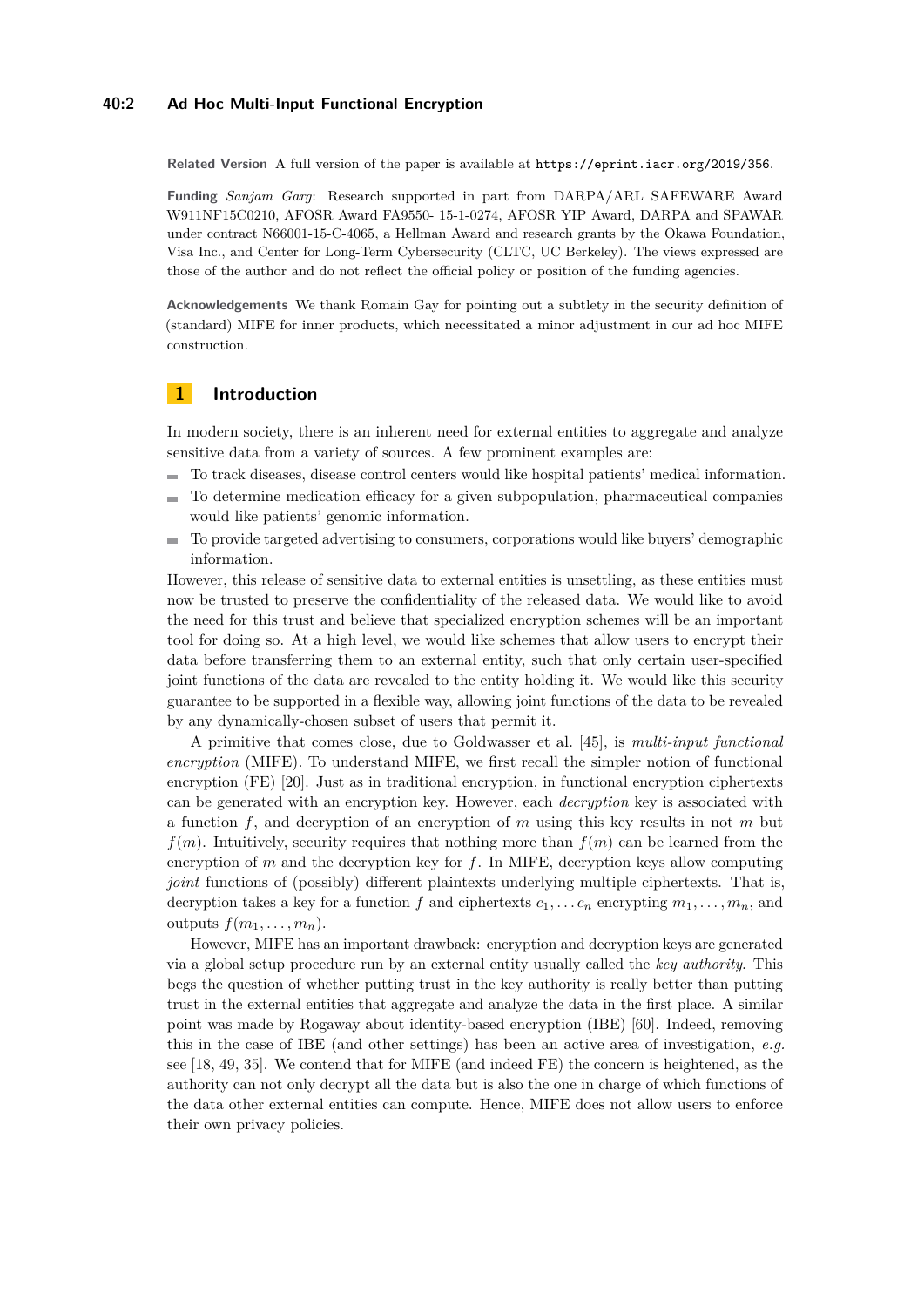#### **S. Agrawal, M. Clear, O. Frieder, S. Garg, A. O'Neill, and J. Thaler 40:3**

Additionally, from a flexibility standpoint, MIFE is limited in that it fixes the number of senders and function arity at setup time. This does not support a dynamic setting in which users can join or leave. Progress on removing this limitation was made by Badrinarayanan et al. [\[10\]](#page-19-2), who introduced a notion of MIFE for unbounded arity functions. However, their notion does not allow any subset of users to reveal a joint function of their data to an external entity without coordination from all other users, and moreover relies on strong "knowledge type" assumptions. Another closely related notion to ours is that of *decentralized multi-client FE*, recently introduced by Chotard et al. [\[27\]](#page-20-1). While this work shares some of the high level motivation of the present work, the two primitives are very different. Please see Section [1.3.3](#page-8-0) for a comparison.

### <span id="page-2-1"></span>**1.1 Our Notion: Ad Hoc MIFE**

To address the above limitations, we introduce a new notion of *ad hoc* MIFE. In ad hoc MIFE, each source (aka. sender or user) will run a *local* setup procedure to generate some public parameters as well as a private encryption key. (One can also consider a public-key setting, but this puts limits on achievable security and we do not do so in this work.<sup>[1](#page-2-0)</sup>) Each source publishes their public parameters and encrypts using their private key. These ciphertexts can be sent to an aggregator (aka. decryptor). Furthermore, using their private keys, sources can issue "partial decryption keys" to an aggregator. Each partial decryption key is associated with an  $\ell$ -ary function *f* for some  $\ell$  and is generated using the public keys of  $\ell - 1$  other (dynamically chosen) sources. If these other  $\ell - 1$  sources also issue "matching" partial decryption keys for *f* to this aggregator, it can decrypt any  $\ell$  ciphertexts  $c_1, \ldots, c_\ell$ , each produced by the corresponding source, to  $f(m_1, \ldots, m_\ell)$  where  $m_1, \ldots, m_\ell$  are the plaintexts. One can also consider restricted versions of the above notion, that bound the number of users or fix  $\ell$  (or both). In particular, taking the number of users equal to  $\ell$  gives a version of MIFE that still drops the global setup procedure but lacks the dynamic aspect. Finally, we also consider the restricted notion of *bounded* ad hoc MIFE, where we place a bound on the number of "partial decryption keys" a user is allowed to issue. Intuitively, for security, we require that an aggregator learns only the functions of the data for which it has been given all of the matching partial decryption keys.

Note that while we assume each source can obtain the authentic public parameters of other sources with whom it wants to allow joint functions of the data to be computed, there is no other prior coordination between users (this is one of the main advantages of our notion over [\[27\]](#page-20-1)). In particular, there is no external entity that generates public parameters or keys. In some of our constructions, we work in the common reference string (CRS) model, but note that this is still much weaker than having an authority who can decrypt all the data.

# **1.2 Our Results**

- Our results may be summarized as follows:
- *Feasibility result for general functions*: First, we show that standard MIFE for general functions can be bootstrapped to ad hoc MIFE for general functions for *free*. More specifically, we show that ad hoc MIFE for any functionality is implied by standard MIFE for that functionality combined in a novel way with general FE and a special type of *two-round* secure multiparty computation (MPC) protocol. The latter two are implied by standard MIFE for general functions.

<span id="page-2-0"></span><sup>1</sup> In more detail, in the public-key setting a decryptor could launch an attack where it replaces one user's input with various values to determine information about the input of another user.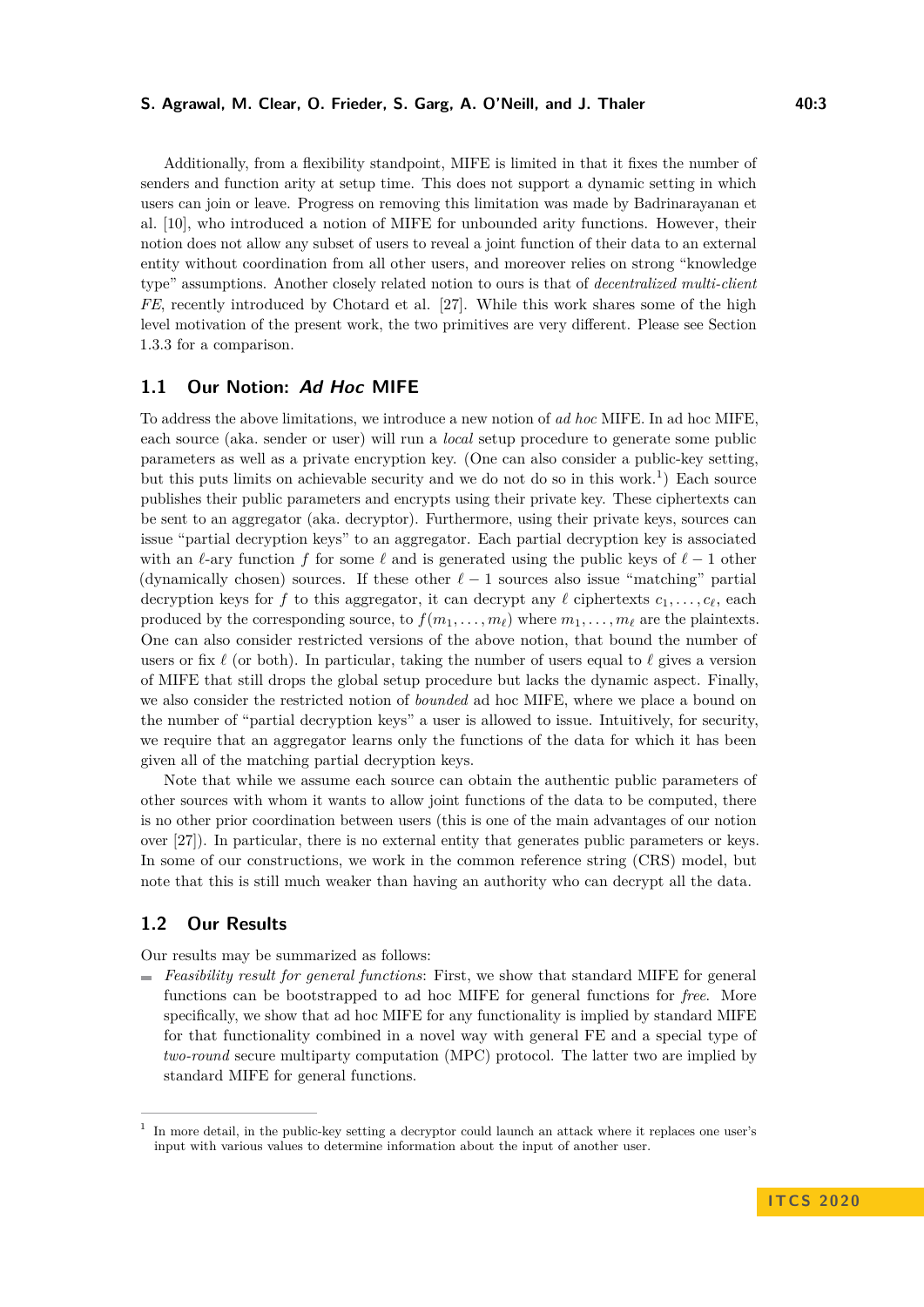#### **40:4 Ad Hoc Multi-Input Functional Encryption**

| Functionality           | Assumptions   | Security    | CRS? | <b>Section</b> |
|-------------------------|---------------|-------------|------|----------------|
| General                 | std. MIFE     | Semi-honest | No   | 4              |
| General                 | std. MIFE     | Malicious   | Yes  | 4              |
| Inner Product           | <b>LWE</b>    | Semi-honest | Yes  | 5              |
| Inner Product           | <b>LWE</b>    | Malicious   | Yes  | 5              |
| Inner Product (Bounded) | DDH, LWE, DCR | Semi-honest | No   | 5              |
| Inner Product (Bounded) | DDH, LWE, DCR | Malicious   | Yes  | 5              |

<span id="page-3-2"></span>**Table 1** Our new constructions of ad hoc MIFE.

While very general, the result leaves open the goal of obtaining ad hoc MIFE under standard assumptions. In general, this is challenging as standard MIFE is already known to be equivalent to indistinguishability obfuscation [\[33,](#page-20-2) [8,](#page-19-3) [17\]](#page-19-4), which is a central open problem in cryptography. In fact, some negative evidence about the hardness of obtaining such constructions has also been provided [\[37,](#page-20-3) [38\]](#page-21-2). Thus, with the goal of moving towards using standard assumptions, we consider the task of ad hoc MIFE for special but natural functionalities.

*Constructions for Inner Products from Standard Assumptions*: We provide a construction  $\overline{a}$ of ad hoc MIFE for the *inner product* functionality from standard assumptions, namely LWE.[2](#page-3-0) Introduced by Abdalla et al. [\[1\]](#page-18-0) in the single-input setting, this functionality has applications in data mining and information retrieval. Our result is obtained via a general paradigm for constructing ad-hoc MIFE schemes from standard MIFE schemes satisfying certain natural properties; or, what we call "ad hoc friendly" standard MIFE schemes. We show that certain constructions of standard MIFE scheme for inner products from the literature [\[3,](#page-18-1) [2\]](#page-18-2) based on standard assumptions (DDH, LWE, or DCR) already satisfy these properties. Additionally, we use a specific two-round MPC protocol [\[57\]](#page-22-1) that can also be obtained via LWE. We note that by using a two-round MPC protocol from any two-round OT protocol [\[41,](#page-21-3) [42,](#page-21-4) [15\]](#page-19-5) here, we also obtain results for the case of *bounded* ad hoc MIFE for inner products – namely, we get bounded ad hoc MIFE for inner products from DDH, LWE and DCR as well.<sup>[3](#page-3-1)</sup> We remark that since our general construction (first result) already relies on general MIFE for circuits, there is no advantage to mitigating assumptions for the two-round MPC protocol in that setting.

We emphasize that our transformation is general. Thus, our transformation can be used to upgrade the security of any "ad hoc friendly" standard MIFE for a given functionality to ad hoc MIFE for the same functionality. This result might also be useful in obtaining future constructions of ad hoc MIFE. Furthermore, the modularity of this approach allows for simplifications in our constructions.

We tabulate our results in Table [1](#page-3-2) and provide explanation of which MPC protocol is needed for each of the results in Section [1.3.](#page-4-0)

<span id="page-3-0"></span><sup>2</sup> We stress that this functionality outputs inner products in the clear and is therefore a different type of functionality than that of Katz et al. in [\[54\]](#page-22-2), which tests if an inner product is zero or not.

<span id="page-3-1"></span> $^3\,$  Note that semi-honest constructions of two-round OT are known under each of these assumptions.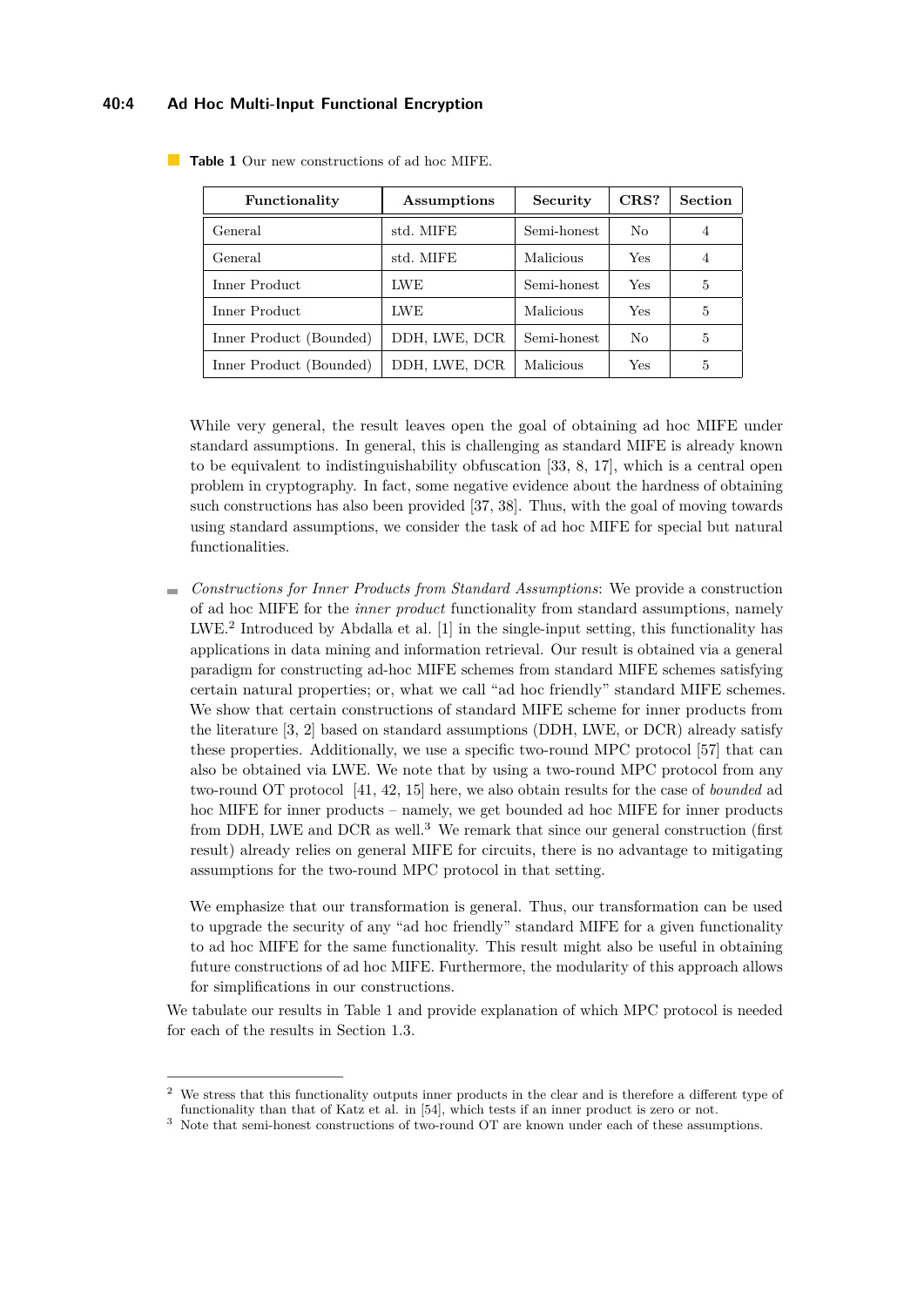# <span id="page-4-0"></span>**1.3 Technical Overview**

In this section, we describe at a high level the challenges involved in constructing ad hoc MIFE and our techniques for overcoming them.

### **1.3.1 Ad Hoc MIFE for Arbitrary Functions.**

Standard MIFE and ad hoc MIFE can be seen as secure multiparty computation (MPC) protocols with a particular allowable interaction pattern and certain additional reuse capabilities.[4](#page-4-1) To begin, let us consider the interaction pattern followed by standard MIFE. In standard MIFE, there is a *trusted* global setup which receives as input the number of parties  $\ell$ , and outputs a public key and a set of  $\ell$  encryption keys. Additionally, global setup on input a function  $f$  generates the decryption key  $DK_f$ . Of these, the public parameters are broadcast to all users and encryption key  $EK_i$  is provided to encryptor *i*, for  $i \in [\ell].$ The encryptors then compute their ciphertexts  $CT(m_i)$  and send these to the aggregator who may now compute the function output  $f(m_1, \ldots, m_\ell)$  using the decryption/function key  $DK_f$ . Finally, the system supports arbitrary number of decryption keys and ciphertexts. As explained in Section [1.1,](#page-2-1) in ad hoc MIFE, we seek to eliminate the trusted global procedure as well as support dynamic choice of parties involved in any function computation.

### **1.3.1.1 Challenges Involved**

An approach to eliminating the trusted setup from standard MIFE is to use MPC to replace the global setup. However, naively computing the setup procedure using MPC would introduce interaction between the parties, which the syntax of MIFE does not allow. Moreover, this (interactive) procedure would need to be rerun each time a function key is required to be generated. Using two round MPC, one may hope to overcome the barrier of interaction using the following natural idea: let parties perform a two-round MPC to perform the setup and key generation for a standard MIFE. In more detail, parties in the first round could publish as their public parameters the first round MPC messages with their secret randomness as input. Given the first round messages, parties could send the second round MPC message to the aggregator, who could use it to compute the function key. However, this approach does not suffice since:

- **1.** MIFE requires that the public parameters be published only once whereas the above template requires publishing fresh public parameters for each function key.
- **2.** Even more fundamentally, the above approach precludes users from being able to encrypt, as their encryption keys are not available given just the first round MPC message.

In particular, the above approach does not decouple ciphertexts and functions as in traditional MIFE, which leads to the limitation that an evaluator cannot evaluate the same function on multiple inputs chosen by the parties, nor evaluate other functions on the same set of inputs. Additionally, the problem is made challenging by the fact that in MIFE an aggregator might obtain arbitrary number of secret keys and an encryptor might generate arbitrary number of ciphertexts.

<span id="page-4-1"></span><sup>4</sup> Recall that MPC allows a set of parties to compute a joint function of their inputs without revealing anything else but in general allows these parties to freely interact (although restrictions may apply in special cases).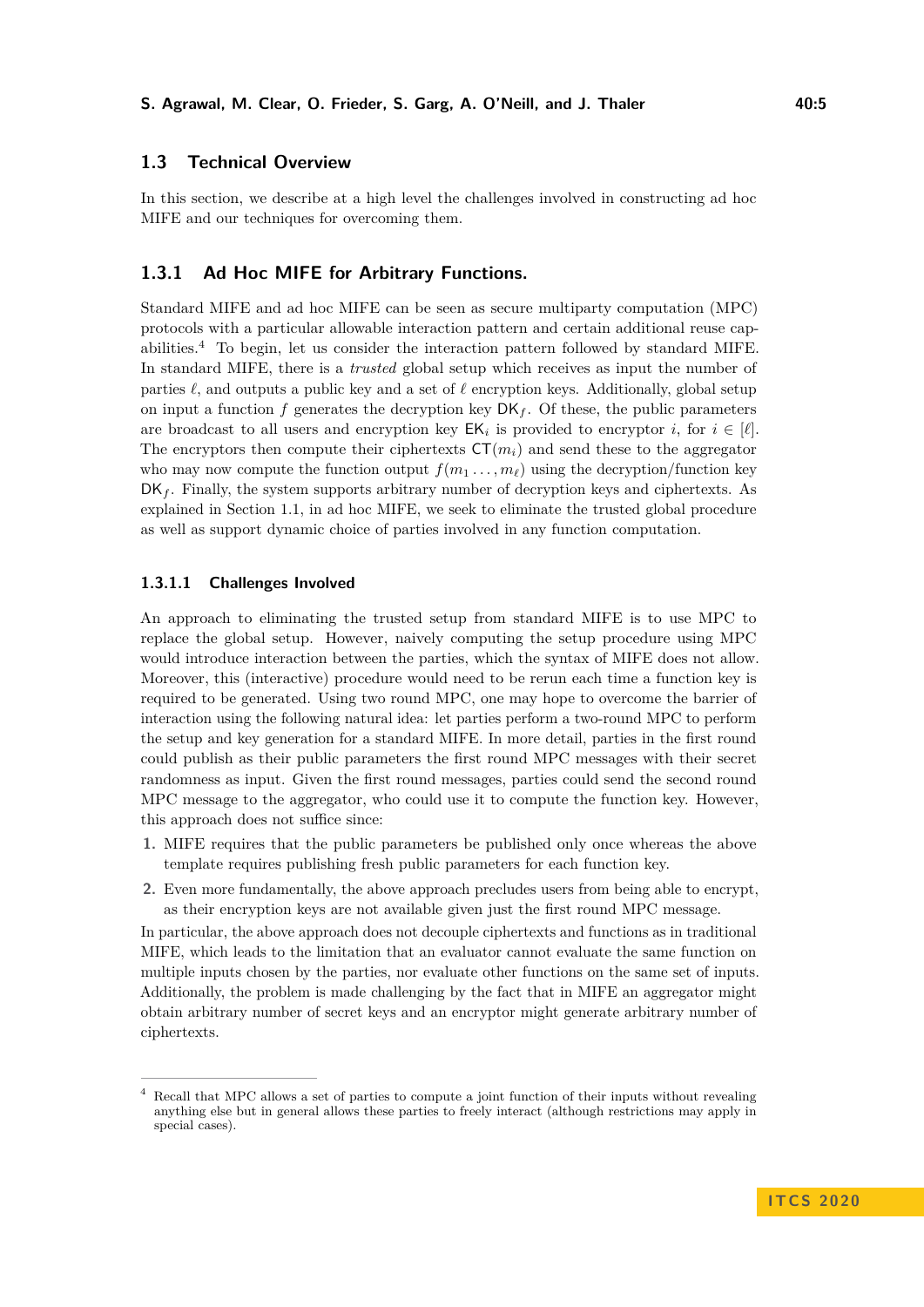#### **1.3.1.2 Overcoming the first barrier: Function re-runnable two-round MPC**

In order to mitigate the first problem above, we require that the first round MPC message be sent only once, and reused for all subsequent second round messages thus providing re-usability/re-runnability for secret key generation. Towards achieving this re-usability, an idea is to use function rerunnable two-round MPC protocols, where the same first round message can be reused for multiple functions in the second round. As we will see, certain existing two-round MPC protocols satisfy this requirement (see later), but this still does not solve the problem. This is because in adhoc MIFE, we additionally need that for the MPC protocol, the function or even its arity are not known at the time the first round message is sent. We overcome this hurdle by using "function delayed" protocols, which permit the choice of function to be delayed to the second round of the protocol. Together, these special protocols may be used to overcome the first barrier outlined above.

#### **1.3.1.3 Overcoming the second barrier: Delaying Encryption**

In order to overcome the second barrier, we allow the encryptor to delay the encryption process until the encryption keys are known (in similar spirit as [\[13,](#page-19-6) [30\]](#page-20-4)). In more detail, we will have each source independently run the setup algorithm of a single input FE scheme, denoted as FE and compute the first round message of an MPC protocol using the FE master key as input. This message is published as part of the public key and made available to all other sources. Additionally, each source provides an encryption of its input *m<sup>i</sup>* using the algorithm FE*.*Encrypt.

The sources may choose the function *f* to be computed and the group that will participate in the computation dynamically. At this point, each source independently executes the partial key generation algorithm as follows: it generates the second round message of an MPC protocol for a suitable f dependent functionality  $GenKeys<sub>f</sub>$  and sends this to the aggregator. Intuitively, the functionality  $\mathsf{GenKeys}_f$  has the circuit  $f$  hard-coded in it, and enables the aggregator to compute the output.

However, recall that the inputs to the GenKeys functionality are not the messages on which the computation must be performed, but rather the FE master keys generated independently by each player. To proceed, the functionality instead uses the FE master keys to compute FE *function* keys for a re-encryption procedure, which *translates* FE ciphertexts to MIFE ciphertexts for a freshly generated (standard) MIFE scheme. During this time, the arity of the function *f* is known, so a suitable standard MIFE scheme may be instantiated. It further outputs an MIFE function key for the function *f*.

We are almost done:  $\mathsf{GenKeys}_f$  runs the setup procedure for a suitable fixed arity standard MIFE scheme, computes FE function keys for each party for the re-encryption functionality, computes the MIFE function key for *f* and outputs these. The aggregator uses the FE keys together with the FE ciphertexts provided by each encryptor to translate FE.Enc $(m_i)$  to  $c_i =$  MIFE. Enc $(m_i)$  and then runs the MIFE decryption procedure to obtain  $f(m_1, \ldots, m_\ell)$ .

Put together, we resolved all difficulties by carefully nesting a a multi-input FE scheme MIFE, within the single input FE scheme FE, which in turn is nested within a re-runnable two-round MPC protocol MPC.

One final problem remains: the adversary could get some partial information from an "incomplete" set of partial decryption keys for some function. This is because standard MPC makes no guarantee when an honest party does not send their final message. We solve this problem by masking the output of MPC by pseudorandom values generated for each party. The partial decryption keys contains the respective user's pseudorandom masks so that only a complete set of user keys can be used to unmask the output.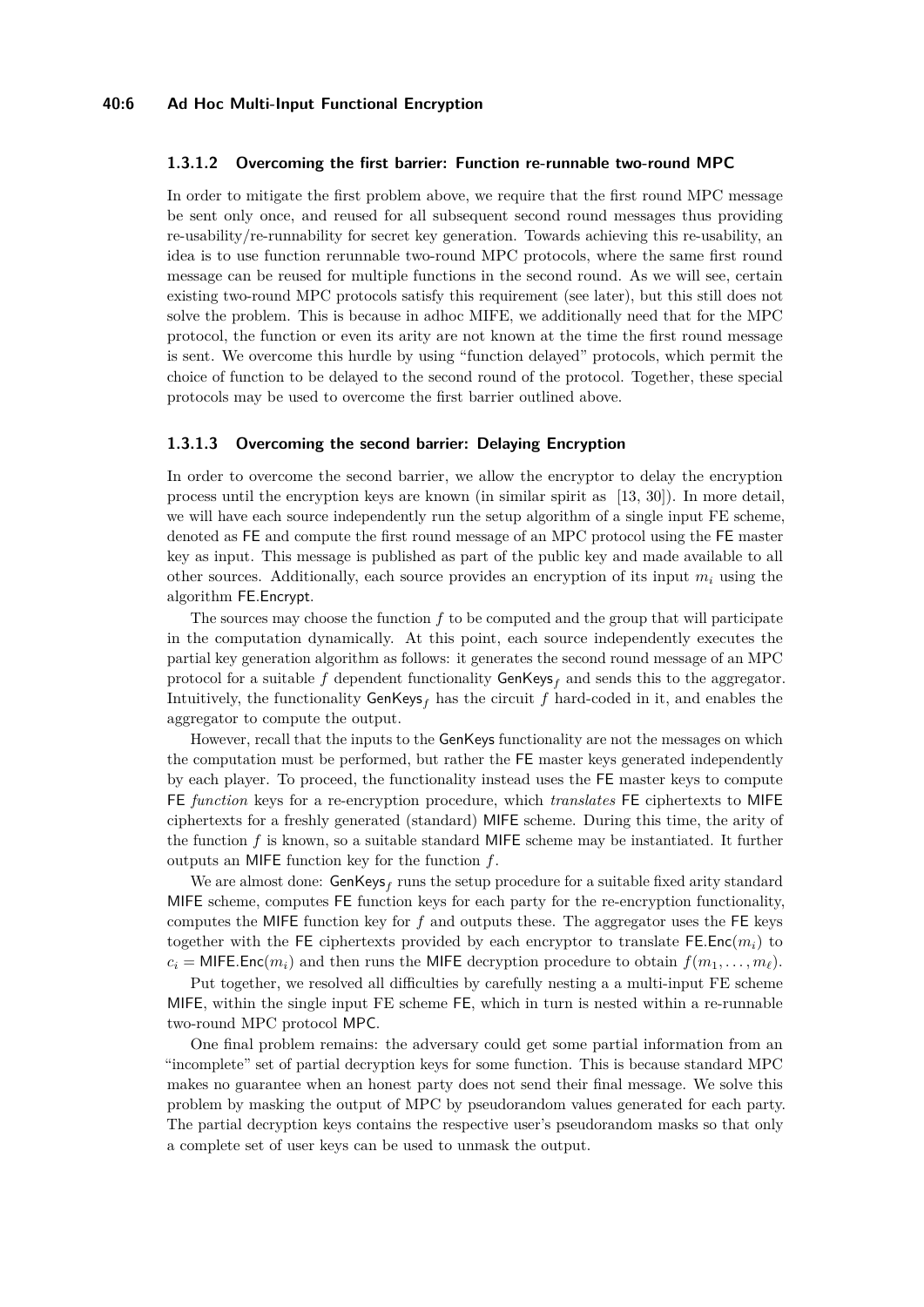While security appears to follow intuitively from the security of MPC, FE and MIFE, the proof must contend with several technical hurdles as we are forced to deal with indistinguishability style security of FE, MIFE (simulation security for these primitives is known to be impossible [\[20,](#page-19-0) [6\]](#page-18-3)). We argue security via a careful sequence of hybrids, please see Section [4](#page-11-0) for details.

#### **1.3.1.4 Instantiating MPC**

We now discuss possible instantiations of MPC to fit the above template. Depending on the properties of the underlying two-round MPC protocol, we obtain different properties of the resulting ad hoc MIFE scheme. In both the semi-honest (passive decryptor) and the malicious (active decryptor) settings, the most general function-rerunnable, two-round MPC protocols without CRS can be constructed [\[32,](#page-20-5) [48\]](#page-21-5) from indistinguishability obfuscation [\[33\]](#page-20-2), which itself can be constructed from multi-input functional encryption [\[8\]](#page-19-3). Furthermore, as already noted in [\[40\]](#page-21-6), we remark that in the semi-honest setting the construction of [\[32\]](#page-20-5) can actually be instantiated in the plain model. This is based on the observation that the CRS in the protocol of [\[32\]](#page-20-5) was only needed for the computation in the second round. Thus semi-honest parties could obtain a CRS by just performing a one-round coin flipping in the first round. This yields our first result: we get ad hoc MIFE for general functions from standard MIFE for general functions. In the semi-honest setting, the ad hoc MIFE construction is in the plain model. On the other hand, in the malicious setting, these protocols work in the common reference string (CRS) model.

Alternatively, function-rerunnable two-round MPC in the common reference string (CRS) model can be constructed [\[28,](#page-20-6) [57,](#page-22-1) [24,](#page-20-7) [59\]](#page-22-3) from learning-with-errors (LWE). This yields ad hoc MIFE from LWE and standard MIFE in the CRS model (either semi-honest or malicious). While bounded two-round MPC in the CRS model can be constructed from bilinear maps [\[41\]](#page-21-3) and even two-round oblivious transfer [\[15,](#page-19-5) [42,](#page-21-4) [39\]](#page-21-7) or information theoretically [\[9,](#page-19-7) [36\]](#page-20-8), these constructions are *not* function-rerunnable so do not suffice for our general construction. We note that these constructions would suffice for obtaining bounded ad hoc MIFE, where a user issues only a bounded number of partial decryption keys and maintains *state* across key issues. However, since in our general result we anyway require the minimum assumption of FE/MIFE, instantiating MPC from weaker assumptions does not yield any benefits, and we do not discuss this further. Our results are highlighted in Table [1.](#page-3-2)

# **1.3.2 Ad Hoc MIFE for Inner Products.**

While our construction of ad hoc MIFE above applies to arbitrary functionalities, it requires use of standard MIFE for general functions. Unfortunately, as noted above, standard MIFE implies indistinguishability obfuscation. Hence, there is limited hope of basing it on standard assumptions. Additionally, our general transformation uses an FE scheme for a potentially complicated re-encryption functionality and also requires general-purpose, function-rerunnable two-round MPC for computing a complex functionality. These aspects limit the practical applicability of our general result.

Next, we describe a paradigm for constructing ad-hoc MIFE schemes from standard MIFE schemes that are "ad hoc friendly" and a (hopefully simple) two-round MPC protocol. This paradigm significantly simplifies our general construction and provides a way for basing it on standard assumptions. We then show that the standard MIFE scheme for inner products [\[3,](#page-18-1) [2\]](#page-18-2), which may be based on DDH, LWE or DCR, is ad hoc friendly and the corresponding two-round MPC protocol is only required to compute inner-products, thus obtaining an efficient ad hoc MIFE scheme for inner products.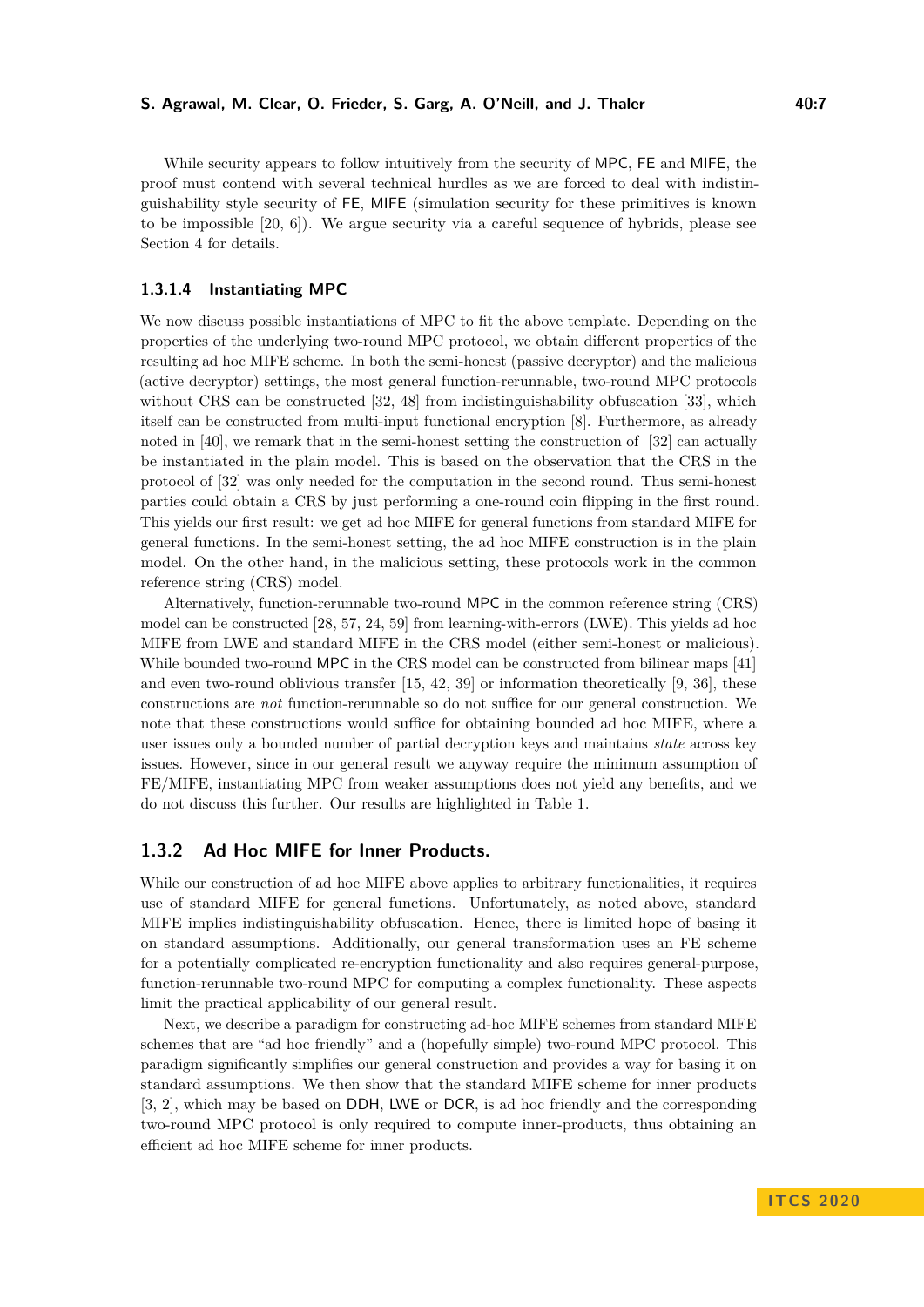#### **40:8 Ad Hoc Multi-Input Functional Encryption**

More formally, in the inner product functionality a decryption key corresponds to a concatenated vector  $\mathbf{y} = (\mathbf{y_1} \parallel \cdots \parallel \mathbf{y_n})$  where  $\mathbf{y_i} \in \mathbb{Z}_q^m$ , and a ciphertext encrypts a vector **x**<sub>**i**</sub> ∈  $\mathbb{Z}_q^m$ . The desired result of decryption is  $\sum_{i=1}^n \langle \mathbf{x_i}, \mathbf{y_i} \rangle$ . Importantly, the decryptor should not learn the partial sums  $\langle x_i, y_i \rangle$ . The inner product functionality has applications in data mining and information retrieval [\[1,](#page-18-0) [3\]](#page-18-1). We use constructions of standard MIFE for inner product by [\[3,](#page-18-1) [2\]](#page-18-2).

Below, we start by summarizing our notion of "ad hoc freindliness," which (as we see later) is indeed satisfied by the above mentioned standard MIFE for inner product by [\[3,](#page-18-1) [2\]](#page-18-2). Our notion of ad hoc friendliness may be summarized as follows:

- **1.** *Decentralized Setup.* The MIFE*.*Setup algorithm of the MIFE is decentralized in the sense that:
	- **a.** The encryption keys  $EK_i$  for  $i \in [n]$  corresponding to party *i* may be generated *independently* of the encryption keys of the remaining parties  $[n] \setminus i$ .
	- **b.** The master secret key MSK can be decomposed into *n* components  $\{MSK_i\}_{i \in [n]}$ . The partial MSK*<sup>i</sup>* corresponding to party *i* may be generated locally by party *i*, without any interaction or shared state with the remaining parties.
- **2.** *Local Encryption.* The encryption algorithm only takes its encryption key and message as input and does not depend on the number of parties or their public parameters.
- **3.** *Piecewise Master Secret Key.* The master secret in standard MIFE  $MSK = \{MSK_1, \ldots, MSK_n\}$ , if restricted to some subset  $S \subseteq [n]$  with  $|S| = \ell$ , has the same distribution as a master secret generated for functions of arity  $\ell$ .

We show that a standard MIFE with the above properties can be upgraded to ad hoc MIFE described above in a more direct manner than our generic transformation from standard MIFE to ad hoc MIFE. To see this, recall that one of the key challenges in ad hoc MIFE is that the encryptor must encrypt her messages without knowing the encryption key for the underlying standard MIFE. This is because the members or size of the group that will participate in the computation are chosen dynamically later.

To handle this, we used single input FE to encrypt messages and the MPC protocol for functionality GenKeys to sample an MIFE scheme and then translate the FE ciphertexts to MIFE ciphertexts. In the current setting however, due to properties (1) and (2) above, the encryption key of each party can be generated locally and each party can directly perform MIFE encryption locally. Since the re-encryption functionality involves computing a PRF and computing an MIFE encryption, the savings accrued by skipping this step are significant.

We will still require MPC to compute the MIFE function key, but no longer need the MPC functionality to sample the master secret key, so for simple functionalities this protocol may be much leaner than our general MPC protocol. For instance, in the case of inner products, we show that the required MPC protocol only needs to support inner product computations.

While the structural requirements described above may seem very strong, as mentioned earlier, we show that these requirements are enjoyed by the MIFE for inner products recently constructed by Abdalla et al. [\[2\]](#page-18-2) and can be used to instantiate our compiler providing a very simple and efficient ad hoc MIFE for inner products. Please see Section [5](#page-14-0) for details.

### **1.3.2.1 Instantiating MPC**

As discussed for the case of our generic construction, we use two-round MPC protocols to obtain ad hoc MIFE for inner products. Specifically, since function-rerunnable two-round MPC in the common reference string (CRS) model can be constructed [\[28,](#page-20-6) [57,](#page-22-1) [24,](#page-20-7) [59\]](#page-22-3) from learning-with-errors (LWE), we immediately get ad hoc MIFE from LWE. This result can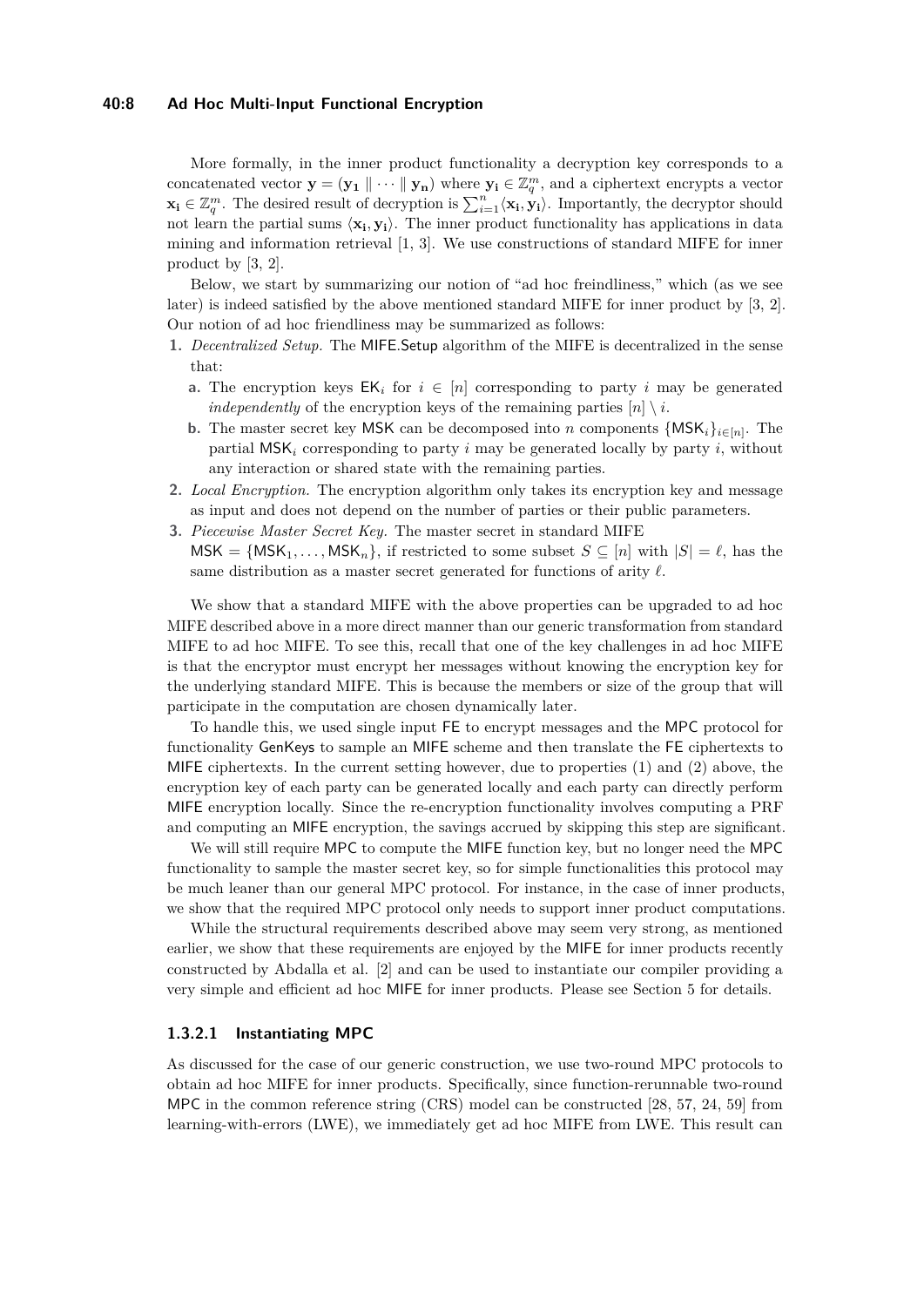be upgraded to the malicious setting at the additional cost of NIZKs. On the other hand, construction of two-round MPC from two-round oblivious transfer [\[15,](#page-19-5) [42,](#page-21-4) [39\]](#page-21-7), yields *bounded* ad hoc MIFE for inner products under DDH, LWE or DCR, albeit with the requirement that the sources maintain state across key issues. One nice feature of these schemes is that they work without the need for a CRS in the semi-honest setting and upgrade to the malicious setting can be made just using CRS. Please see Section [5](#page-14-0) for details.

Our results are highlighted in Table [1.](#page-3-2)

# <span id="page-8-0"></span>**1.3.3 Related Work**

In this section, we discuss the prior work in this area. Here, we focus on two related primitives, decentralized multi-client FE and and non-interactive MPC. Further related work on FE, MIFE, MPC and multi-authority FE can be found in Appendix [A.](#page-22-4)

#### **1.3.3.1 Decentralized Multi-Client Functional Encryption**

Very recently, Chotard et al [\[27\]](#page-20-1) proposed the notion of decentralized multi-client functional encryption (D-MCFE). While the motivation for the two works is similar in removing the common key authority, our notion of adhoc MIFE is significantly more general in that:

- **1.** MCFE itself is more restricted than MIFE, since only CTs with the *same labels* can be combined. In MIFE there is no such restriction. MIFE for circuits captures MCFE for circuits (by checking for equal labels within the MIFE functionality) but not vice versa.
- **2.** Crucially, the setup algorithm in D-MCFE is a protocol that is run between multiple senders, requiring interaction, whereas our setup algorithm is run independently by each source and is thus *non-interactive*. Note that developing a non-interactive solution is one of the main motivations of this work.
- **3.** The work of Chotard et al [\[27\]](#page-20-1) only provides a construction for inner products. We provide a general construction as well as one for inner products. Since our model is stronger, our inner product construction is significantly more involved than theirs.
- **4.** Decentralized MCFE lacks the dynamic aspect, which is one of the main contributions of our work. We permit the function arity and participating parties to be chosen dynamically – a feature no other construction supports (to the best of our knowledge).

### **Non-Interactive MPC**

Another related notion is that of *non-interactive MPC* (NI-MPC), where a group of asynchronous parties may evaluate a function over their inputs by sending a single message to an evaluator who computes the output [\[51\]](#page-21-8). While they appear superficially similar, we note that the model of ad hoc MIFE is fundamentally different from NI-MPC since, unlike NI-MPC, it separates inputs and functions, i.e. provides ciphertexts and function keys which allows *reusing* an input/ciphertext with many different functions, and a function with many different inputs. On the other hand, NI-MPC does not support function reusability at all, and only a very restricted version of input re-usability, namely where only ciphertexts in the same "session" may be combined. The function arity in NI-MPC is also fixed, unlike ad hoc MIFE.

# **2 Preliminaries**

Due to space constraints, the preliminaries can be found in Appendix [B.](#page-23-0)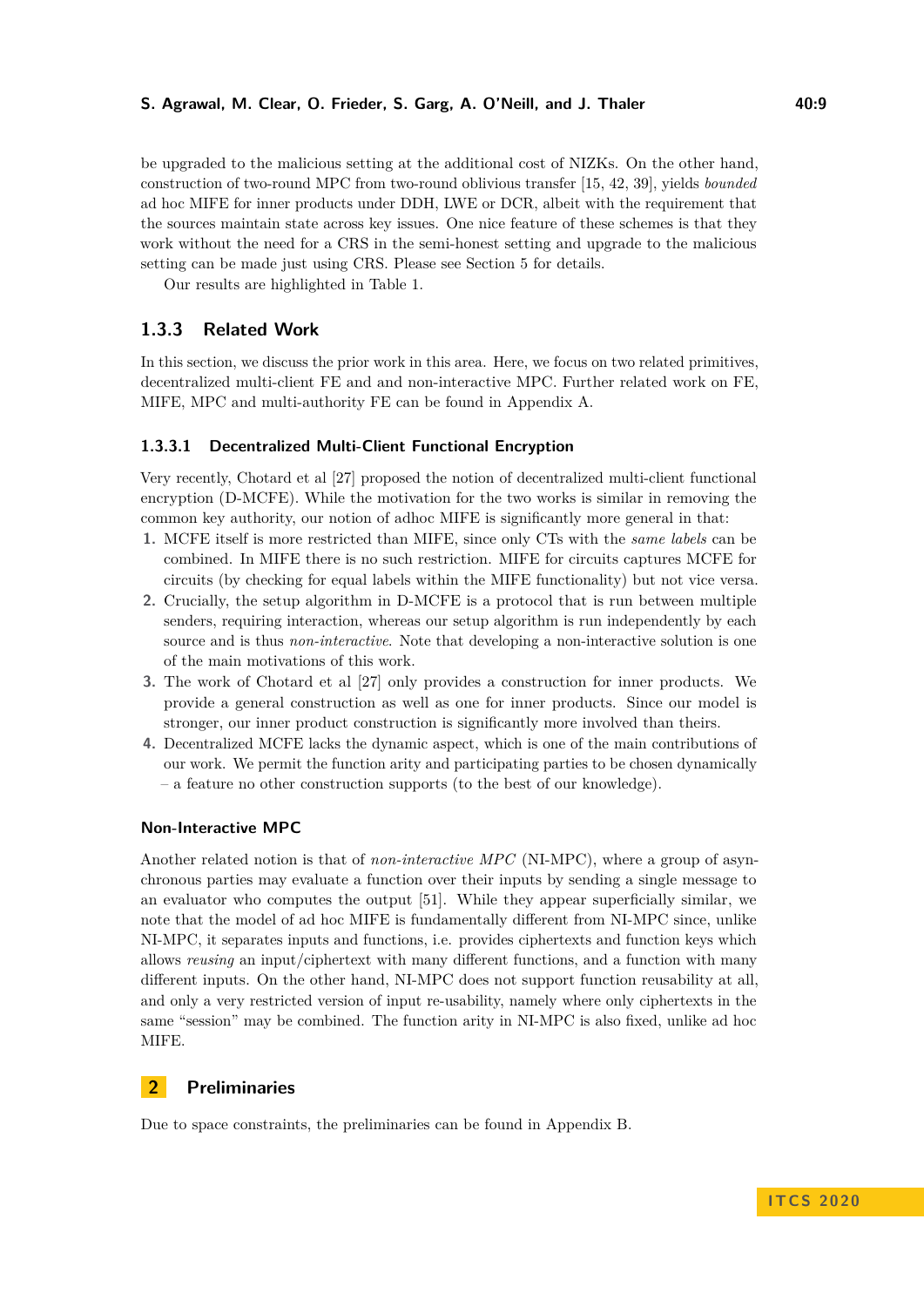# **3 Ad hoc Multi-Input Functional Encryption**

We are now ready to define our new notion of *ad hoc* multi-input functional encryption (MIFE). For simplicity, we define ad hoc MIFE in the private-key setting only. We leave the study of ad hoc MIFE in the public-key setting for future work.

# **3.1 Syntax and Correctness**

An *ad hoc multi-input functional encryption scheme* aMIFE for a message space  $\{M_{\kappa}\}_{\kappa\in\mathbb{N}}$ and a functionality  $\{\mathcal{F}_\kappa\}_{\kappa \in \mathbb{N}}$ , where for each  $\kappa \in \mathbb{N}$ , each  $f \in \mathcal{F}_\kappa$  is a (description of a) function on  $(M_\kappa)^\ell$  for some  $\ell$  (which may depend on f), is given by a set of algorithms with the following syntax:

- aMIFE.Setup( $1^{\kappa}$ ): A PPT algorithm taking the security parameter  $\kappa$ , and outputting the  $\bar{a}$ master secret key MSK and the public parameters PP.
- aMIFE.KeyGen(*i*, MSK<sub>i</sub>, (PP<sub>1</sub>,  $\cdots$ , PP<sub>l</sub>), *f*): A PT algorithm taking an index  $i \in [\ell]$ , a m. master secret key  $MSK_i$  corresponding to  $PP_i$ , a set of public parameters  $PP_1, \cdots, PP_\ell$ , a function  $f \in \mathcal{F}_\kappa$  of arity  $\ell$ , and outputting a corresponding partial decryption key PDK<sub>*i,f*</sub>.
- aMIFE*.*Enc(MSK*,* **x**): A PPT algorithm taking a master secret key MSK and a message  $\equiv$  $\mathbf{x} \in \mathcal{M}_{\kappa}$ , and outputting a ciphertext *c*.
- **a** aMIFE<sub>.</sub>Dec((PDK<sub>1*,f*</sub>,...,PDK<sub>*t,f*</sub>),(*c*<sub>1</sub>,...,*c*<sub>*t*</sub>)): A PT algorithm taking partial decryption keys (PDK<sub>1*,f*</sub>,...,PDK<sub> $\ell$ ,f</sub>) and ciphertexts ( $c_1$ ,..., $c_\ell$ ), and outputting a string *y*.

**► Definition 1** (Correctness). We say that aMIFE is correct if for all  $\kappa \in \mathbb{N}$  and  $\ell = poly(\kappa)$ ,  $all \mathbf{x}_1 \dots \mathbf{x}_\ell \in \mathcal{M}_\kappa$  *and all*  $f \in \mathcal{F}_\kappa$  *of arity*  $\ell$ 

$$
\Pr\left[y = f(\mathbf{x}_1, \cdots, \mathbf{x}_\ell) \middle| \begin{aligned}[t] & ( \mathsf{PP}_i, \mathsf{MSK}_i) \mathop{\leftarrow} \mathsf{s} \text{ aMIFE}.\mathsf{Setup}(1^\kappa) \quad (\forall i \in [\ell]) \\ & c_i \mathop{\leftarrow} \mathsf{s} \text{ aMIFE}.\mathsf{Enc}(\mathsf{MSK}_i, \mathbf{x}_i) \\ & \mathsf{PDK}_{i,f} \mathop{\leftarrow} \mathsf{s} \text{ aMIFE}.\mathsf{KeyGen}(i, \mathsf{MSK}_i, (\mathsf{PP}_i)_{i \in [\ell]}, f) \\ & y \mathop{\leftarrow} \mathsf{ aMIFE}.\mathsf{Dec}((\mathsf{PDK}_{i,f})_{i \in [\ell]}, (c_i)_{i \in [\ell]}) \end{aligned}\right] = 1 \; .
$$

 $\triangleright$  Remark 2. We highlight two ways that ad hoc MIFE differs from standard MIFE [\[45\]](#page-21-0). First, the aMIFE. Setup algorithm is run per user and does not output all of the  $MSK_1, \ldots MSK_n$  at once. Second, the total number of users  $n$  and the function arity  $\ell$  are not fixed and input to the aMIFE*.*Setup algorithm. We also note that for simplicity in our formulation of ad hoc MIFE the public parameters of the parties input to the key generation algorithm are ordered.

- $\triangleright$  Remark 3. We also consider two relaxations of ad hoc MIFE:
- We can allow an additional algorithm CRSGen taking  $1<sup>\kappa</sup>$  and outputting a common  $\blacksquare$ reference string CRS that is input to the remaining algorithms. We refer to this as ad hoc MIFE *in the CRS model*. The CRS model is weaker than having a key generation authority who can decrypt all the data.
- We can allow the total number of users  $1<sup>n</sup>$  to be input to the setup algorithm. We refer to this as *bounded* ad hoc MIFE. We can additionally require  $n = \ell$ , which we refer to as *static* (vs. dynamic) ad hoc MIFE. In particular, static ad hoc MIFE recovers a variant of MIFE that is similar to the standard one but still eliminates the trusted key generation authority.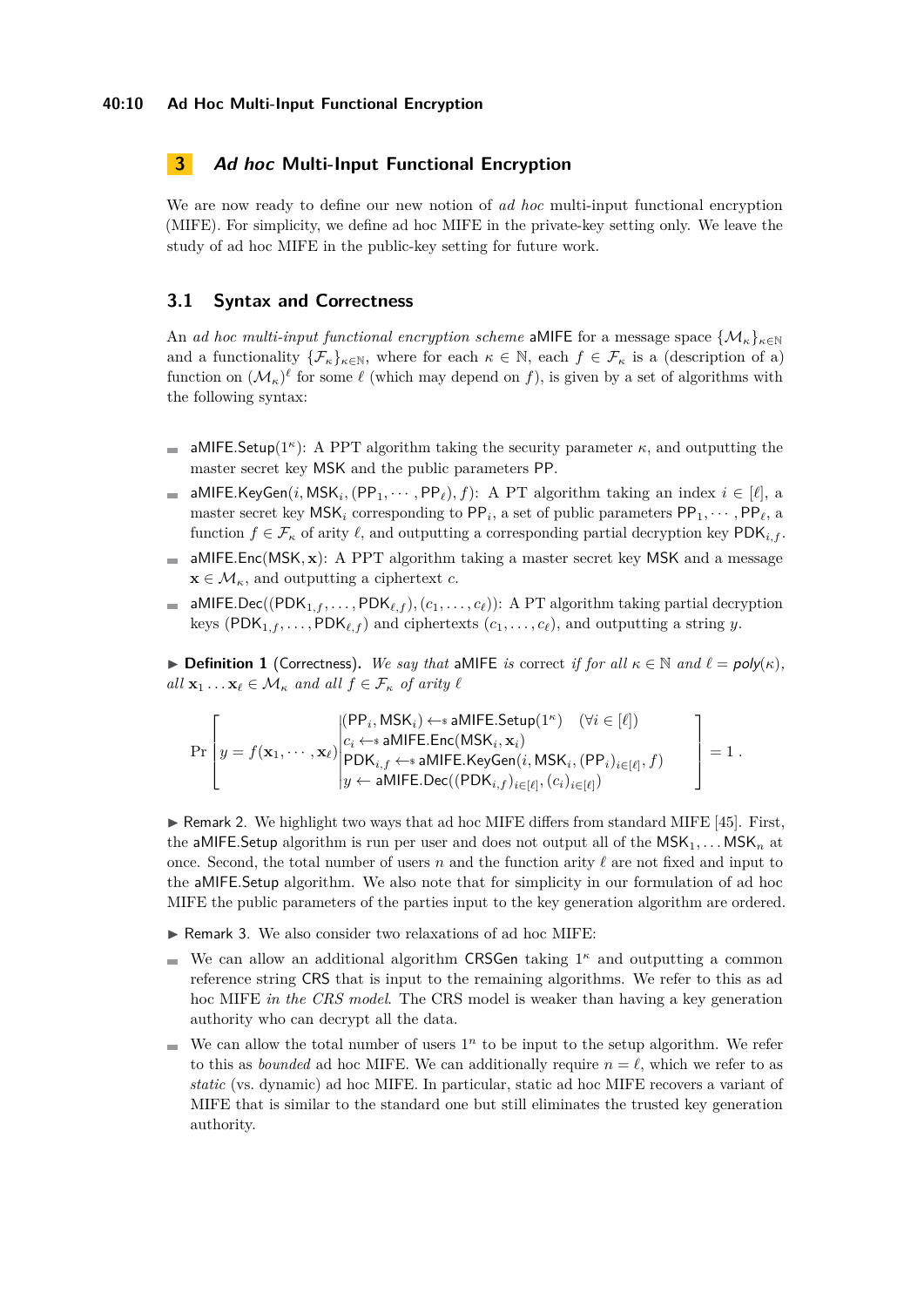### **3.2 Indistinguishability-Based Security**

We first present an indistinguishability-based security notion. We note that the fact that the public parameters of the parties input to the key generation algorithm are ordered allows us to work with a somewhat simpler definition than the corresponding one in [\[45\]](#page-21-0) for the standard MIFE case.

For an ad hoc MIFE scheme aMIFE as above and adversary  $A = (\mathcal{A}_0, \mathcal{A}_1, \mathcal{A}_2)$ , consider the experiment in Figure [1.](#page-10-0)

For an ad hoc MIFE scheme aMIFE as above and adversary  $A = (\mathcal{A}_0, \mathcal{A}_1, \mathcal{A}_2)$ , consider the experiment in Figure [1.](#page-10-0)

<span id="page-10-0"></span> $\mathbf{Experiment~IND}_{\mathcal{A}}^{\mathsf{aMIEE}}(1^{\kappa})$  $(1^n, I, (\text{PP}_i)_{i \in I}, st) \leftarrow \mathcal{A}_0(1^\kappa)$  $b \leftarrow s \{0, 1\}$ For all  $i \notin I$  do: (MSK*i,* PP*i*) ←\$ aMIFE*.*Setup(1*<sup>κ</sup>* )  $st \leftarrow \mathcal{A}_1^{\mathcal{O}_{\mathsf{enc}}(\cdot,\cdot,\cdot),\mathcal{O}_{\mathsf{kg}}(\cdot,\cdot,\cdot)}(st)$  $b' \leftarrow \mathcal{A}_2^{\mathcal{O}_{\mathsf{enc}}(\cdot,\cdot,\cdot),\mathcal{O}_{\mathsf{kg}}(\cdot,\cdot,\cdot)}((\mathsf{PP}_i)_{i \notin I}, st)$ Return  $(b = b')$  $\mathbf{Oracle} \ \mathcal{O}_{\mathsf{enc}}(i, \mathbf{x}_0, \mathbf{x}_1)$ If  $\mathbf{x}_0, \mathbf{x}_1 \in \mathcal{M}_\kappa$  and  $|\mathbf{x}_0| = |\mathbf{x}_1|$  $c_b \leftarrow$  aMIFE.Enc(MSK<sub>*i*</sub></sub>,  $\mathbf{x}_b$ ) Return *c<sup>b</sup>* Else Return ⊥ **Oracle**  $\mathcal{O}_{\mathsf{kg}}(i, (i_1, \ldots, i_\ell), f)$ If  $i \in \{i_1, \dots, i_\ell\}$ and  $f \in \mathcal{F}_\kappa$  of arity  $\ell$  $PDK_{i,f} \leftarrow$ aMIFE*.*KeyGen(*i,* MSK*i,*(PP*<sup>i</sup><sup>j</sup>* )*, f*) Return PDK*i,f* Else return ⊥



We say that  $f \in \mathcal{F}_{\kappa}$  is *queried* if for every user associated with its input wires, either the user is corrupt, or has submitted it's partial decryption key to the adversary. Formally, for every  $k \in \ell$  where  $\ell$  is the arity of  $f$  either  $i_k \in I$ , *i.e.*  $i_k$  is corrupted or there is a key-generation query  $(i_k, (\text{PP}_{i_1}, \cdots, \text{PP}_{i_\ell}), f)$ .

We call A *legitimate* if for all  $\kappa \in \mathbb{N}$ , in all transcripts  $\text{IND}_{\mathcal{A}}^{\text{aMIEE}}(1^{\kappa})$  it holds that for every queried  $f \in \mathcal{F}_{\kappa}$ , there does not exist two sequences  $(y_{i_1,0},\cdots,y_{i_\ell,0})$  and  $(y_{i_1,1},\cdots,y_{i_\ell,1})$  such that

$$
f(y_{i_1,0},\cdots,y_{i_\ell,0})\neq f(y_{i_1,1},\cdots,y_{i_\ell,1})
$$

and for every  $j \in \{i_1, \dots, i_\ell\}$ 

*j*  $\in$  *j*, *i.e. j* is corrupted (so there is no restriction on  $y_{j,0}, y_{j,1}$  above), or

There is an encryption query  $(j, \mathbf{x}_0, \mathbf{x}_1)$  such that  $y_{j,0} = \mathbf{x}_0$  and  $y_{j,1} = \mathbf{x}_1$ .

We assume adversaries are legitimate unless otherwise stated. We call  $\mathcal A$  *passive* if  $I = \emptyset$ . We call  $A$  *selective* if  $A_2$  makes no queries. We say that aMIFE is xxx-IND-secure if for any adversary  $A$  of type  $xxx$ 

$$
|\mathrm{Pr}\left[\,\mathbf{IND}_{\mathcal{A}}^{\mathsf{aMIEE}}(\cdot)\,\,\text{outputs}\,\,1\,\right]-1/2|=\mathsf{negl}(\cdot)\;.
$$

We provide the definition of simulation based security in Appendix [C.](#page-29-0)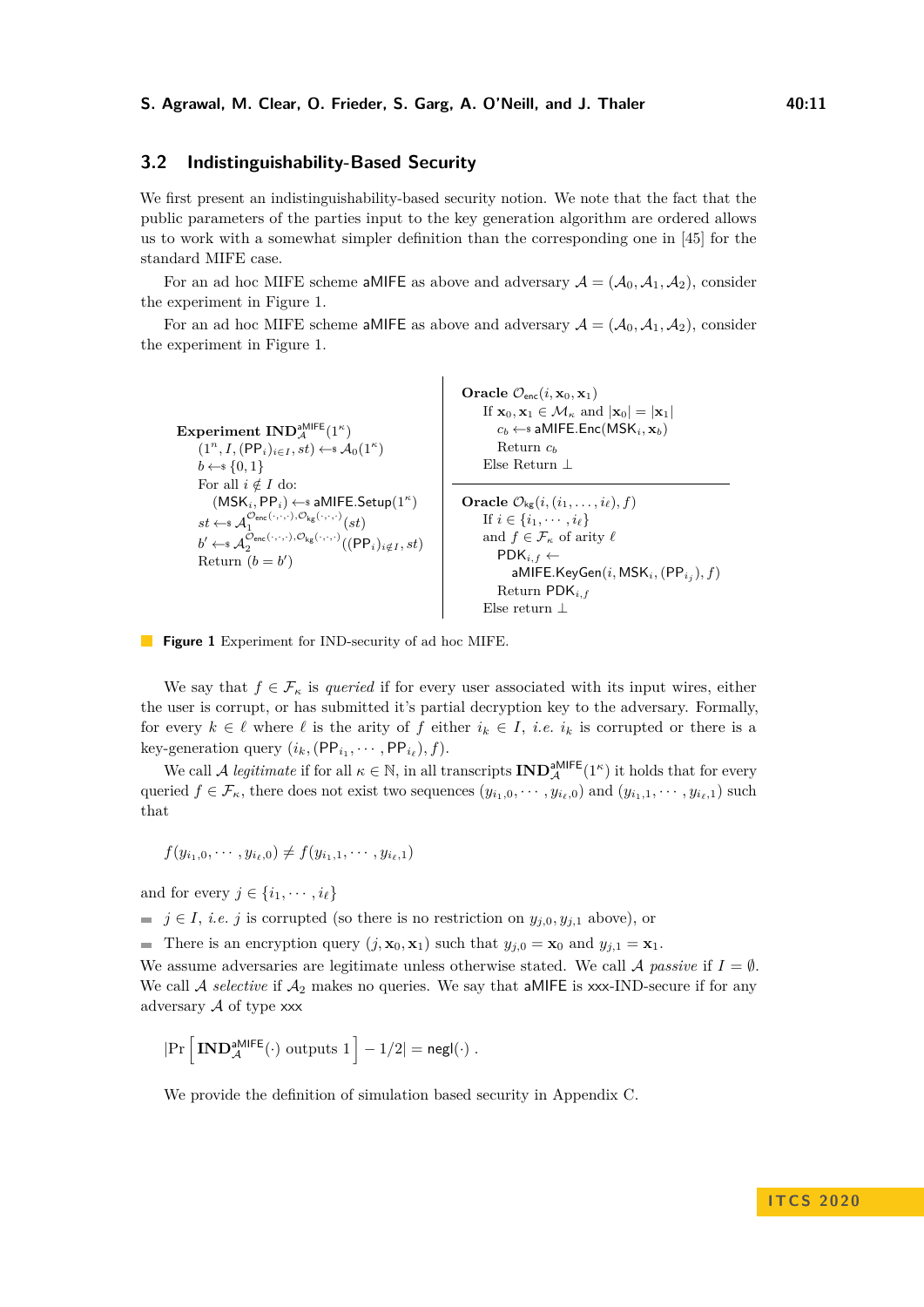# <span id="page-11-0"></span>**4 Ad Hoc MIFE from MIFE + Two-Round MPC**

We show how to construct of ad hoc MIFE for any polynomial sized circuit from standard MIFE for the same functionality and a two-round MPC protocol.

### **Building Blocks**

Our scheme will be using the following building blocks:

 $\blacksquare$  A MIFE scheme

MIFE = (MIFE*.*Setup*,* MIFE*.*KeyGen*,* MIFE*.*Enc*,* MIFE*.*Dec)

for some message-space  $\{\mathcal{M}_{k}\}_{k\in\mathbb{N}}$  and functionality  $\{\mathcal{F}_{k}\}_{k\in\mathbb{N}}$ . For simplicity, we assume MIFE*.*KeyGen is deterministic; note that this is without loss of generality since it can be made so by using a PRF.

A two-round two-round MPC protocol  $\sim$ 

MPC = (MPC*.*RunRoundOne*,* MPC*.*RoundRoundTwo*,* MPC*.*ComputeResult)

for programs of the form  $\mathsf{GenKeys}_f$  in Figure [2](#page-13-0) for  $f \in \mathcal{F}_\kappa$ . We assume MPC is functionrerunnable, unbounded and without setup (we discuss the other cases below).

- A PRF F with keyspace  $\{\mathcal{K}_{\kappa}\}_{{\kappa}\in\mathbb{N}}$ , and a punctured PRF puncF with keyspace  $\{\mathcal{K}_{\kappa}^{\text{punc}}\}_{{\kappa}\in\mathbb{N}}$ , m. both with domain  $\{0,1\}^*$ . (We leave the ranges implicit for readability, taking the output to be sufficiently long.)
- A private-key single input functional encryption scheme m.

FE = (FE*.*Setup*,* FE*.*KeyGen*,* FE*.*Enc*,* FE*.*Dec)

### **4.1 Construction**

Below we provide our construction for adhoc MIFE for general circuits. Note that setup, encryption and key generation are done independently and in parallel by all the parties in the system.

**aMIFE.Setup** $(1^k)$ : Upon input the security parameter, do the following:

- **1.** Sample the seed of PRF  $K \leftarrow \mathcal{K}_{\kappa}$  and the seed of a puncturable PRF  $K^{\text{punc}} \leftarrow \mathcal{K}_{\kappa}^{\text{punc}}$ . Puncturing will only be required in the proof.
- 2. Invoke the single input FE scheme,  $(PP_{FE}, MSK_{FE}) \leftarrow s$  FE.Setup(1<sup>*κ*</sup>).
- **3.** Invoke the first round of the MPC protocol

 $(\rho^{(1)}, \mathfrak{s}) \leftarrow \mathrm{s}$  MPC.RunRoundOne $(1^{\kappa}, (K, \mathsf{MSK}_{\mathsf{FE}}))$ 

Note that the function is specified later.

- **4.** Return  $(PP = \rho^{(1)}, \text{MSK} = (K, K^{\text{punc}}, \text{MSK}_{\text{FE}}, \mathfrak{s})).$
- **aMIFE.KeyGen** $((PP_i)_{i \in [\ell]}, f, \textsf{MSK})$ : Upon input the public parameters of the  $\ell$  parties that are chosen to participate in the computation, and the master secret key, do the following: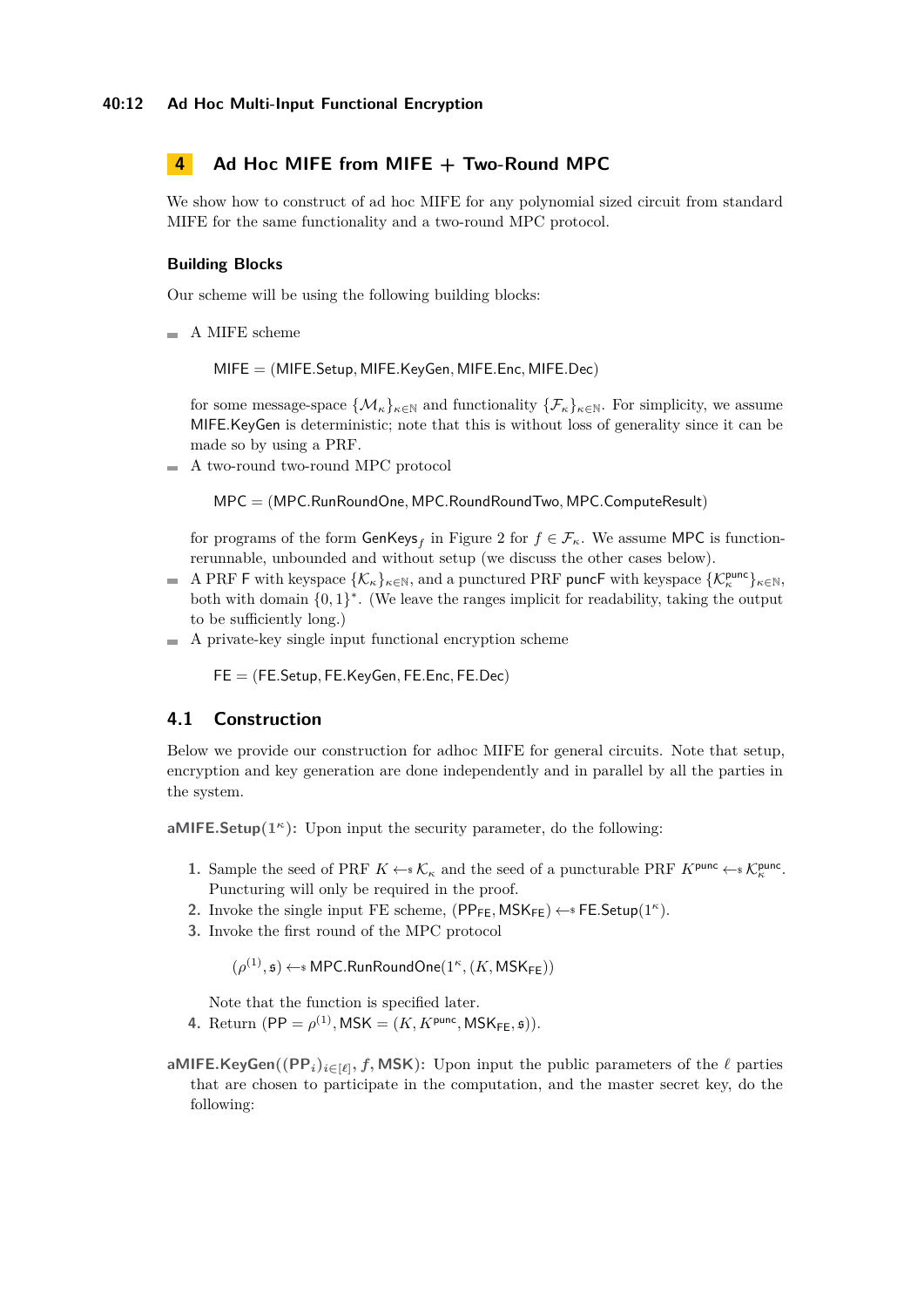#### **S. Agrawal, M. Clear, O. Frieder, S. Garg, A. O'Neill, and J. Thaler 40:13**

- **1.** Parse the public parameters of each party as the first message in an MPC protocol, i.e.  $\rho_i^{(1)} \leftarrow \textsf{PP}_i \quad \forall i \in [\ell].$
- **2.** Parse the master secret key as  $(K, K^{\text{punc}}, \text{MSK}_{\text{FE}}, \mathfrak{s}) \leftarrow \text{MSK}$
- **3.** Run round two of the MPC protocol using round 1 messages as input, for the functionality GenKeys described in Figure [2:](#page-13-0)

 $\rho^{(2)} \leftarrow$  MPC.RunRoundTwo( $\mathfrak{s},$  GenKey $\mathsf{s}_{(\mathsf{PP}_i)_{i \in [\ell]}, f}, (\rho^{(1)}_i)_{i \in [\ell]})$ 

- **4.** Compute the mask  $s \leftarrow \text{PRF.Eval}(K, 0 \parallel (\text{PP}_i)_{i \in [\ell]} \parallel f)$
- **5.** Return  $(\rho^{(2)}, s)$ .

**aMIFE***.***Enc(MSK***,* **x):** Upon input the master secret key and the message **x**, do the following:

- 1. Parse the master secret key as  $(K, K^{\text{punc}}, \text{MSK}_{\text{FE}}, \mathfrak{s}) \leftarrow \text{MSK}$ .
- **2.** Sample the tag  $T \leftarrow \{0, 1\}^{\kappa}$ .
- **3.** Initialize the data structure Trap defined in Figure [10](#page-30-0) by setting mode-real = 1 and all other fields as ⊥. This indicates that we are in the real system. The remaining fields are only relevant in the proof.
- **4.** Compute the ciphertext  $c \leftarrow s$  FE.Enc(MSK<sub>FE</sub>,  $(\mathbf{x}, T, K^{\text{punc}}, \text{Trap})$ ).
- **5.** Return *c*.

**aMIFE.Dec**( $(\text{PDK}_{i,f})_{i\in[\ell]}, (c_i)_{i\in[\ell]})$ : Upon input the partial decryption keys from all relevant parties, as well as ciphertexts from all relevant parties, do the following:

- **1.** Parse  $(\rho_i^{(2)}, s_i) \leftarrow \text{PDK}_{i,f} \quad \forall i \in [\ell]$
- **2.** Compute the output of the MPC protocol as  $Z \leftarrow \mathsf{MPC}.$  ComputeResult $((\rho_i^{(2)})_{i \in [\ell]})$
- **3.** Unmask the output using partial shares provided by all parties. In more detail, compute  $S \leftarrow \bigoplus_{i \in [\ell]} s_i$ ;  $Z \leftarrow Z \oplus S$ .
- **4.** Parse the output of the MPC computation as  $(SK_f, SK_{FE_1}, \ldots, SK_{FE_\ell}) \leftarrow Z$ .
- **5.** Perform decryption of the single input FE scheme to obtain MIFE ciphertexts  $\psi_i \leftarrow$  $\mathsf{FE}.\mathsf{Dec}(\mathsf{SK}_{\mathsf{FE}_i}, c_i) \quad \forall i \in [\ell].$
- **6.** Perform decryption of the MIFE scheme to obtain the output  $y \leftarrow$  MIFE.Dec(SK<sub>f</sub>,  $\psi_1$ ,  $\ldots$ ,  $\psi_{\ell}$ ).
- **7.** Return *y*.

 $\triangleright$  Remark 4. If we use a bounded 2-round MPC protocol then we will obtain a bounded ad hoc MIFE scheme where the setup algorithm also takes 1 *<sup>n</sup>* which is passed to MPC*.*RunRoundOne. If MPC has a setup algorithm (outputting a CRS) then so does the resulting ad hoc MIFE scheme.

#### **Correctness**

Correctness follows from the correctness of MPC, MIFE and FE. In more detail, we have:

**Step 1: MPC.** By correctness of MPC, we have that the decryptor recovers the output  $S \oplus (\mathsf{SK}_f, \mathsf{SK}_{\mathsf{FE}_1}, \ldots, \mathsf{SK}_{\mathsf{FE}_\ell})$ . Next, if each party  $i \in [\ell]$  provides a partial decryption key for  $f$ , then this contains partial mask  $s_i$  as part of the output of aMIFE.KeyGen. Using these, the decryptor can compute  $S \leftarrow \bigoplus_{i \in [\ell]} s_i$  and recover  $(SK_f, SK_{FE_1}, \ldots, SK_{FE_\ell})$ .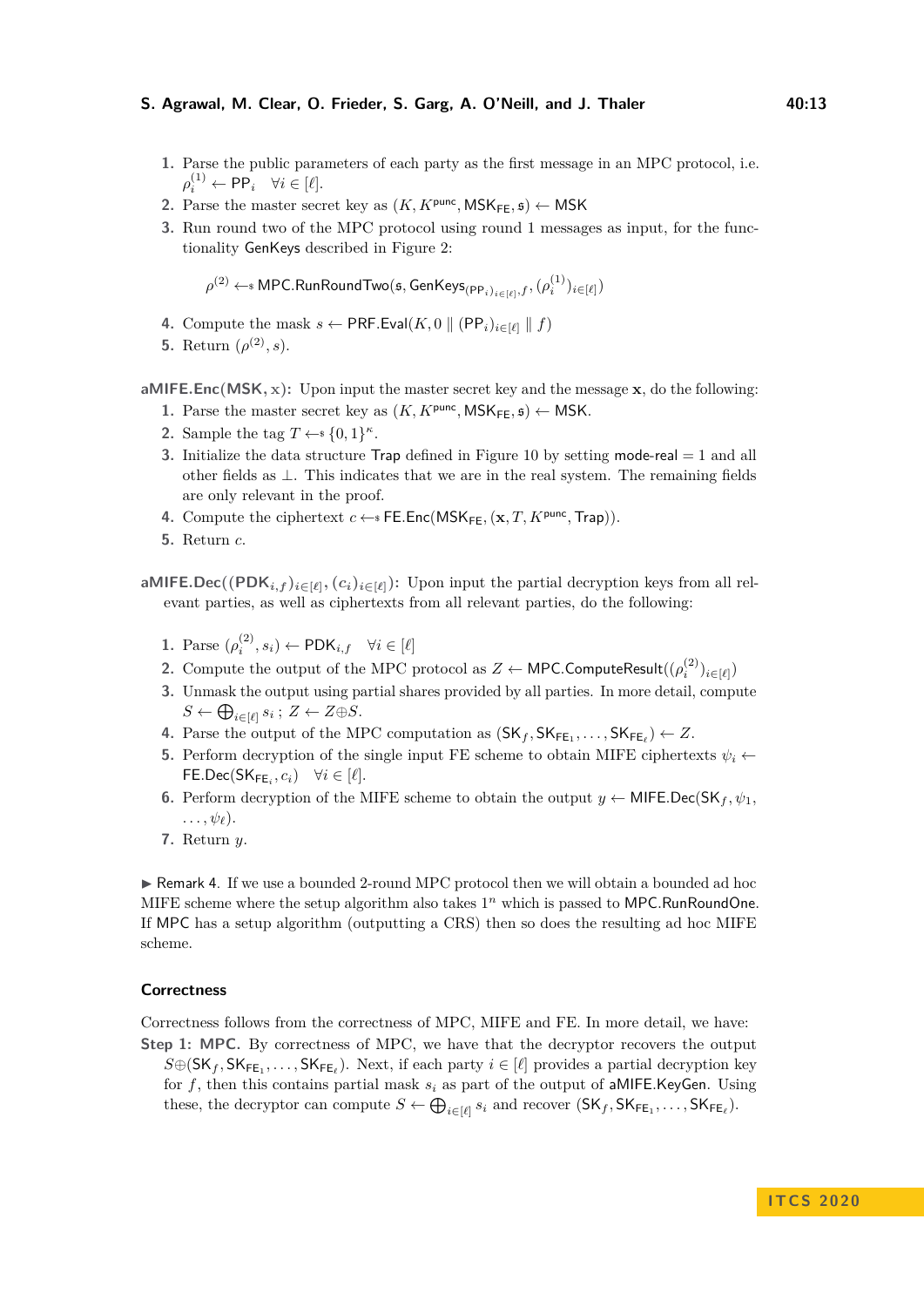<span id="page-13-0"></span> $\mathbf{Function} \ \mathsf{GenKeyS}_{(\mathsf{PP}_i)_{i \in [\ell]}, f}((K_1, \mathsf{MSK}_{\mathsf{FE}_1}), \ldots, (K_\ell, \mathsf{MSK}_{\mathsf{FE}_\ell}))$ 1. For  $i \in [\ell]$ , compute randomness to be used for algorithms below:

 $r_i \leftarrow \text{PRF.Eval}(K_i, 1 \parallel (\text{PP}_i)_{i \in [\ell]} \parallel f),$  $O'_i$  ← PRF.Eval $(K_i, 2 \parallel (PP_i)_{i \in [\ell]} \parallel f)$ 

**2.** Run the MIFE setup algorithm for the desired arity as:

 $((EK_1, \ldots, EK_\ell), \mathsf{MSK}) \leftarrow \mathsf{MIFE}.\mathsf{Setup}(1^\kappa; r_1 \oplus \cdots \oplus r_\ell)$ 

**3.** For  $i \in [\ell]$ , generate the single input FE function key:

 $\mathsf{SK}_{\mathsf{FE}_i} \leftarrow \mathsf{FE}.\mathsf{KeyGen}(\mathsf{MSK}_{\mathsf{FE}_i}, \mathsf{ReEnc}_{\mathsf{EK}_i,\bot}; r'_i)$ 

- **4.** Compute the MIFE secret key as  $SK_f \leftarrow$  MIFE.KeyGen(MSK, f)
- **5.** Sample the mask *s<sup>i</sup>* for each partial key and compute the mask *S* as:

 $\forall i \in [\ell], \; s_i \leftarrow \mathsf{PRF}.\mathsf{Eval}(K_i, 0 \parallel (\mathsf{PP}_i)_{i \in [\ell]} \parallel f), \quad S \leftarrow \bigoplus s_i$ *i*∈[*`*]

**6.** Return the masked output  $S \oplus (\mathsf{SK}_f, \mathsf{SK}_{\mathsf{FE}_1}, \ldots, \mathsf{SK}_{\mathsf{FE}_\ell})$ 

**Figure 2** Functionality computed by the MPC protocol to generate single and multi input FE keys.

**Function** ReEnc<sub>EK.ctr</sub>( $\mathbf{x}, T, K$ , Trap)

<span id="page-13-2"></span>1. Let  $r \leftarrow \textsf{PRF.Eval}(K, 0 \parallel \textsf{EK} \parallel T)$ .

**2.** If mode = *R* then compute MIFE. Enc(EK,  $\mathbf{x}; r$ ) and return it.

- **3.** If mode  $=T$  and ctr  $\lt$  Trap.index then compute MIFE. Enc(EK, Trap.val<sub>1</sub>; *r*) and return it.
- **4.** If mode  $=T$  and ctr  $>$  Trap.index then compute MIFE. Enc(EK, Trap.val<sub>0</sub>; *r*) and return it.
- **5.** If mode  $=T$  and  $ctr =$  Trap.index then output Trap.CT.

**Figure 3** Functionality for translating the ciphertext from FE to MIFE using dynamically generated encryption keys.

**Step 2: FE.** Next, by correctness of FE, we have that if

 $\psi_i = \mathsf{FE}.\mathsf{Dec}(\mathsf{SK}_{\mathsf{FE}_i}, c_i) \quad \forall i \in [\ell]$ 

Then,  $\psi_i$  are the MIFE ciphertexts computed as MIFE.Enc( $EK_i, x_i; r_i$ ).

**Step 3: MIFE.** Finally, by correctness of MIFE, we have that

 $f(\mathbf{x}_1, \dots, \mathbf{x}_\ell) = \text{MIFE.Dec}(\text{SK}_f, \psi_1, \dots, \psi_\ell)$ 

# **4.2 Security Proof**

<span id="page-13-1"></span>In this section, we argue that the scheme described above is secure. In more detail:

▶ **Theorem 5.** *If* MIFE *is a IND-secure MIFE scheme and* MPC *is a SIM-secure 2-round MPC protocol, then our construction is* sel*-IND-secure.*

Due to space constraints, the proof can be found in Appendix [D.](#page-30-1)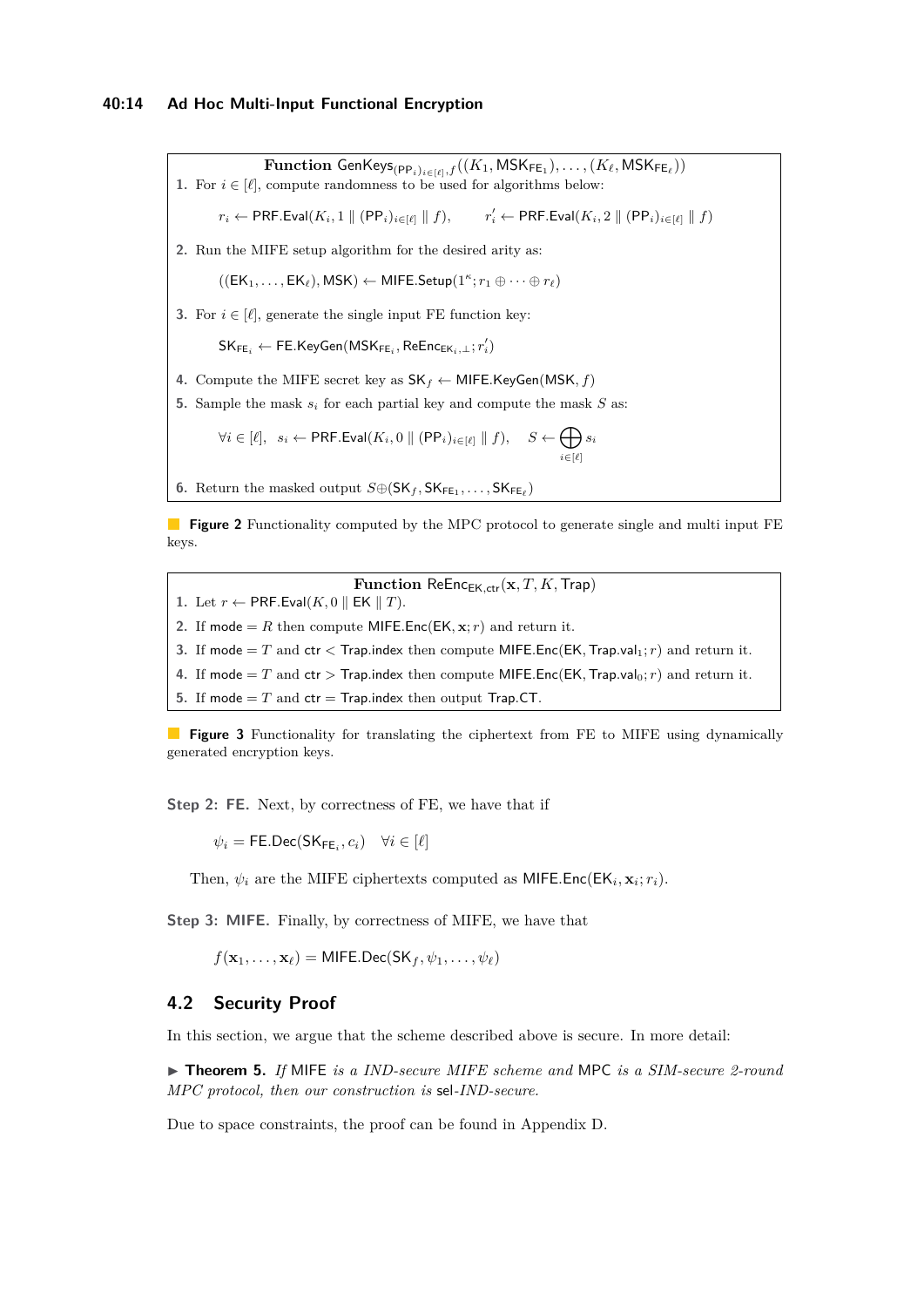# <span id="page-14-0"></span>**5 Ad Hoc Friendly MIFE and its Application to Inner Products**

In this section, we describe a paradigm for constructing ad-hoc MIFE schemes from MIFE schemes that are "ad hoc friendly" and a (hopefully simple) two-round MPC protocol. This paradigm significantly simplifies our general construction. We then show that the standard MIFE scheme for inner products [\[3,](#page-18-1) [2\]](#page-18-2), which may be based on DDH, LWE or DCR, is ad hoc friendly and the corresponding two-round MPC protocol is only required to compute inner-products, thus obtaining an efficient ad hoc MIFE scheme for inner products.

#### **Ad Hoc Friendliness**

In more detail, we define a notion of "ad hoc friendly" standard MIFE which satisfies the following properties:

- **Decentralized Setup.** The MIFE*.*Setup algorithm of the MIFE is decentralized in the sense that:
	- **1.** The encryption keys  $EK_i$  for  $i \in [n]$  corresponding to party *i* may be generated *independently* of the encryption keys of the remaining parties  $[n] \setminus i$ . In more detail, the algorithm  $(\mathsf{EK}_1, \ldots, \mathsf{EK}_n) \leftarrow \mathsf{MIFE}.\mathsf{Setup}(1^{\kappa})$  may be decomposed into *n* invocations  $EK_i \leftarrow$  MIFE.SetupLocal(1<sup>*κ*</sup>) for  $i \in [n]$ , which can be run locally by each party.
	- **2.** The master secret key MSK can be decomposed into *n* components  $\{MSK_i\}_{i \in [n]}$ . The partial  $MSK_i$  corresponding to party *i* may be generated locally by party *i*, without any interaction or shared state with the remaining parties.
- **Local Encryption.** The MIFE*.*Enc algorithm of the MIFE is "local" in that it does not take as input the total number of parties or the public parameters of other parties. In more detail, MIFE. Enc algorithm only takes as input its encryption key  $EK_i$  and its input **x***i* , and nothing else.
- **Piecewise Master Secret Key.** In standard MIFE schemes, the function is assumed to have fixed arity *n*. However, in ad hoc MIFE, we allow the function to have arity  $\ell < n$ . To support this, we require that the master secret in standard MIFE MSK =  $\{MSK_1, \ldots, MSK_n\}$ , if restricted to some subset  $S \subseteq [n]$  with  $|S| = \ell$ , has the same distribution as a master secret generated for functions of arity  $\ell$ .

Formally, let  $MSK = \{MSK_1, \ldots, MSK_n\} \leftarrow \text{FE}.\text{Setup}(1^{\kappa}, 1^n) \text{ and } \text{MSK}' = \{MSK'_1, \ldots, MSK'_n\}$  $\dots$ , MSK<sup>'</sup><sub>i</sub></sub>} ← FE.Setup(1<sup>*κ*</sup>, 1<sup>*i*</sup>). Then, we require that MSK restricted to subset *S*, namely  $(MSK_{S[1]}, \ldots, MSK_{S[\ell]})$  has the same distribution as MSK'.

Since the intuition was discussed in Section [1,](#page-1-0) we proceed to our construction of ad hoc MIFE for inner products.

# **5.1 Ad Hoc MIFE for Inner Products**

#### **Inner-product functionality**

We recall the *multi-input inner-product functionality* over  $\mathbb{Z}_p$  for a prime p, adapted from Abdalla et al. [\[2,](#page-18-2) Section 2.3]. For  $m, n \in \mathbb{N}$ , this is the functionality

$$
\mathcal{IP}_{p,n}^{m} = \{ \mathsf{ip}_{\mathbf{y}_1,\ldots,\mathbf{y}_n} \colon \ (\mathbb{Z}_p^m)^n \to \mathbb{Z}_p \}
$$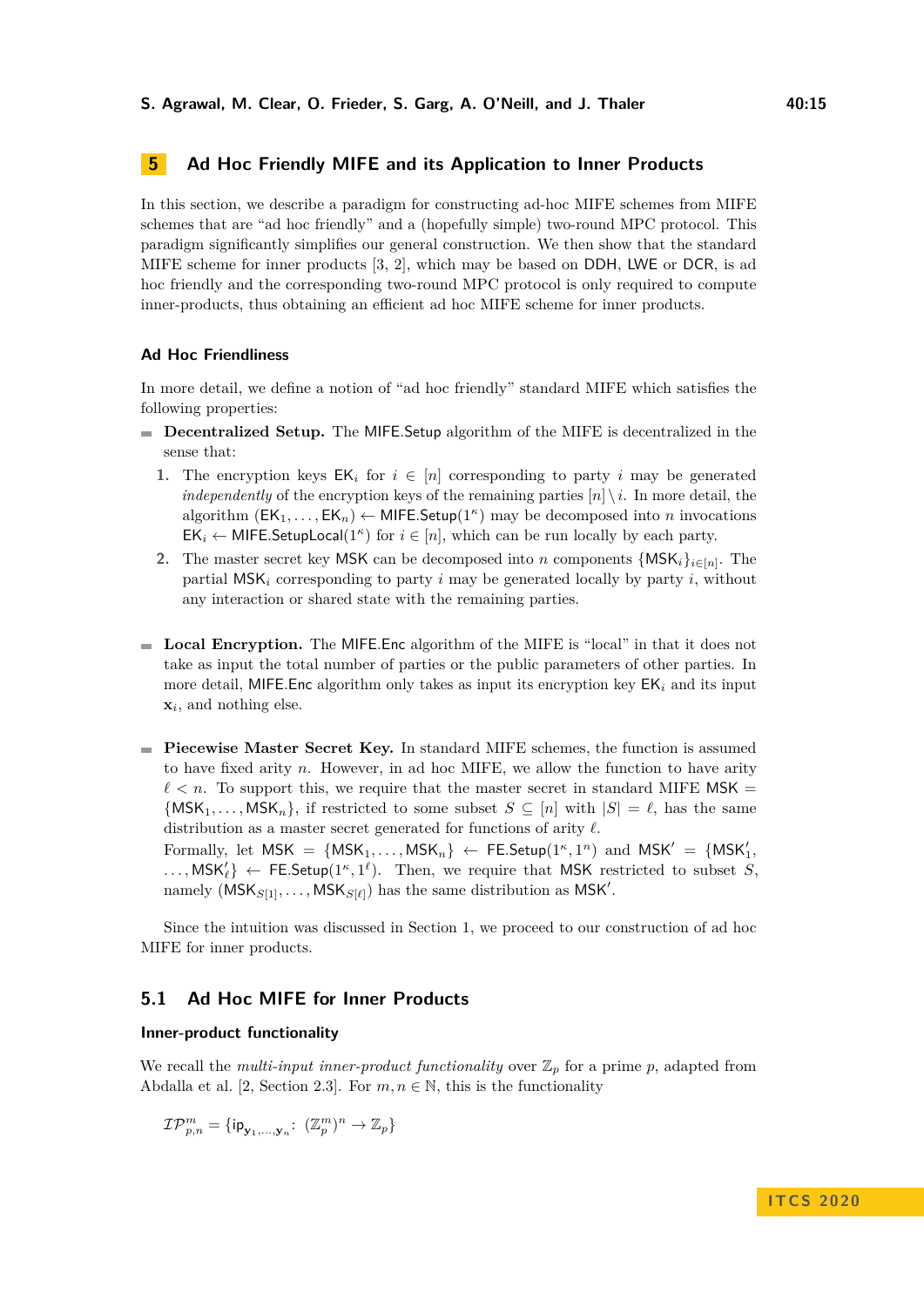defined by

$$
ip_{\mathbf{y}_1,\ldots,\mathbf{y}_n}(\mathbf{x}_1,\ldots,\mathbf{x}_n) = \sum_{i=1}^n \langle \mathbf{x}_i, \mathbf{y}_i \rangle \bmod p.
$$

We omit parameters  $p, m, n$  when they are arbitrary or clear from context.

# **5.2 Building Blocks**

In the context of ad hoc MIFE for inner products, we want to evaluate a functionality given by a sequence of vectors  $\mathbf{y} = (\mathbf{y_1}, \dots, \mathbf{y_n})$  where  $\mathbf{y_i} \in \mathbb{Z}_q^m$ . Evaluating the function on inputs  ${\bf x_i}_{i \in [n]}$  where  ${\bf x_i} \in \mathbb{Z}_q^m$  reveals  $\sum_{i \in [n]} \langle {\bf x_i}, {\bf y_i} \rangle$  and nothing more. In particular the evaluator should not be able to learn the partial sums  $\langle \mathbf{x}_i, \mathbf{y}_i \rangle$ .

Our scheme will be using the following building blocks:

- A 2-round *function-rerunnable MPC for a functionality* GenKey*-*ip*, which must be support inner product computation.*
- *A standard MIFE with for the inner product functionality, denoted by* MIFEip*, satisfying*  $\overline{\phantom{a}}$ *the aforementioned ad hoc friendly properties.*

### **The MIFE scheme(s) of Abdalla et al. [\[2\]](#page-18-2):**

Abdalla et al. [\[2\]](#page-18-2) provide two multi-input encryption schemes for inner products, one for computing inner products over some finite ring  $\mathbb{Z}_L$ , and the second for computing bounded-norm inner products over the integers. Both schemes rely on:

- **1.** An information theoretic scheme for inner products where only one ciphertext query is supported.
- **2.** A single input functional encryption scheme FE for inner products which is applied on top of the above one time scheme.

Unrolling the above two components, the final MIFE scheme(s) of [\[2\]](#page-18-2) have algorithms of the form described below.

Below, we unroll the above two components to establish that the schemes of [\[2\]](#page-18-2) satisfy ad hoc friendliness.

**1. Decentralized Setup.** The encryption keys  $EK_i$  corresponding to party *i* may be generated *independently* of the encryption keys of the remaining parties  $[n] \setminus i$ . In more detail, the setup algorithm is defined as:

MIFE*.*Setup(1*<sup>κ</sup> , n*): Do the following:

- For  $i \in [n]$ , sample  $\mathbf{u}_i \leftarrow \mathbb{Z}_L^m$ .
- For  $i \in [n]$ , sample (FE.PK<sub>*i*</sub>, FE.MSK<sub>*i*</sub>) ← FE.Setup(1<sup>*κ*</sup>, 1<sup>*m*</sup>).
- Output  $PP_i = FE.PK_i$  and  $EK_i = (FE.MSK_i, u_i)$  for  $i \in [n]$ .

Then, we may define:

- **a.** MIFE*.*SetupLocal(1*<sup>κ</sup> , n*): Do the following:
	- Sample  $\mathbf{u} \leftarrow \mathbb{Z}_L^m$ .
	- $\text{Sample (FE.PK, FE.MSK)} \leftarrow \text{FE}.\text{Setup}(1^{\kappa}, 1^m).$
	- $\blacksquare$  Output PP = FE.PP and EK = (FE.MSK, **u**).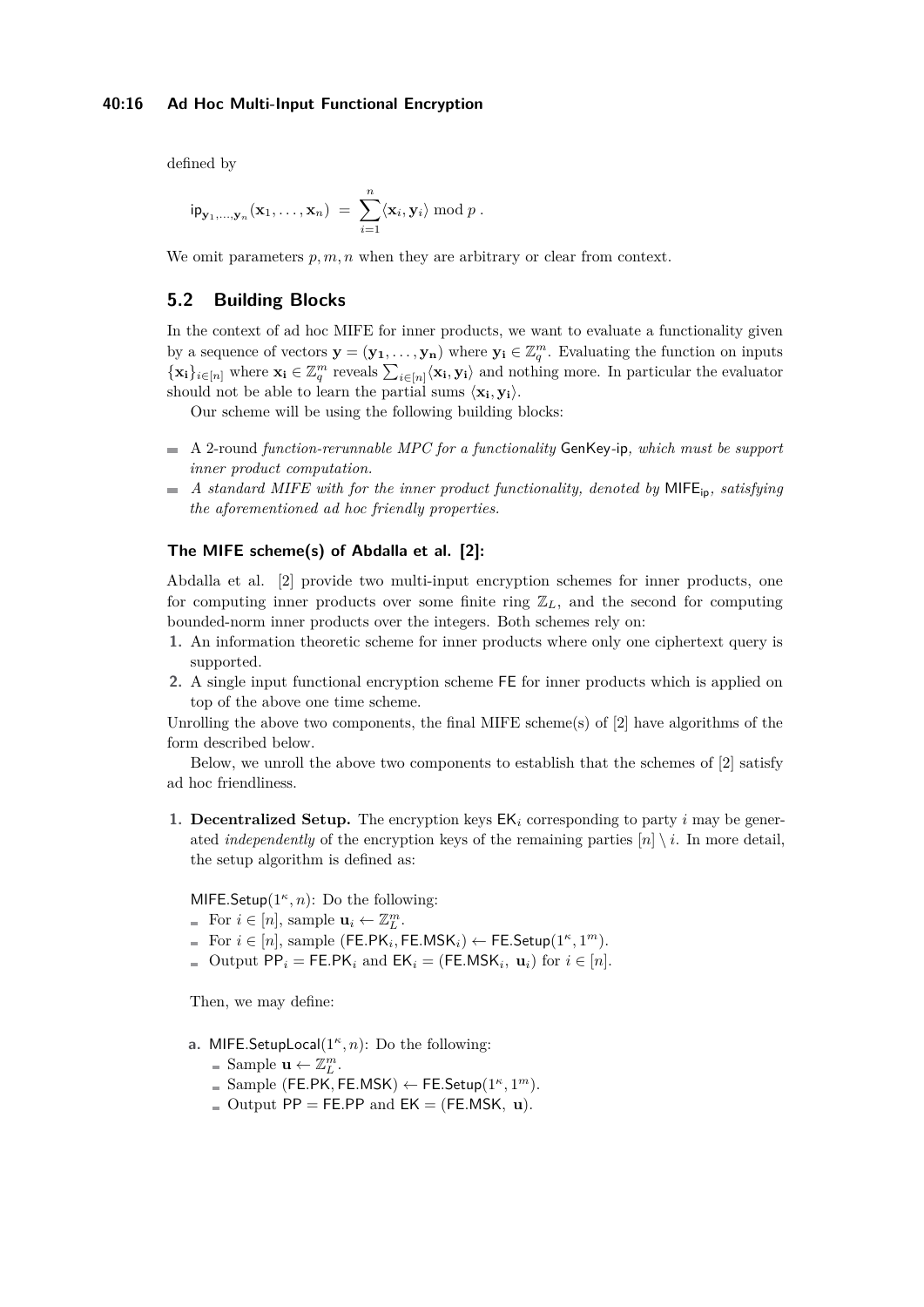To compute the set of *n* encryption keys, the algorithm MIFE*.*SetupLocal(1*<sup>κ</sup> , n*) is invoked  $n \times n$  times. Additionally, in [\[2\]](#page-18-2), the master secret key can be decomposed into  $n$  components by setting:

 $\mathsf{MSK}_i = \mathsf{EK}_i = (\mathsf{FE}.\mathsf{MSK}_i, \mathbf{u}_i) \ \forall \ i \in [n]$ 

**2. Local Encryption.** The encryption algorithm only takes its encryption key and message as input and does not depend on the number of parties or their public parameters. In more detail, the encryption algorithm is defined as:

 $M$ **IFE**.Enc(E $K_i$ ,  $\mathbf{x}_i$ ): Do the following:

- $\text{Parse } \mathsf{EK}_i = (\mathsf{FE}.\mathsf{MSK}_i, \mathbf{u}_i).$
- $\bullet$  Compute  $y_i = x_i + u_i \mod L$ .
- Compute  $\mathbf{c}_i = \mathsf{FE}.\mathsf{Enc}(\mathsf{FE}.\mathsf{MSK}_i, \mathbf{y}_i).$
- Output  $(\mathbf{y}_i, \mathbf{c}_i)$ .

Thus, the ciphertext encoding party *i*'s input may be computed independently by party *i*.

**3. Piecewise Master Secret Key.** For the inner product functionality, if MSK =  $(MSK_1, \ldots, MK_n)$  is the master secret key for function vector  $\mathbf{y} = (\mathbf{y}_1 | \ldots | \mathbf{y}_n)$  then for any  $S \subseteq [n]$ , we have the corresponding master key

 $MSK' = (MSK<sub>S[1]</sub>, ..., MSK<sub>S[ℓ]</sub>)$  is a well formed master secret key for the vector  $\mathbf{y}' = (\mathbf{y}_{S[1]}\|\dots\|\mathbf{y}_{S[\ell]})$ . In more detail, the key generation algorithm is defined as:

MIFE*.*KeyGen(MSK*,* **y**): Do the following:

 $\mathrm{Output}~\mathrm{DK}_{\mathbf{y}} \leftarrow \big(\left.\{\mathsf{FE}.\mathsf{KeyGen}(\mathsf{MSK}_i, \mathbf{y}_i)\right\}_{i \in [n]}, \;\;\sum\limits_{i=1}^n\left(\mathsf{CK}_i\right)\left(\mathsf{MSK}_i\right)\}_{i \in [n]},\;\;\sum\limits_{i=1}^n\left(\mathsf{CK}_i\right)\left(\mathsf{CK}_i\right)\left(\mathsf{CK}_i\right)\}_{i \in [n]},\;\;\sum\limits_{i=1}^n\left(\mathsf{CK}_i\right)\left(\mathsf{CK}_i\right)\left(\mathsf{CK}_i\right)\right)$  $\sum_{i\in [n]} \langle \mathbf{u}_i, \mathbf{y}_i \rangle$   $\big).$ 

It is easy to see that the function key for  $y'$  can be obtained from the above by simply setting  $y_i = 0$  for  $i \notin S$ .

#### **5.3 Our Construction**

We are now ready to present the construction. Note that for ease of presentation, we describe the scheme for all *n* users but we remark that it works for any subset of  $\ell \leq n$  users.

**aMIFE**.Setup $(1^k, 1^m)$ : Upon input the security parameter and the dimension of the input vector for each party, do the following:

- **1.** Run the partial MIFE setup algorithm to obtain the public parameters and encryption key: (MIFE*.*PP*,* MIFE*.*EK) ←\$ MIFE*.*SetupLocal(1*<sup>κ</sup> ,* 1 *<sup>m</sup>*)
- **2.** Invoke the first round of the MPC protocol with the encryption key as input:

 $(\rho^{(1)}, \mathfrak{s}) \leftarrow \mathfrak{s}$  MPC.RunRoundOne $(1^{\kappa}, \mathsf{EK})$ 

- **3.** Return PP := (MIFE.PP,  $\rho^{(1)}$ ), MSK := (MIFE.EK,  $\mathfrak{s}$ )
- **aMIFE***.***Enc**( $E$ **K**, **x**): Upon input the encryption key and the input, compute MIFE*.enc*( $E$ **K**, **x**) and output it.

aMIFE.KeyGen( $(PP_i)_{i \in [\ell]}, y, MSK_i$ ): Upon input the public parameters of the  $\ell$  parties,

- the function vector  $y$  and the master secret key  $MSK_i$ , do the following: **1.** Parse (MIFE.EK,  $\mathfrak{s}$ ) ← MSK<sub>i</sub> and (MIFE.PP<sub>j</sub>,  $\rho_j^{(1)}$ ) ← PP<sub>j</sub>  $\forall j \in [\ell]$
- 

**2.** Parse  $(\mathbf{y}_1, \ldots, \mathbf{y}_\ell) \leftarrow \mathbf{y}$  where  $\mathbf{y}_j \in \mathbb{Z}_q^m$  for  $j \in [\ell]$ .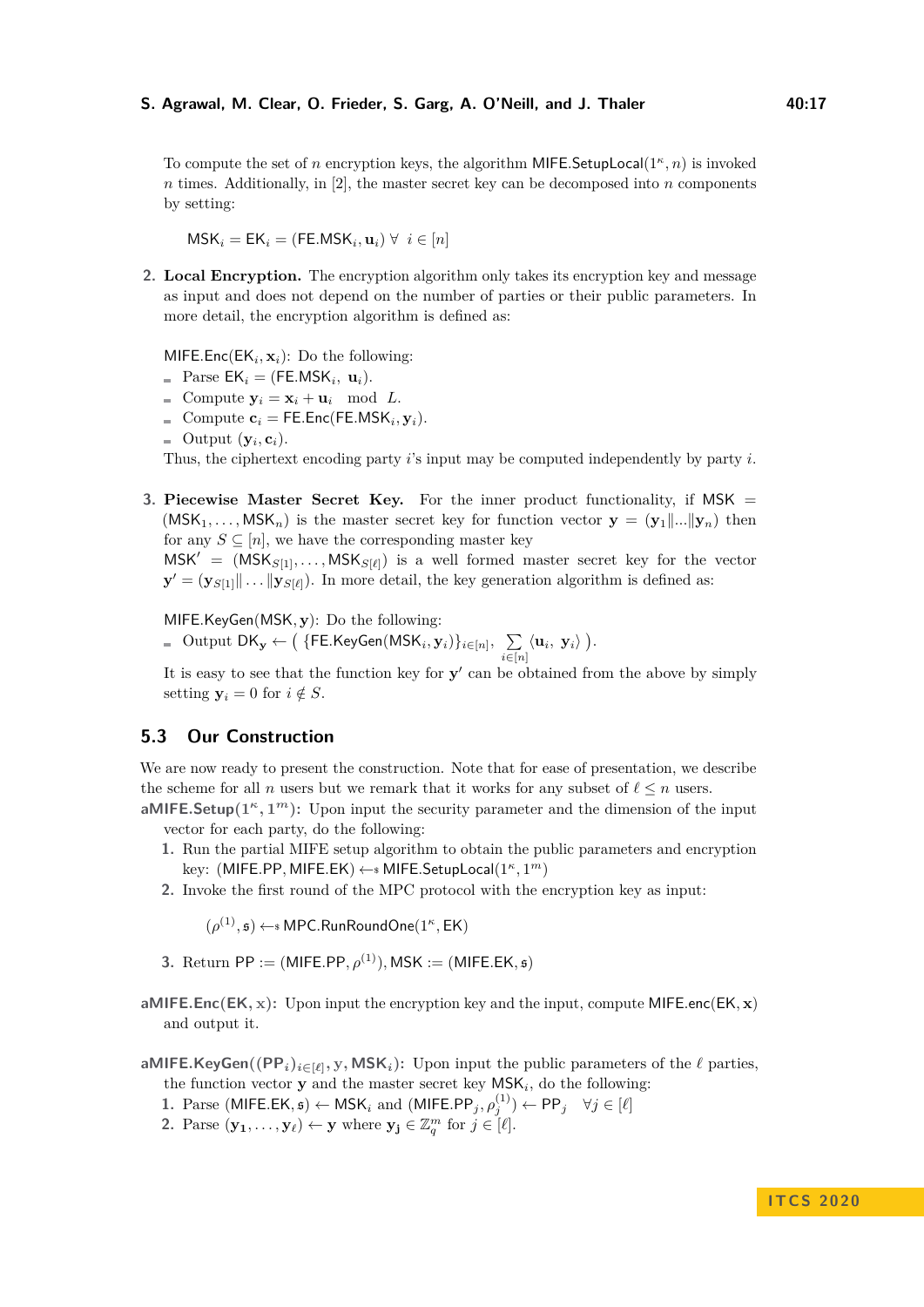**3.** Invoke round 2 of the MPC protocol GenKey-ip<sub>y</sub> as defined in Figure [4](#page-17-0)

 $\rho^{(2)} \leftarrow$  MPC.RunRoundTwo $(\mathfrak{s}, \rho^{(1)}_1, \ldots, \rho^{(1)}_\ell)$  $\binom{1}{\ell}$ , )

**4.** Return PDK :=  $\rho^{(2)}$ .

**aMIFE.Dec**( $(PDK_{i,f})_{i \in [\ell]}, (c_i)_{i \in [\ell]}$ ): Upon input the partial decryption keys from all relevant parties, as well as ciphertexts from all relevant parties, do the following:

**1.** Compute the output of the MPC protocol as

 $\mathsf{MIFE.DK}_{\mathbf{y}} \leftarrow \mathsf{MPC}. \mathsf{ComputeResult}((\rho_{i}^{(2)})_{i \in [\ell]})$ 

2. Compute MIFE.Dec(MIFE.DK<sub>y</sub>, y,  $c_1, \ldots, c_\ell$ ) and output it.

 $\mathbf{Function}$  GenKey-ip $_{\mathbf{y}}(\mathsf{EK}_1,\dots,\mathsf{EK}_{\ell})$ 

- <span id="page-17-0"></span>1. Let MIFE.MSK =  $(EK_1, \ldots, EK_\ell)$ .
- **2.** Compute MIFE*.*KeyGen(MIFE*.*MSK*,* **y**) and output it.

**Figure 4** Functionality for computing the MIFE function key.

Note that for the inner product functionality, the MIFE key generation algorithm is very simple and in some cases only involves computing inner products, please see [\[2\]](#page-18-2) for details.

#### **Correctness**

Correctness follows from correctness of the MPC protocol and of the standard MIFE scheme. We have by correctness of the MPC protocol, that the output  $MFE.DK_v$  = MIFE.KeyGen(MSK,  $\mathbf{v}$ ) is produced correctly. Since the encryptors encrypted  $\mathbf{c}_i$  = MIFE*.*Enc(EK*<sup>i</sup> ,* **x***i*), it follows from the correctness of MIFE that MIFE*.*Dec(MIFE*.*DK**y***,* **y***,* **c**1*,*  $\dots, \mathbf{c}_{\ell}$  outputs  $\sum_{i \in [\ell]} \langle \mathbf{y}_i, \mathbf{x}_i \rangle$  as desired.

#### **Security**

Given the proof of security in Section [4,](#page-11-0) the proof of security of the present construction is straightforward, since the present construction is a (much) simplified instance of the general construction. Intuitively, the security of MPC ensures that the output MIFE*.*DK**y**, which is computed using inputs  $(MSK_i, y_i)_{i \in [\ell]}$  of  $\ell$  disjoint parties, is indistinguishable from the output of a "global" MIFE key generation algorithm which takes the entire (MSK*,* **y**) as input. The encryption algorithm is exactly the same as that of the standard MIFE scheme, with the result that the decryptor sees exactly the same view as in the standard MIFE scheme. Please see Appendix [E](#page-40-1) for details.

An issue with the MIFE scheme of Abdalla et al. [\[2\]](#page-18-2) which we use above is that an adversary may exploit partial ciphertexts to learn unauthorized information [\[43\]](#page-21-9). Specifically, say there are two parties, and the first one provides ciphertexts, for vectors  $\mathbf{x}_0$  and  $\mathbf{x}_1$  (say). The second encryptor does not give any ciphertexts. Suppose the key generation algorithm in the standard MIFE scheme gives a key for  $(\mathbf{y} \parallel \mathbf{0})$ . Now, it could be that  $\langle \mathbf{x}_0, \mathbf{y} \rangle \neq \langle \mathbf{x}_1, \mathbf{y} \rangle$ but this does not violate admissibility, because admissibility only checks for decryption with respect to complete ciphertexts whereas decryption with respect to partial ciphertexts is not defined. Ideally, the key for  $(\mathbf{y} \parallel \mathbf{0})$  should not work to decrypt the partial ciphertexts of encryptor 1, but in the construction of Abdalla et al., it does so (if the corresponding sub-vector in the key is zero).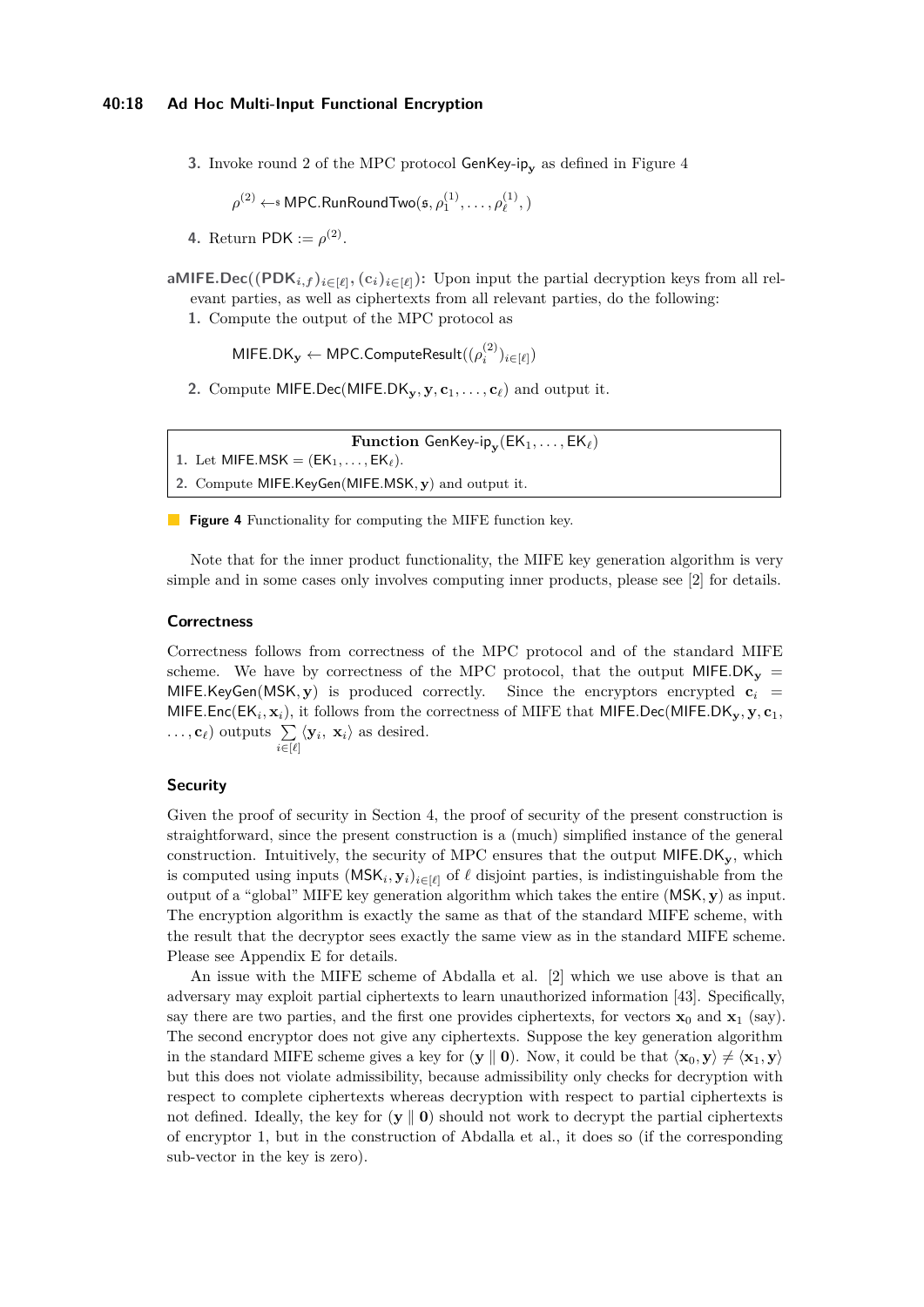Note that in a MIFE scheme, the above situation only occurs if one party (party 2 say) never gives any ciphertext<sup>[5](#page-18-4)</sup>. In our setting however, a party issues a partial decryption key only if it wishes its data to participate in some computation. Hence, we resolve the issue by requiring that a party only issue a partial decryption key if it has also issued at least one ciphertext.

# **Instantiating MPC**

Since function-rerunnable two-round MPC in the common reference string (CRS) model can be constructed [\[28,](#page-20-6) [57,](#page-22-1) [24,](#page-20-7) [59\]](#page-22-3) from learning-with-errors (LWE), we get ad hoc MIFE for inner products from LWE. This result can be upgraded to the malicious setting as the additional cost of NIZKs.

While function rerunnable two-round MPC in the CRS model can be constructed from bilinear maps [\[41\]](#page-21-3) and even two-round oblivious transfer [\[15,](#page-19-5) [42,](#page-21-4) [39\]](#page-21-7) or information theoretically [\[9,](#page-19-7) [36\]](#page-20-8), these constructions are *not* function-rerunnable so do not suffice for multi-key ad hoc MIFE. However, if we restrict ourselves to the setting of bounded ad hoc MIFE, where a user issues only a bounded number of partial decryption keys and additionally maintains state across key issues, we may use the above MPC protocols (just via repetition). This yields such a bounded ad hoc MIFE under DDH, LWE or DCR for the both the semi-honest and malicious cases. One nice feature of the semi-honest construction is that it does not use a common random string and is in the plain model.

#### **References**

- <span id="page-18-0"></span>**1** Michel Abdalla, Florian Bourse, Angelo De Caro, and David Pointcheval. Simple Functional Encryption Schemes for Inner Products. In Jonathan Katz, editor, *PKC 2015*, volume 9020 of *LNCS*, pages 733–751. Springer, Heidelberg, March/April 2015. [doi:](https://doi.org/10.1007/978-3-662-46447-2_33) [10.1007/978-3-662-46447-2\\_33](https://doi.org/10.1007/978-3-662-46447-2_33).
- <span id="page-18-2"></span>**2** Michel Abdalla, Dario Catalano, Dario Fiore, Romain Gay, and Bogdan Ursu. Multi-Input Functional Encryption for Inner Products: Function-Hiding Realizations and Constructions Without Pairings. In Hovav Shacham and Alexandra Boldyreva, editors, *CRYPTO 2018, Part I*, volume 10991 of *LNCS*, pages 597–627. Springer, Heidelberg, August 2018. [doi:](https://doi.org/10.1007/978-3-319-96884-1_20) [10.1007/978-3-319-96884-1\\_20](https://doi.org/10.1007/978-3-319-96884-1_20).
- <span id="page-18-1"></span>**3** Michel Abdalla, Romain Gay, Mariana Raykova, and Hoeteck Wee. Multi-input Inner-Product Functional Encryption from Pairings. In Jean-Sébastien Coron and Jesper Buus Nielsen, editors, *EUROCRYPT 2017, Part I*, volume 10210 of *LNCS*, pages 601–626. Springer, Heidelberg, April/May 2017. [doi:10.1007/978-3-319-56620-7\\_21](https://doi.org/10.1007/978-3-319-56620-7_21).
- <span id="page-18-5"></span>**4** Shweta Agrawal, Dan Boneh, and Xavier Boyen. Efficient Lattice (H)IBE in the Standard Model. In Henri Gilbert, editor, *EUROCRYPT 2010*, volume 6110 of *LNCS*, pages 553–572. Springer, Heidelberg, May/June 2010. [doi:10.1007/978-3-642-13190-5\\_28](https://doi.org/10.1007/978-3-642-13190-5_28).
- <span id="page-18-6"></span>**5** Shweta Agrawal, David Mandell Freeman, and Vinod Vaikuntanathan. Functional Encryption for Inner Product Predicates from Learning with Errors. In Dong Hoon Lee and Xiaoyun Wang, editors, *ASIACRYPT 2011*, volume 7073 of *LNCS*, pages 21–40. Springer, Heidelberg, December 2011. [doi:10.1007/978-3-642-25385-0\\_2](https://doi.org/10.1007/978-3-642-25385-0_2).
- <span id="page-18-3"></span>**6** Shweta Agrawal, Sergey Gorbunov, Vinod Vaikuntanathan, and Hoeteck Wee. Functional Encryption: New Perspectives and Lower Bounds. In Ran Canetti and Juan A. Garay, editors, *CRYPTO 2013, Part II*, volume 8043 of *LNCS*, pages 500–518. Springer, Heidelberg, August 2013. [doi:10.1007/978-3-642-40084-1\\_28](https://doi.org/10.1007/978-3-642-40084-1_28).

<span id="page-18-4"></span><sup>&</sup>lt;sup>5</sup> If party 2 gives even a single ciphertext (say for vector  $\mathbf{z}_0$ ) then admissibility will force  $\langle \mathbf{x}_0 | \mathbf{z}_0, \mathbf{y} |$  $\mathbf{0}$  $\mathbf{0} = \langle \mathbf{x}_1 \parallel \mathbf{z}_0, \mathbf{y} \parallel \mathbf{0} \rangle$  which implies that  $\langle \mathbf{x}_0, \mathbf{y} \rangle = \langle \mathbf{x}_1, \mathbf{y} \rangle$ .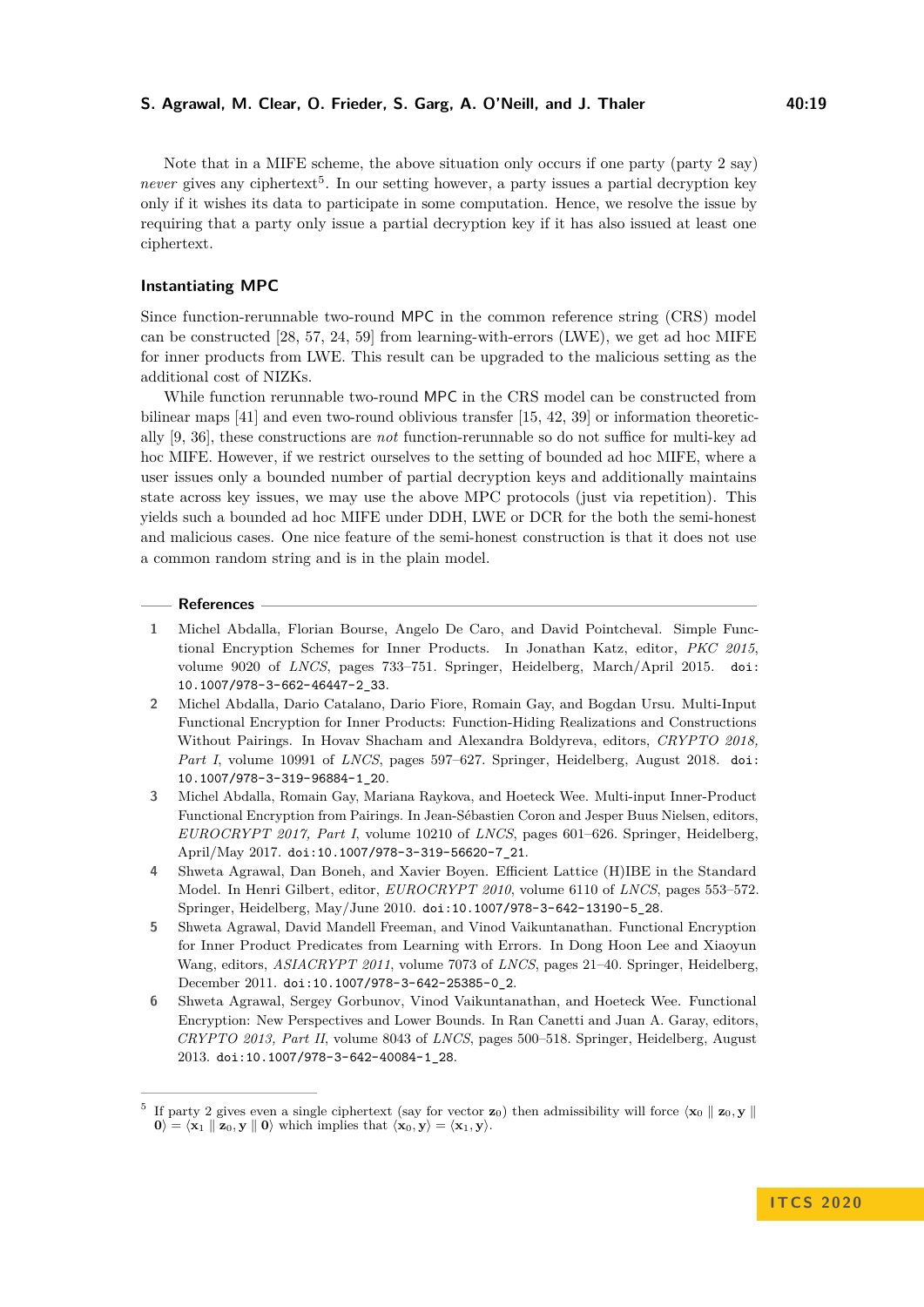### **40:20 Ad Hoc Multi-Input Functional Encryption**

- <span id="page-19-12"></span>**7** Shweta Agrawal, Benoît Libert, and Damien Stehlé. Fully Secure Functional Encryption for Inner Products, from Standard Assumptions. In Matthew Robshaw and Jonathan Katz, editors, *CRYPTO 2016, Part III*, volume 9816 of *LNCS*, pages 333–362. Springer, Heidelberg, August 2016. [doi:10.1007/978-3-662-53015-3\\_12](https://doi.org/10.1007/978-3-662-53015-3_12).
- <span id="page-19-3"></span>**8** Prabhanjan Ananth and Abhishek Jain. Indistinguishability Obfuscation from Compact Functional Encryption. In Rosario Gennaro and Matthew J. B. Robshaw, editors, *CRYPTO 2015, Part I*, volume 9215 of *LNCS*, pages 308–326. Springer, Heidelberg, August 2015. [doi:](https://doi.org/10.1007/978-3-662-47989-6_15) [10.1007/978-3-662-47989-6\\_15](https://doi.org/10.1007/978-3-662-47989-6_15).
- <span id="page-19-7"></span>**9** Benny Applebaum, Zvika Brakerski, and Rotem Tsabary. Perfect Secure Computation in Two Rounds. In *TCC 2018, Part I*, LNCS, pages 152–174. Springer, Heidelberg, March 2018. [doi:10.1007/978-3-030-03807-6\\_6](https://doi.org/10.1007/978-3-030-03807-6_6).
- <span id="page-19-2"></span>**10** Saikrishna Badrinarayanan, Divya Gupta, Abhishek Jain, and Amit Sahai. Multi-input Functional Encryption for Unbounded Arity Functions. In Tetsu Iwata and Jung Hee Cheon, editors, *ASIACRYPT 2015, Part I*, volume 9452 of *LNCS*, pages 27–51. Springer, Heidelberg, November/December 2015. [doi:10.1007/978-3-662-48797-6\\_2](https://doi.org/10.1007/978-3-662-48797-6_2).
- <span id="page-19-14"></span>**11** Carmen Elisabetta Zaira Baltico, Dario Catalano, Dario Fiore, and Romain Gay. Practical Functional Encryption for Quadratic Functions with Applications to Predicate Encryption. In Jonathan Katz and Hovav Shacham, editors, *CRYPTO 2017, Part I*, volume 10401 of *LNCS*, pages 67–98. Springer, Heidelberg, August 2017. [doi:10.1007/978-3-319-63688-7\\_3](https://doi.org/10.1007/978-3-319-63688-7_3).
- <span id="page-19-13"></span>**12** Boaz Barak, Oded Goldreich, Russell Impagliazzo, Steven Rudich, Amit Sahai, Salil P. Vadhan, and Ke Yang. On the (im)possibility of obfuscating programs. *J. ACM*, 59(2):6, 2012.
- <span id="page-19-6"></span>**13** Boaz Barak, Iftach Haitner, Dennis Hofheinz, and Yuval Ishai. Bounded Key-Dependent Message Security. In Henri Gilbert, editor, *EUROCRYPT 2010*, volume 6110 of *LNCS*, pages 423–444. Springer, Heidelberg, May/June 2010. [doi:10.1007/978-3-642-13190-5\\_22](https://doi.org/10.1007/978-3-642-13190-5_22).
- <span id="page-19-15"></span>**14** Amos Beimel, Ariel Gabizon, Yuval Ishai, Eyal Kushilevitz, Sigurd Meldgaard, and Anat Paskin-Cherniavsky. Non-Interactive Secure Multiparty Computation. In Juan A. Garay and Rosario Gennaro, editors, *CRYPTO 2014, Part II*, volume 8617 of *LNCS*, pages 387–404. Springer, Heidelberg, August 2014. [doi:10.1007/978-3-662-44381-1\\_22](https://doi.org/10.1007/978-3-662-44381-1_22).
- <span id="page-19-5"></span>**15** Fabrice Benhamouda and Huijia Lin. k-Round Multiparty Computation from k-Round Oblivious Transfer via Garbled Interactive Circuits. In Jesper Buus Nielsen and Vincent Rijmen, editors, *EUROCRYPT 2018, Part II*, volume 10821 of *LNCS*, pages 500–532. Springer, Heidelberg, April/May 2018. [doi:10.1007/978-3-319-78375-8\\_17](https://doi.org/10.1007/978-3-319-78375-8_17).
- <span id="page-19-10"></span>**16** John Bethencourt, Amit Sahai, and Brent Waters. Ciphertext-Policy Attribute-Based Encryption. In *2007 IEEE Symposium on Security and Privacy*, pages 321–334. IEEE Computer Society Press, May 2007. [doi:10.1109/SP.2007.11](https://doi.org/10.1109/SP.2007.11).
- <span id="page-19-4"></span>**17** Nir Bitansky and Vinod Vaikuntanathan. Indistinguishability Obfuscation from Functional Encryption. In Venkatesan Guruswami, editor, *56th FOCS*, pages 171–190. IEEE Computer Society Press, October 2015. [doi:10.1109/FOCS.2015.20](https://doi.org/10.1109/FOCS.2015.20).
- <span id="page-19-1"></span>**18** Dan Boneh and Matthew K. Franklin. Identity-Based Encryption from the Weil Pairing. In Joe Kilian, editor, *CRYPTO 2001*, volume 2139 of *LNCS*, pages 213–229. Springer, Heidelberg, August 2001. [doi:10.1007/3-540-44647-8\\_13](https://doi.org/10.1007/3-540-44647-8_13).
- <span id="page-19-8"></span>**19** Dan Boneh and Matthew K. Franklin. Identity-Based Encryption from the Weil Pairing. In *CRYPTO*, pages 213–229, 2001. [doi:10.1007/3-540-44647-8\\_13](https://doi.org/10.1007/3-540-44647-8_13).
- <span id="page-19-0"></span>**20** Dan Boneh, Amit Sahai, and Brent Waters. Functional Encryption: Definitions and Challenges. In Yuval Ishai, editor, *TCC 2011*, volume 6597 of *LNCS*, pages 253–273. Springer, Heidelberg, March 2011. [doi:10.1007/978-3-642-19571-6\\_16](https://doi.org/10.1007/978-3-642-19571-6_16).
- <span id="page-19-11"></span>**21** Dan Boneh and Brent Waters. Conjunctive, Subset, and Range Queries on Encrypted Data. In Salil P. Vadhan, editor, *TCC 2007*, volume 4392 of *LNCS*, pages 535–554. Springer, Heidelberg, February 2007. [doi:10.1007/978-3-540-70936-7\\_29](https://doi.org/10.1007/978-3-540-70936-7_29).
- <span id="page-19-9"></span>**22** Xavier Boyen and Brent Waters. Anonymous Hierarchical Identity-Based Encryption (Without Random Oracles). In Cynthia Dwork, editor, *CRYPTO 2006*, volume 4117 of *LNCS*, pages 290–307. Springer, Heidelberg, August 2006. [doi:10.1007/11818175\\_17](https://doi.org/10.1007/11818175_17).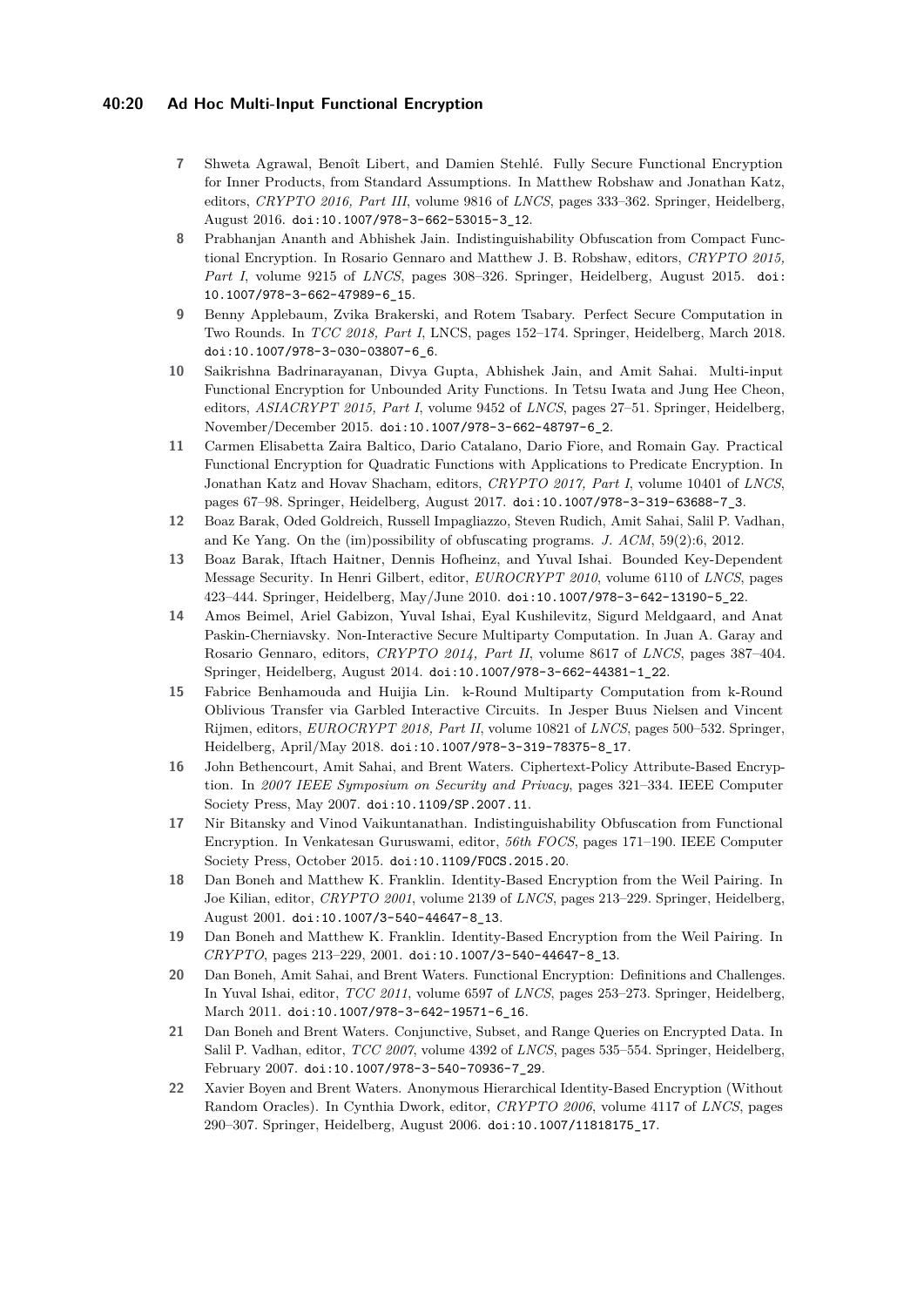#### **S. Agrawal, M. Clear, O. Frieder, S. Garg, A. O'Neill, and J. Thaler 40:21**

- <span id="page-20-12"></span>**23** Zvika Brakerski, Ilan Komargodski, and Gil Segev. Multi-input Functional Encryption in the Private-Key Setting: Stronger Security from Weaker Assumptions. In Marc Fischlin and Jean-Sébastien Coron, editors, *EUROCRYPT 2016, Part II*, volume 9666 of *LNCS*, pages 852–880. Springer, Heidelberg, May 2016. [doi:10.1007/978-3-662-49896-5\\_30](https://doi.org/10.1007/978-3-662-49896-5_30).
- <span id="page-20-7"></span>**24** Zvika Brakerski and Renen Perlman. Lattice-Based Fully Dynamic Multi-key FHE with Short Ciphertexts. In Matthew Robshaw and Jonathan Katz, editors, *CRYPTO 2016, Part I*, volume 9814 of *LNCS*, pages 190–213. Springer, Heidelberg, August 2016. [doi:](https://doi.org/10.1007/978-3-662-53018-4_8) [10.1007/978-3-662-53018-4\\_8](https://doi.org/10.1007/978-3-662-53018-4_8).
- <span id="page-20-10"></span>**25** David Cash, Dennis Hofheinz, Eike Kiltz, and Chris Peikert. Bonsai Trees, or How to Delegate a Lattice Basis. In Henri Gilbert, editor, *EUROCRYPT 2010*, volume 6110 of *LNCS*, pages 523–552. Springer, Heidelberg, May/June 2010. [doi:10.1007/978-3-642-13190-5\\_27](https://doi.org/10.1007/978-3-642-13190-5_27).
- <span id="page-20-14"></span>**26** Nishanth Chandran, Vipul Goyal, Aayush Jain, and Amit Sahai. Functional Encryption: Decentralised and Delegatable. *IACR Cryptology ePrint Archive*, 2015:1017, 2015. URL: <http://dblp.uni-trier.de/db/journals/iacr/iacr2015.html#ChandranGJS15>.
- <span id="page-20-1"></span>**27** Jérémy Chotard, Edouard Dufour Sans, Romain Gay, Duong Hieu Phan, and David Pointcheval. Decentralized Multi-Client Functional Encryption for Inner Product. In Thomas Peyrin and Steven Galbraith, editors, *ASIACRYPT 2018, Part II*, LNCS, pages 703–732. Springer, Heidelberg, December 2018. [doi:10.1007/978-3-030-03329-3\\_24](https://doi.org/10.1007/978-3-030-03329-3_24).
- <span id="page-20-6"></span>**28** Michael Clear and Ciaran McGoldrick. Multi-identity and Multi-key Leveled FHE from Learning with Errors. In Rosario Gennaro and Matthew J. B. Robshaw, editors, *CRYPTO 2015, Part II*, volume 9216 of *LNCS*, pages 630–656. Springer, Heidelberg, August 2015. [doi:](https://doi.org/10.1007/978-3-662-48000-7_31) [10.1007/978-3-662-48000-7\\_31](https://doi.org/10.1007/978-3-662-48000-7_31).
- <span id="page-20-9"></span>**29** Clifford Cocks. An Identity Based Encryption Scheme Based on Quadratic Residues. In *IMA Int. Conf.*, volume 2260 of *Lecture Notes in Computer Science*, pages 360–363. Springer, 2001.
- <span id="page-20-4"></span>**30** Nico Döttling and Sanjam Garg. Identity-Based Encryption from the Diffie-Hellman Assumption. In Jonathan Katz and Hovav Shacham, editors, *CRYPTO 2017, Part I*, volume 10401 of *LNCS*, pages 537–569. Springer, Heidelberg, August 2017. [doi:10.1007/978-3-319-63688-7\\_](https://doi.org/10.1007/978-3-319-63688-7_18) [18](https://doi.org/10.1007/978-3-319-63688-7_18).
- <span id="page-20-13"></span>**31** Uriel Feige, Joe Kilian, and Moni Naor. A minimal model for secure computation (extended abstract). In *26th ACM STOC*, pages 554–563. ACM Press, May 1994. [doi:10.1145/195058.](https://doi.org/10.1145/195058.195408) [195408](https://doi.org/10.1145/195058.195408).
- <span id="page-20-5"></span>**32** Sanjam Garg, Craig Gentry, Shai Halevi, and Mariana Raykova. Two-Round Secure MPC from Indistinguishability Obfuscation. In Yehuda Lindell, editor, *TCC 2014*, volume 8349 of *LNCS*, pages 74–94. Springer, Heidelberg, February 2014. [doi:10.1007/978-3-642-54242-8\\_4](https://doi.org/10.1007/978-3-642-54242-8_4).
- <span id="page-20-2"></span>**33** Sanjam Garg, Craig Gentry, Shai Halevi, Mariana Raykova, Amit Sahai, and Brent Waters. Candidate Indistinguishability Obfuscation and Functional Encryption for all Circuits. In *54th FOCS*, pages 40–49. IEEE Computer Society Press, October 2013. [doi:10.1109/FOCS.2013.](https://doi.org/10.1109/FOCS.2013.13) [13](https://doi.org/10.1109/FOCS.2013.13).
- <span id="page-20-11"></span>**34** Sanjam Garg, Craig Gentry, Shai Halevi, Amit Sahai, and Brent Waters. Attribute-Based Encryption for Circuits from Multilinear Maps. In Ran Canetti and Juan A. Garay, editors, *CRYPTO 2013, Part II*, volume 8043 of *LNCS*, pages 479–499. Springer, Heidelberg, August 2013. [doi:10.1007/978-3-642-40084-1\\_27](https://doi.org/10.1007/978-3-642-40084-1_27).
- <span id="page-20-0"></span>**35** Sanjam Garg, Mohammad Hajiabadi, Mohammad Mahmoody, and Ahmadreza Rahimi. Registration-Based Encryption: Removing Private-Key Generator from IBE. In *TCC 2018, Part I*, LNCS, pages 689–718. Springer, Heidelberg, March 2018. [doi:10.1007/](https://doi.org/10.1007/978-3-030-03807-6_25) [978-3-030-03807-6\\_25](https://doi.org/10.1007/978-3-030-03807-6_25).
- <span id="page-20-8"></span>**36** Sanjam Garg, Yuval Ishai, and Akshayaram Srinivasan. Two-Round MPC: Information-Theoretic and Black-Box. In *TCC 2018, Part I*, LNCS, pages 123–151. Springer, Heidelberg, March 2018. [doi:10.1007/978-3-030-03807-6\\_5](https://doi.org/10.1007/978-3-030-03807-6_5).
- <span id="page-20-3"></span>**37** Sanjam Garg, Mohammad Mahmoody, and Ameer Mohammed. Lower Bounds on Obfuscation from All-or-Nothing Encryption Primitives. In Jonathan Katz and Hovav Shacham, editors, *CRYPTO 2017, Part I*, volume 10401 of *LNCS*, pages 661–695. Springer, Heidelberg, August 2017. [doi:10.1007/978-3-319-63688-7\\_22](https://doi.org/10.1007/978-3-319-63688-7_22).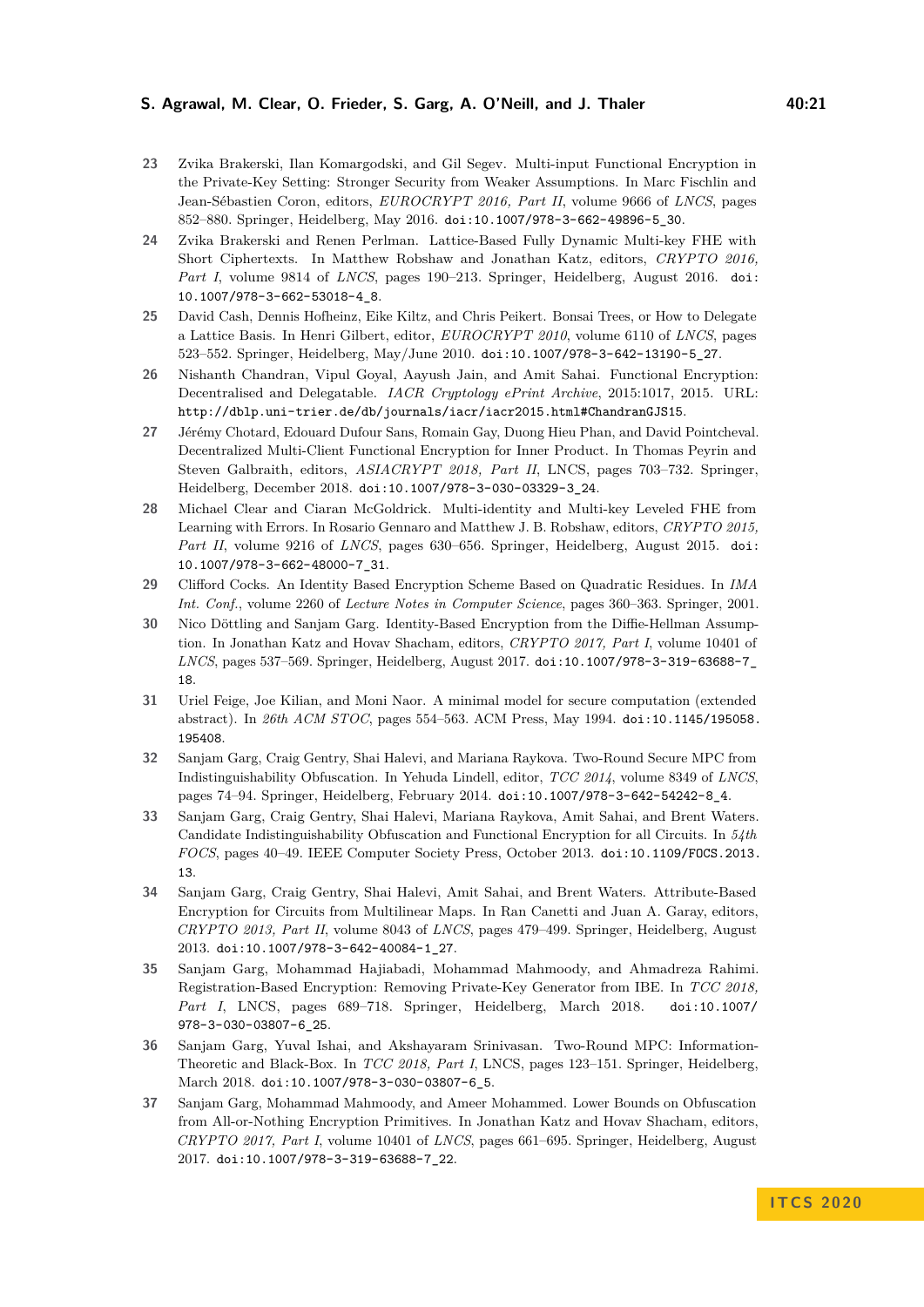### **40:22 Ad Hoc Multi-Input Functional Encryption**

- <span id="page-21-2"></span>**38** Sanjam Garg, Mohammad Mahmoody, and Ameer Mohammed. When Does Functional Encryption Imply Obfuscation? In Yael Kalai and Leonid Reyzin, editors, *TCC 2017, Part I*, volume 10677 of *LNCS*, pages 82–115. Springer, Heidelberg, November 2017. [doi:](https://doi.org/10.1007/978-3-319-70500-2_4) [10.1007/978-3-319-70500-2\\_4](https://doi.org/10.1007/978-3-319-70500-2_4).
- <span id="page-21-7"></span>**39** Sanjam Garg, Peihan Miao, and Akshayaram Srinivasan. Two-Round Multiparty Secure Computation Minimizing Public Key Operations. In Hovav Shacham and Alexandra Boldyreva, editors, *CRYPTO 2018, Part III*, volume 10993 of *LNCS*, pages 273–301. Springer, Heidelberg, August 2018. [doi:10.1007/978-3-319-96878-0\\_10](https://doi.org/10.1007/978-3-319-96878-0_10).
- <span id="page-21-6"></span>**40** Sanjam Garg, Pratyay Mukherjee, Omkant Pandey, and Antigoni Polychroniadou. The Exact Round Complexity of Secure Computation. In Marc Fischlin and Jean-Sébastien Coron, editors, *EUROCRYPT 2016, Part II*, volume 9666 of *LNCS*, pages 448–476. Springer, Heidelberg, May 2016. [doi:10.1007/978-3-662-49896-5\\_16](https://doi.org/10.1007/978-3-662-49896-5_16).
- <span id="page-21-3"></span>**41** Sanjam Garg and Akshayaram Srinivasan. Garbled Protocols and Two-Round MPC from Bilinear Maps. In *58th FOCS*, pages 588–599. IEEE Computer Society Press, 2017. [doi:](https://doi.org/10.1109/FOCS.2017.60) [10.1109/FOCS.2017.60](https://doi.org/10.1109/FOCS.2017.60).
- <span id="page-21-4"></span>**42** Sanjam Garg and Akshayaram Srinivasan. Two-Round Multiparty Secure Computation from Minimal Assumptions. In Jesper Buus Nielsen and Vincent Rijmen, editors, *EURO-CRYPT 2018, Part II*, volume 10821 of *LNCS*, pages 468–499. Springer, Heidelberg, April/May 2018. [doi:10.1007/978-3-319-78375-8\\_16](https://doi.org/10.1007/978-3-319-78375-8_16).
- <span id="page-21-9"></span>**43** Romain Gay. Personal Communication, 2019.
- <span id="page-21-11"></span>**44** Craig Gentry, Chris Peikert, and Vinod Vaikuntanathan. Trapdoors for hard lattices and new cryptographic constructions. In Richard E. Ladner and Cynthia Dwork, editors, *40th ACM STOC*, pages 197–206. ACM Press, May 2008. [doi:10.1145/1374376.1374407](https://doi.org/10.1145/1374376.1374407).
- <span id="page-21-0"></span>**45** Shafi Goldwasser, S. Dov Gordon, Vipul Goyal, Abhishek Jain, Jonathan Katz, Feng-Hao Liu, Amit Sahai, Elaine Shi, and Hong-Sheng Zhou. Multi-input Functional Encryption. In Phong Q. Nguyen and Elisabeth Oswald, editors, *EUROCRYPT 2014*, volume 8441 of *LNCS*, pages 578–602. Springer, Heidelberg, May 2014. [doi:10.1007/978-3-642-55220-5\\_32](https://doi.org/10.1007/978-3-642-55220-5_32).
- <span id="page-21-13"></span>**46** Shafi Goldwasser, Yael Tauman Kalai, Raluca A. Popa, Vinod Vaikuntanathan, and Nickolai Zeldovich. Reusable garbled circuits and succinct functional encryption. In Dan Boneh, Tim Roughgarden, and Joan Feigenbaum, editors, *45th ACM STOC*, pages 555–564. ACM Press, June 2013. [doi:10.1145/2488608.2488678](https://doi.org/10.1145/2488608.2488678).
- <span id="page-21-12"></span>**47** Sergey Gorbunov, Vinod Vaikuntanathan, and Hoeteck Wee. Predicate Encryption for Circuits from LWE. In Rosario Gennaro and Matthew J. B. Robshaw, editors, *CRYPTO 2015, Part II*, volume 9216 of *LNCS*, pages 503–523. Springer, Heidelberg, August 2015. [doi:](https://doi.org/10.1007/978-3-662-48000-7_25) [10.1007/978-3-662-48000-7\\_25](https://doi.org/10.1007/978-3-662-48000-7_25).
- <span id="page-21-5"></span>**48** S. Dov Gordon, Feng-Hao Liu, and Elaine Shi. Constant-Round MPC with Fairness and Guarantee of Output Delivery. In Rosario Gennaro and Matthew J. B. Robshaw, editors, *CRYPTO 2015, Part II*, volume 9216 of *LNCS*, pages 63–82. Springer, Heidelberg, August 2015. [doi:10.1007/978-3-662-48000-7\\_4](https://doi.org/10.1007/978-3-662-48000-7_4).
- <span id="page-21-1"></span>**49** Vipul Goyal. Reducing Trust in the PKG in Identity Based Cryptosystems. In Alfred Menezes, editor, *CRYPTO 2007*, volume 4622 of *LNCS*, pages 430–447. Springer, Heidelberg, August 2007. [doi:10.1007/978-3-540-74143-5\\_24](https://doi.org/10.1007/978-3-540-74143-5_24).
- <span id="page-21-10"></span>**50** Vipul Goyal, Omkant Pandey, Amit Sahai, and Brent Waters. Attribute-Based Encryption for Fine-Grained Access Control of Encrypted Data. In Ari Juels, Rebecca N. Wright, and Sabrina De Capitani di Vimercati, editors, *ACM CCS 06*, pages 89–98. ACM Press, October/November 2006. Available as Cryptology ePrint Archive Report 2006/309. [doi:](https://doi.org/10.1145/1180405.1180418) [10.1145/1180405.1180418](https://doi.org/10.1145/1180405.1180418).
- <span id="page-21-8"></span>**51** Shai Halevi, Yuval Ishai, Abhishek Jain, Ilan Komargodski, Amit Sahai, and Eylon Yogev. Non-Interactive Multiparty Computation Without Correlated Randomness. In Tsuyoshi Takagi and Thomas Peyrin, editors, *ASIACRYPT 2017, Part III*, volume 10626 of *LNCS*, pages 181–211. Springer, Heidelberg, December 2017. [doi:10.1007/978-3-319-70700-6\\_7](https://doi.org/10.1007/978-3-319-70700-6_7).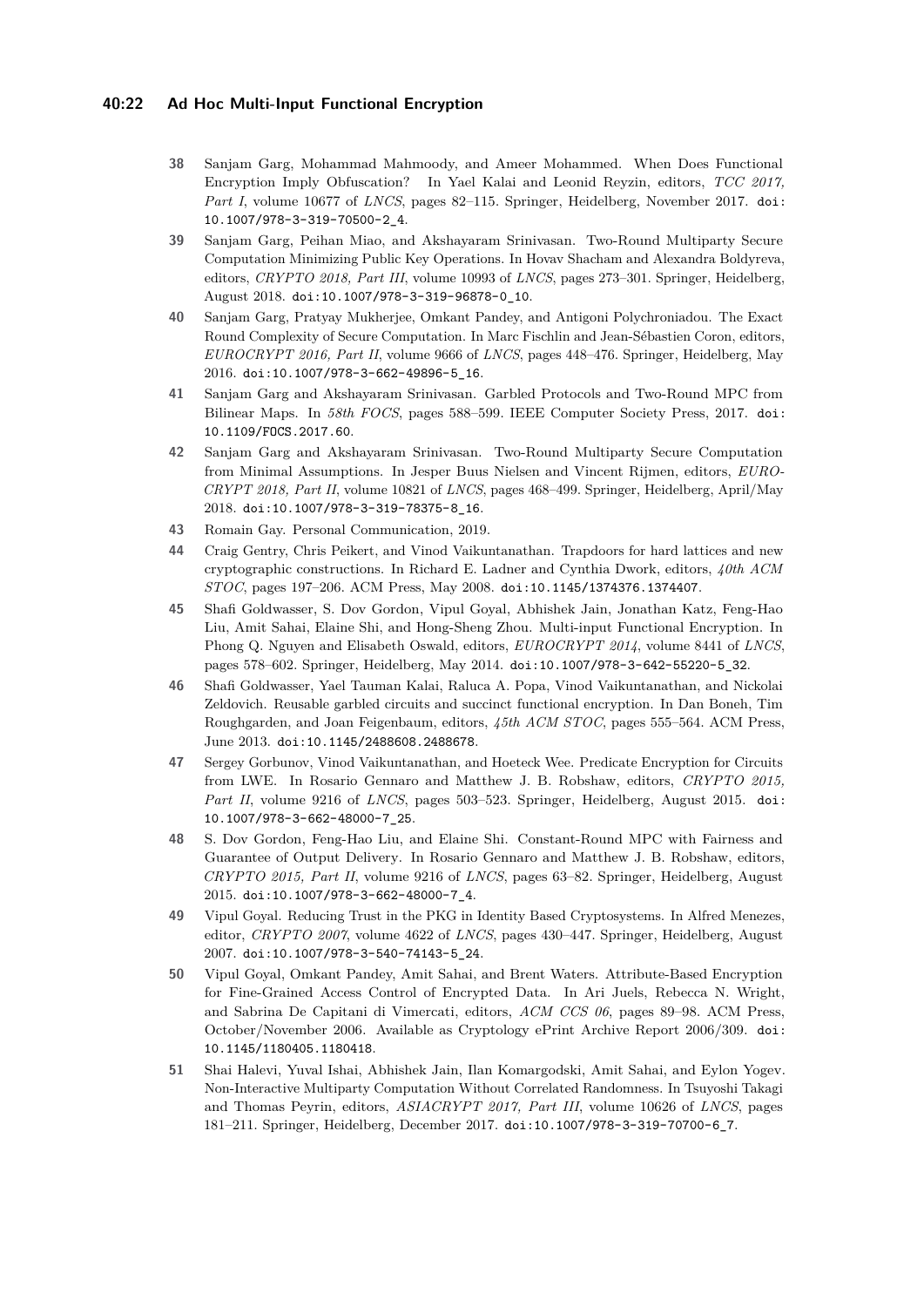- <span id="page-22-11"></span>**52** Shai Halevi, Yuval Ishai, Abhishek Jain, Ilan Komargodski, Amit Sahai, and Eylon Yogev. Non-Interactive Multiparty Computation without Correlated Randomness. Cryptology ePrint Archive, Report 2017/871, 2017. URL: <http://eprint.iacr.org/2017/871>.
- <span id="page-22-10"></span>**53** Shai Halevi, Yuval Ishai, Abhishek Jain, Eyal Kushilevitz, and Tal Rabin. Secure Multiparty Computation with General Interaction Patterns. In Madhu Sudan, editor, *ITCS 2016*, pages 157–168. ACM, January 2016. [doi:10.1145/2840728.2840760](https://doi.org/10.1145/2840728.2840760).
- <span id="page-22-2"></span>**54** Jonathan Katz, Amit Sahai, and Brent Waters. Predicate Encryption Supporting Disjunctions, Polynomial Equations, and Inner Products. In Nigel P. Smart, editor, *EUROCRYPT 2008*, volume 4965 of *LNCS*, pages 146–162. Springer, Heidelberg, April 2008. [doi:10.1007/](https://doi.org/10.1007/978-3-540-78967-3_9) [978-3-540-78967-3\\_9](https://doi.org/10.1007/978-3-540-78967-3_9).
- <span id="page-22-6"></span>**55** Allison B. Lewko, Tatsuaki Okamoto, Amit Sahai, Katsuyuki Takashima, and Brent Waters. Fully Secure Functional Encryption: Attribute-Based Encryption and (Hierarchical) Inner Product Encryption. In Henri Gilbert, editor, *EUROCRYPT 2010*, volume 6110 of *LNCS*, pages 62–91. Springer, Heidelberg, May/June 2010. [doi:10.1007/978-3-642-13190-5\\_4](https://doi.org/10.1007/978-3-642-13190-5_4).
- <span id="page-22-9"></span>**56** Huijia Lin. Indistinguishability Obfuscation from SXDH on 5-Linear Maps and Locality-5 PRGs. In Jonathan Katz and Hovav Shacham, editors, *CRYPTO 2017, Part I*, volume 10401 of *LNCS*, pages 599–629. Springer, Heidelberg, August 2017. [doi:10.1007/978-3-319-63688-7\\_20](https://doi.org/10.1007/978-3-319-63688-7_20).
- <span id="page-22-1"></span>**57** Pratyay Mukherjee and Daniel Wichs. Two Round Multiparty Computation via Multi-key FHE. In Marc Fischlin and Jean-Sébastien Coron, editors, *EUROCRYPT 2016, Part II*, volume 9666 of *LNCS*, pages 735–763. Springer, Heidelberg, May 2016. [doi:10.1007/978-3-662-49896-5\\_](https://doi.org/10.1007/978-3-662-49896-5_26) [26](https://doi.org/10.1007/978-3-662-49896-5_26).
- <span id="page-22-8"></span>**58** Adam O'Neill. Definitional Issues in Functional Encryption. Cryptology ePrint Archive, Report 2010/556, 2010. URL: <http://eprint.iacr.org/2010/556>.
- <span id="page-22-3"></span>**59** Chris Peikert and Sina Shiehian. Multi-key FHE from LWE, Revisited. In Martin Hirt and Adam D. Smith, editors, *TCC 2016-B, Part II*, volume 9986 of *LNCS*, pages 217–238. Springer, Heidelberg, October/November 2016. [doi:10.1007/978-3-662-53644-5\\_9](https://doi.org/10.1007/978-3-662-53644-5_9).
- <span id="page-22-0"></span>**60** Phillip Rogaway. The Moral Character of Cryptographic Work, December 2015. URL: <http://web.cs.ucdavis.edu/~rogaway/papers/moral.html>.
- <span id="page-22-5"></span>**61** Amit Sahai and Brent R. Waters. Fuzzy Identity-Based Encryption. In Ronald Cramer, editor, *EUROCRYPT 2005*, volume 3494 of *LNCS*, pages 457–473. Springer, Heidelberg, May 2005. [doi:10.1007/11426639\\_27](https://doi.org/10.1007/11426639_27).
- <span id="page-22-7"></span>**62** Brent Waters. Functional Encryption for Regular Languages. In Reihaneh Safavi-Naini and Ran Canetti, editors, *CRYPTO 2012*, volume 7417 of *LNCS*, pages 218–235. Springer, Heidelberg, August 2012. [doi:10.1007/978-3-642-32009-5\\_14](https://doi.org/10.1007/978-3-642-32009-5_14).

# <span id="page-22-4"></span>**A Additional Related Work**

### **Functional Encryption**

FE started with the notion of "attribute-based encryption" [\[61,](#page-22-5) [50\]](#page-21-10) and evolved over time to a more general primitive that encompasses several primitives such as (hierarchical) identity based encryption [\[19,](#page-19-8) [29,](#page-20-9) [22,](#page-19-9) [44,](#page-21-11) [25,](#page-20-10) [4\]](#page-18-5), attribute based encryption [\[61,](#page-22-5) [50,](#page-21-10) [16,](#page-19-10) [34\]](#page-20-11), predicate encryption [\[21,](#page-19-11) [47,](#page-21-12) [54,](#page-22-2) [55,](#page-22-6) [5,](#page-18-6) [62,](#page-22-7) [47\]](#page-21-12) and reusable garbled circuits [\[46\]](#page-21-13). Formal definitions of the general primitive were first given in [\[20,](#page-19-0) [58\]](#page-22-8). While there has been substantial progress in constructing FE from standard assumptions [\[1,](#page-18-0) [7,](#page-19-12) [56\]](#page-22-9), the general notion of FE for arbitrary polynomial sized circuits was constructed in the breakthrough work of [\[33\]](#page-20-2) from indistinguishability obfuscation (iO) [\[12,](#page-19-13) [33,](#page-20-2) [56\]](#page-22-9). Functional encryption for restricted functionalities such as inner products  $[1, 7]$  $[1, 7]$  $[1, 7]$ , and quadratic functions  $[56, 11]$  $[56, 11]$  $[56, 11]$  from more standard assumptions has also been developed.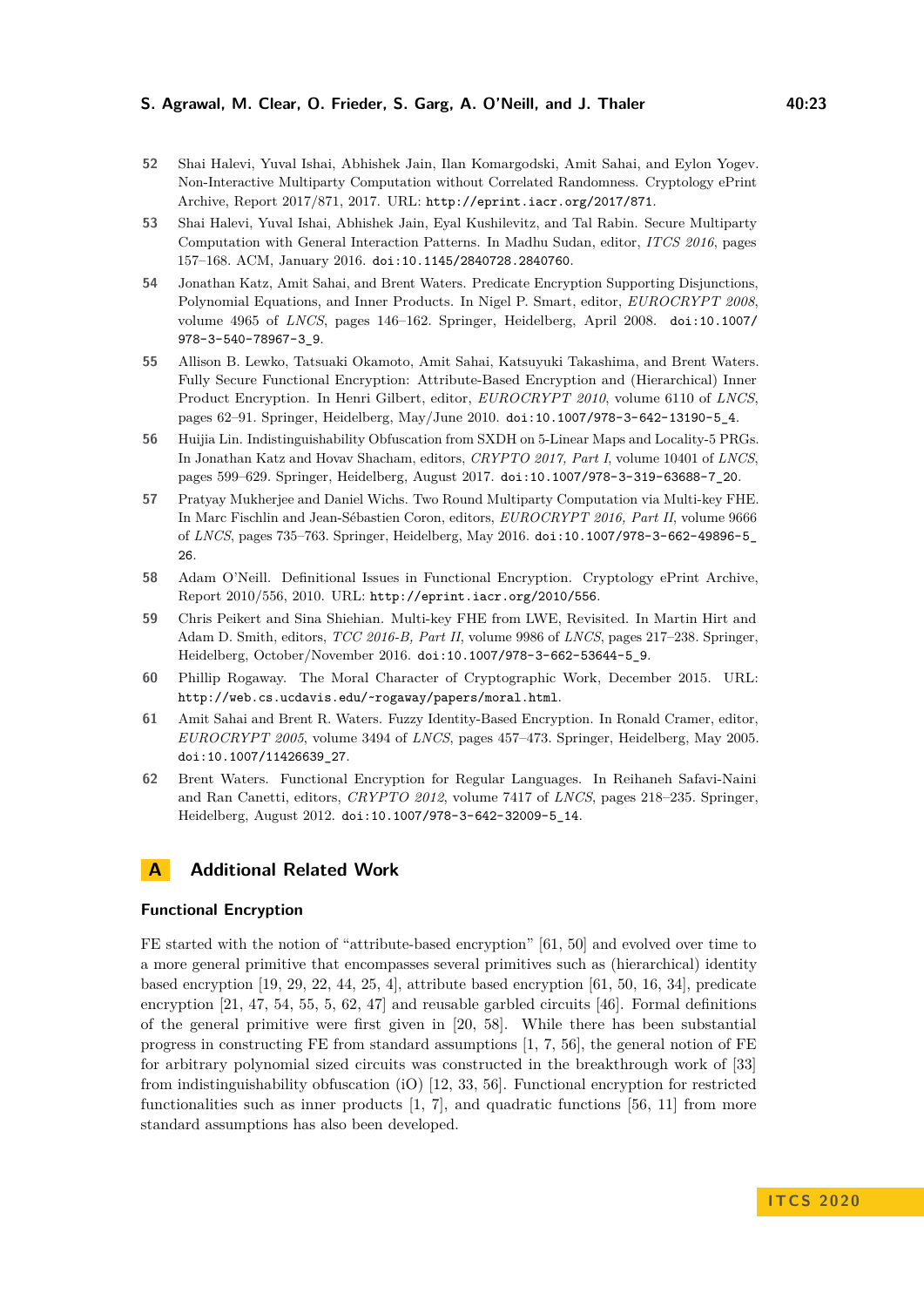### **40:24 Ad Hoc Multi-Input Functional Encryption**

#### **Multi-Input Functional Encryption**

Extending the more basic concept of functional encryption (FE) [\[61,](#page-22-5) [20,](#page-19-0) [58\]](#page-22-8), the notion of multi-input function encryption (MIFE) was first introduced by Goldwasser et al. [\[45\]](#page-21-0) and there have since been a number of follow-up works. Ananth and Jain [\[8\]](#page-19-3) show that private key MIFE for general polynomial-arity functions *implies* iO. On the other hand, Brakerski, Komargodski and Segev [\[23\]](#page-20-12) construct private-key MIFE for constant-arity functions, based on a private-key single-input FE scheme. They achieve adaptive security but also do not consider sender corruption. Badrinarayanan et al. [\[10\]](#page-19-2) construct MIFE schemes for "unbounded arity" functions. More recent work [\[3,](#page-18-1) [2\]](#page-18-2) constructs *inner-product* MIFE.

#### **Multi-Party Computation**

Traditional MPC is *interactive*. Ad hoc MIFE can be seen as a special form of *non-interactive* MPC [\[31,](#page-20-13) [14,](#page-19-15) [53\]](#page-22-10). In particular, ad hoc MIFE separates inputs and functions, which affords greater flexibility – one can use the same encrypted inputs with different functions, or different encrypted inputs with the same function. Moreover, previous non-interactive MPC protocols require a global setup procedure. In a recent work, [\[52\]](#page-22-11) constructs non-interactive MPC from indistinguishability obfuscation and DDH, assuming a PKI setup and a CRS, without this requirement. In contrast, our schemes are based on standard MIFE for a given functionality and do not require a CRS in general, as we do not necessarily consider sender corruption.

#### **Multi-Authority Functional Encryption**

Our work should also be compared to that of Chandran et al. [\[26\]](#page-20-14), who proposed a notion of "multi-authority" FE (MAFE). In MAFE, key authorities independently generate their own keys. Roughly speaking, to derive a decryption key for a function *f*, a user must obtain a partial decryption key for *f* from each authority. In our context, we could think of the authorities as sources. However, a fundamental difference between multi-authority FE and ad hoc MIFE is that in the former, to encrypt, one needs to know the master public keys of all authorities (users). This is a severe limitation, as a user may not be aware of which other parties are to be involved in a computation at the time of encryption. Furthermore, in multi-authority FE, a given ciphertext can only be used in a computation associated with one fixed group, unlike ad hoc MIFE, where a ciphertext can be used in an unbounded number of dynamically-chosen groups. Finally, in MAFE, decryption only operates on a *single* ciphertext, unlike our notion which is intrinsically multi-user.

# <span id="page-23-0"></span>**B Preliminaries**

In this section we define the notation and preliminaries used in our work.

#### **B.1 Notation and Conventions**

PPT stands for "probabilistic polynomial time" and PT stands for "polynomial time." Algorithms are PPT unless otherwise noted. Throughout, *κ* denotes the security parameter and  $1^{\kappa}$  its unary encoding. For a probabilistic algorithm A, we denote by  $\mathcal{A}(x; r)$  the output of A on input x with random tape r. We denote  $y \leftarrow A(x)$  as the process of sampling r at random and letting  $y \leftarrow A(x; r)$ . For a finite set *S*, we denote  $x \leftarrow s S$  as the process of sampling x uniformly from *S*. For a distribution  $D$  we denote  $x \leftarrow s \mathcal{D}$  as the process of sampling *x* according to D. For  $k \in \mathbb{N}$  we let  $[k]$  denote the set  $\{1, \dots, k\}$ . If *s* is string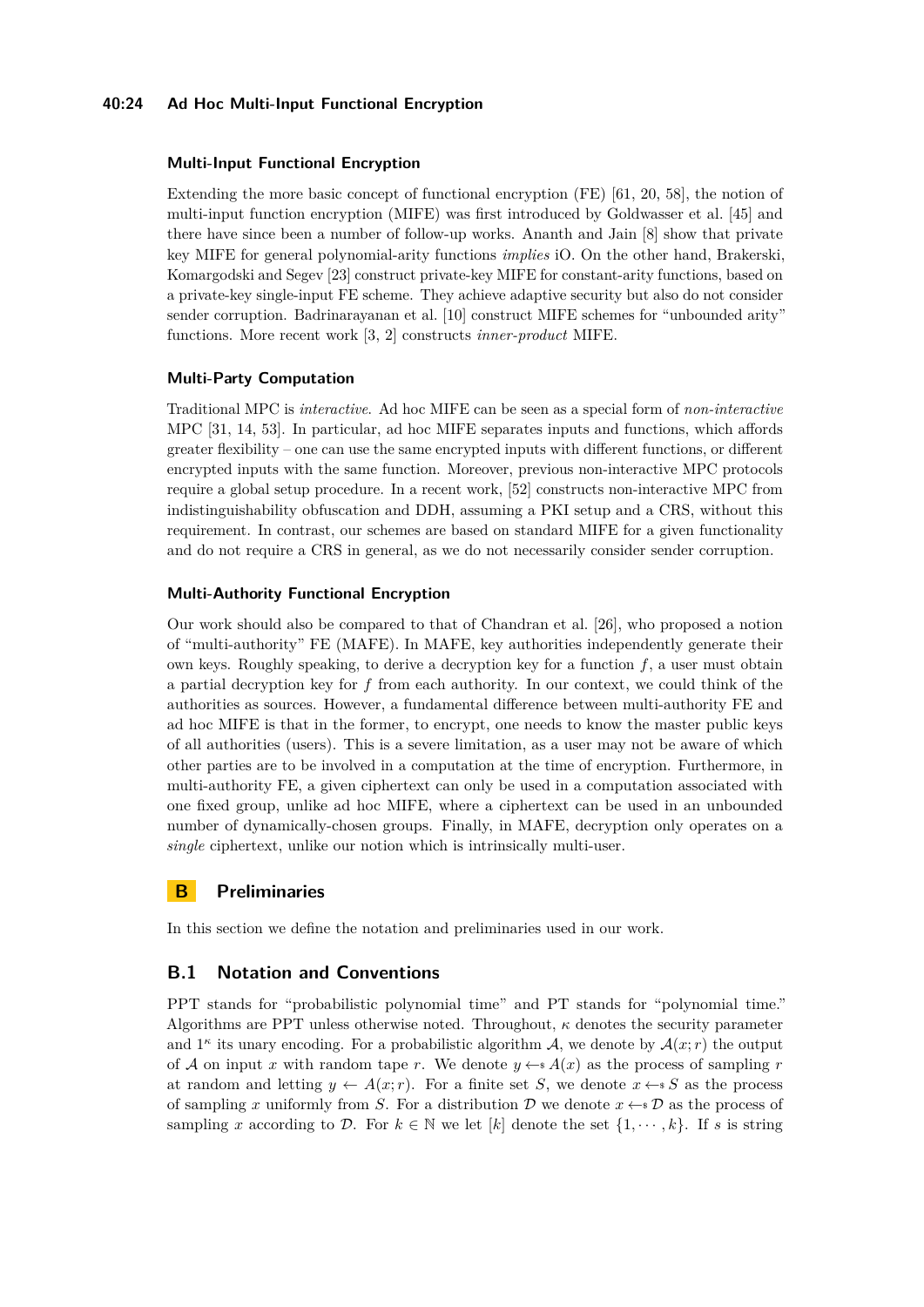then  $|s|$  denotes its length and  $s[i]$  denotes its *i*-th bit. If **x** is a vector then  $|\mathbf{x}|$  denotes its number of components and  $\mathbf{x}[i]$  denotes its *i*-th component. We will use negl( $\cdot$ ) to denote an unspecified negligible function and  $\text{poly}(\cdot)$  to denote an unspecified polynomial. We say that (families of) distributions  $\{D_{0,\kappa}\}_{\kappa\in\mathbb{N}}$ ,  $\{D_{1,\kappa}\}_{\kappa\in\mathbb{N}}$  are computationally indistinguishable if for all PPT adversaries *A*,  $Pr[A(\mathcal{D}_{0,\kappa}) = 1] - Pr[A(\mathcal{D}_{1,\kappa}) = 1] = \mathsf{negl}(\kappa)$ . We write this  $\mathcal{D}_{0,\kappa} \underset{C}{\approx} \mathcal{D}_{1,\kappa}.$ 

# **B.2 Two-Round MPC**

A 2-round MPC protocol MPC for message-space  $\{\mathcal{M}_{\kappa}\}_{\kappa N}$  and functionality  $\{\mathcal{F}_{\kappa}\}_{\kappa \in \mathbb{N}}$  where for each  $\kappa \in \mathbb{N}$  each  $f \in \mathcal{F}_{\kappa}$  is a function on  $(\mathcal{M}_{\kappa})^n$  for some *n*, consists of three algorithms with the following syntax:

- RunRoundOne( $1^{\kappa}, 1^n, f, i, x$ ): A PPT algorithm taking the security parameter  $\kappa$ , number of users *n*, a (description of a) function  $f \in \mathcal{F}_{\kappa}$  of arity *n*, an index  $i \in [n]$ , an input  $x \in M_{\kappa}$ , and outputting a first protocol message  $\rho^{(1)}$  and secret **s**.
- RunRoundTwo( $\mathfrak{s},(\rho_1^{(1)},\ldots,\rho_n^{(1)})$ ): A PPT algorithm taking a secret  $\mathfrak{s}$  and the first protocol m. message for all *n* parties  $\rho_1^{(1)}, \ldots, \rho_n^{(1)}$ , and outputting a second protocol message  $\rho^{(2)}$ .
- ComputeResult: A PT algorithm taking as input the *n* second-round protocol messages  $\rho_1^{(2)}, \ldots, \rho_n^{(2)}$  for each party and outputting a value *y*.

#### **Correctness**

We say that MPC is *correct* if for all  $\kappa, n \in \mathbb{N}$ ,  $\mathbf{x}_1 \dots \mathbf{x}_n \in \mathcal{M}_\kappa$  and  $f \in \mathcal{F}_\kappa$ 

$$
\Pr\left[y = f(\mathbf{x}) \middle| \begin{aligned} &\rho_i^{(1)}, \mathfrak{s}_i \rangle \leftrightarrow \text{RunRoundOne}(1^{\kappa}, 1^n, f, i, \mathbf{x}_i) &\forall i \in [n] \\ &\rho_i^{(2)} \leftrightarrow \text{RunRoundTwo}(\mathfrak{s}_i, (\rho_1^{(1)}, \dots, \rho_n^{(1)})) &\forall i \in [n] \\ &y \leftarrow \text{ComputeResult}(\rho_1^{(2)}, \dots, \rho_n^{(2)}) &\end{aligned}\right\} = 1.
$$

 $\triangleright$  Remark 6. The above definition of two-round MPC is without setup *(i.e., a CRS)*. We also consider the case that there is an additional algorithm CRSGen taking 1 *<sup>κ</sup>* and outputting a common reference string CRS that is input to the remaining algorithms. We call this two-round MPC *in the CRS model*.

We say that MPC is *unbounded* if the output of RunRoundOne does not depend on *n*. In this case, we input *n* to RunRoundTwo instead of RunRoundOne. We call MPC *inputdelayed* (resp. *function-delayed*) if the output of RunRoundOne does not depend on *x* (resp. *f*) but just on  $1^{|x|}$  (resp.  $1^{|f|}$ ). In this case, we input *x* (resp. *f*) to RunRoundTwo instead of RunRoundOne. We call MPC *input-rerunnable* (resp. *function-rerunnable*) if it is *input-delayed* (resp. *function-delayed*) and if RunRoundTwo can be executed multiple times with different input choices (resp. function choices) while still preserving the security properties of the MPC protocol (see below).

#### **Security**

Let MPC be a 2-round MPC protocol as above. Let Coins be the coin-space for the protocol. For an adversary  $\mathcal{A} = (\mathcal{A}_0, \mathcal{A}_1)$  and simulator S, consider the experiments in Figure [5.](#page-25-0) We say that A is *passive* (aka. semi-honest) of  $I = \emptyset$ . We say that MPC is SIM-secure if for any PPT adversary A there is a stateful PPT simulator  $S = (CRSGen, Extract, Sim)$  such that  $\text{REAL}_{\mathcal{A}}^{\text{MPC}}(\cdot)$  and  $\text{IDEAL}_{\mathcal{A},\mathcal{S}}^{\text{MPC}}(\cdot)$  are computationally indistinguishable. Note that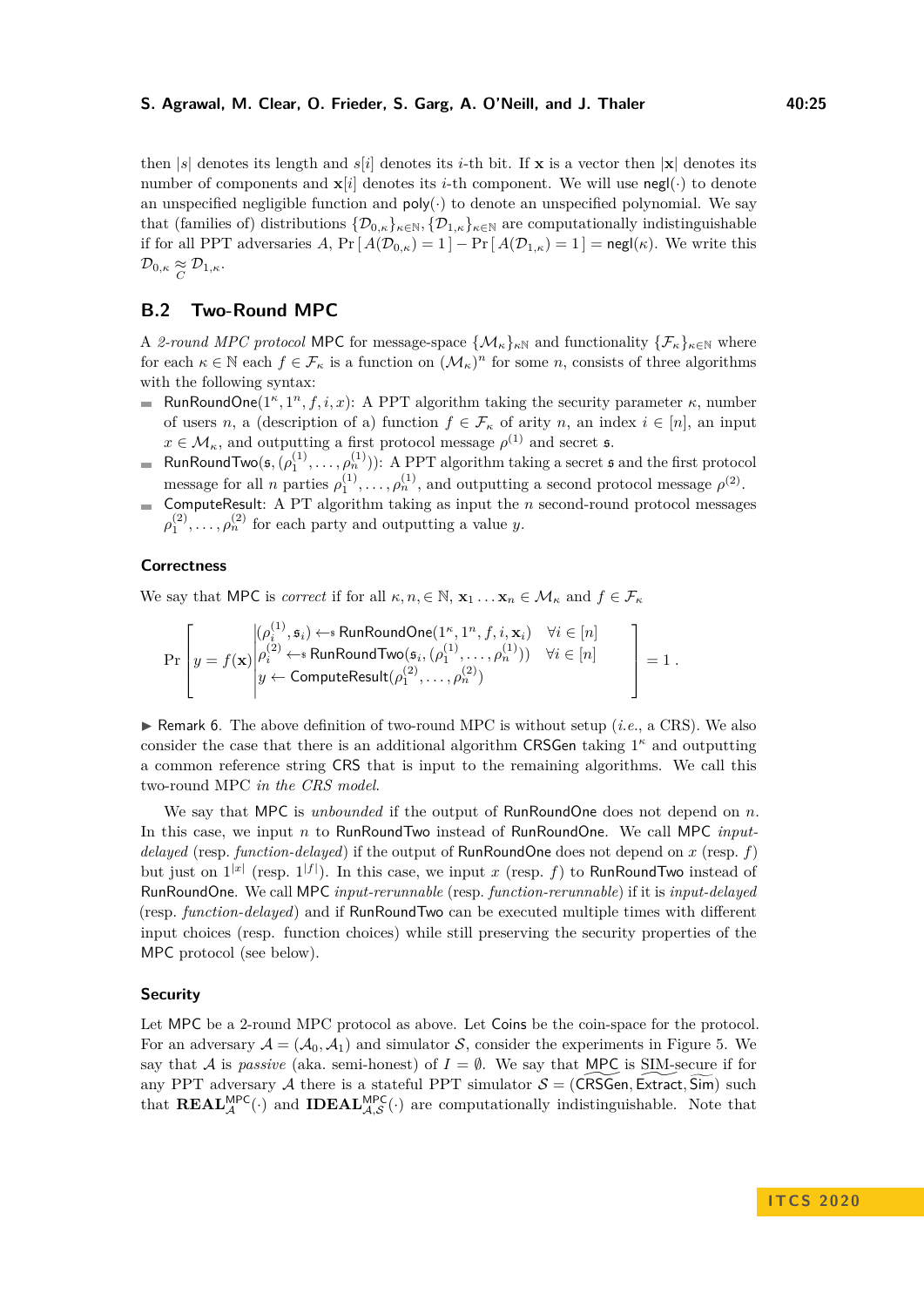```
\mathbf{Experiment}\ \mathbf{REAL}_{\mathcal{A}}^{\mathsf{MPC}}(1^{\kappa})(Optional) crs ←$ CRSGen(1κ
)
       (1^n, I, f, (x_i)_{i \notin I}) \leftarrow \mathcal{A}_0(1^{\kappa})1/f \in \mathcal{F}_{\kappa} of arity n, x_i \in \mathcal{M}_{\kappa}((\rho_i^{(1)})_{i \in I}, \operatorname{\mathsf{st}}) \leftarrow \operatorname{\mathsf{st}} \mathcal{A}_1(n, I, f)For i \notin I do:
            r_i \leftarrow Coins(1^{\kappa})(\rho_i^{(1)}, \mathfrak{s}_i)\leftarrow RunRoundOne(1^{\kappa}, 1^n, f, i, x_i; r_i)For i \notin I do:
            \rho_i^{(2)}\leftarrow * RunRoundTwo(\mathfrak{s}_i, (\rho_1^{(1)}, \ldots, \rho_n^{(1)}); r_i)\alpha \leftarrow * \mathcal{A}_2(\mathsf{st},(\rho_i^{(1)},\rho_i^{(2)})_{i\notin I})Return α
```
**Experiment IDEAL**<sup>MPC</sup><sub>*A*</sub>, $S(1^{\kappa})$ 

 $($ **Optional** $)$  crs  $\leftarrow$  **\***  $\widetilde{\text{CRSGen}}(1^{\kappa})$  $(1^n, I, f, (x_i)_{i \notin I}) \leftarrow \mathcal{A}_0(1^{\kappa})$  $// f ∈ F<sub>κ</sub> of arity n, x<sub>i</sub> ∈ M<sub>κ</sub>$  $((\rho_i^{(1)})_{i \in I}, \mathsf{st}) \leftarrow \mathsf{s} \mathcal{A}_1(n, I, f)$  $x_i \leftarrow \widetilde{\text{Extract}}(\rho_i^{(1)}) \quad \forall i \in I$  $(\rho_i^{(1)}, \rho_i^{(2)})_{i \notin I}$  $\xleftarrow{\text{ss}}$   $\widetilde{\text{Sim}}((x_i)_{i \in I}, f(x_1, \ldots, x_n))$  $\alpha \leftarrow$  **s**  $\mathcal{A}_2(\textsf{st},(\rho_i^{(1)},\rho_i^{(2)})_{i\notin I})$ Return *α*

**Figure 5** Experiments for SIM-security of two-round MPC.

simulation of the first-round protocol messages for the honest parties are independent of the inputs, so for convenience and ease of presentation we will partition the algorithm Sim into two algorithms:  $\widetilde{\mathsf{Sim}}_1$  and  $\widetilde{\mathsf{Sim}}_2$ , defined as follows:

- $\widetilde{\text{Sim}_1}() \mapsto (\rho_i^{(1)})_{i \notin I}$ : Outputs the first-round protocol messages for the honest parties.
- $\widetilde{\text{Sim}_2}((x_i)_{i \in I}, y) \mapsto (\rho_i^{(2)})_{i \notin I}$ : On input the inputs of the corrupted parties along with the target output value of the protocol,  $\overline{\text{Sim}_2}$  outputs the second-round protocol messages for the honest parties.

### **Input/Function-Rerunnability**

For simplicity, the definition in Figure [5](#page-25-0) does not capture input/function-rerunnability. It is straightforward to see how the definition can be extended. For example in the case of function-rerunnability (the situation is analogous for input-rerunnability where inputs and functions are swapped), the changes to the definition are (1)  $\mathcal{A}_0$  outputs a set of functions  ${f_i}$  instead of a single function, (2) in the real experiment RunRoundTwo is executed for each function, (3) in the ideal experiement  $\overline{\text{Sim}}_2$  is called for each function, and (4) the complete set of second-round protocol messages for all functions is given to  $A_2$ .

### **Input Extractability**

Our results in this work rely on the simulator's ability to extract the inputs of the corrupted parties, hence the need for the Extract algorithm. In the semi-honest setting, extraction is not necessary. In the malicious case, both known constructions of two-round MPC [\[33,](#page-20-2) [57\]](#page-22-1) for general functions satisfy the above extractability property, albeit in the CRS model.

# **B.3 Punctured Pseudorandom Functions**

A PRF F is specified by two algorithms:

- PRF. Setup( $1^{\kappa}$ ) : The setup algorithm takes as input the security parameter and outputs a description of the key space  $\mathcal{K}_{\kappa}$ , domain  $\mathcal{X}$ , range  $\mathcal{Y}$  as well as the PRF key  $K$ .
- PRF*.Eval*(*K, x*) : The eval algorithm takes a key  $K \in \mathcal{K}_{\kappa}$  and domain point  $x \in \mathcal{X}_{\kappa}$  and outputs a range point  $y \in \mathcal{Y}_\kappa$ .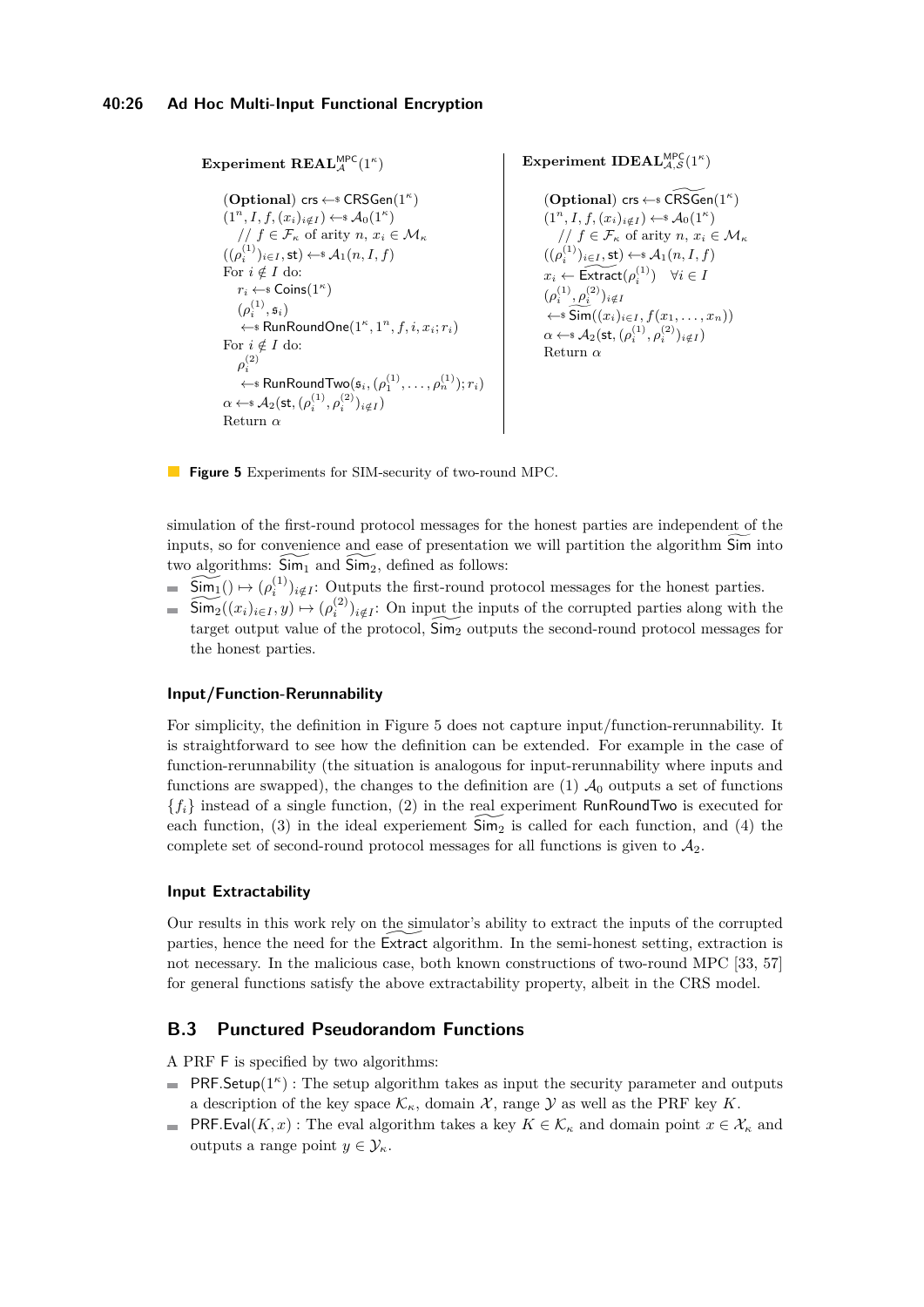We require that for all adversaries A

$$
\Pr\left[\, \mathcal{A}^{\mathsf{PRF.Eval}(K,\cdot)} \text{ outputs } 1 \,\right] - \Pr\left[\, \mathcal{A}^{\$(\cdot)} \text{ outputs } 1 \,\right]
$$

is negligible in  $\kappa$ , where  $K \leftarrow \textsf{PRF}.\textsf{Setup}(1^{\kappa})$  and  $\mathcal{F}(\cdot)$  denotes a random function from  $\mathcal{X}_{\kappa}$ to Y*κ*.

A punctureable PRF additionally includes an algorithm PRF*.*Punc which takes as input a PRF key K and a point  $x^* \in \mathcal{X}$  and outputs a punctured key  $K_{x^*}$ . For correctness, we require that PRF.Eval( $K_x^*, x$ ) = PRF.Eval( $K, x$ ) for all  $x \neq x^*$  and  $\perp$  when  $x = x^*$ .

#### **Security of punctured PRF**

The security game between the challenger and the adversary A consists of the following four phases.

**Setup Phase:** The challenger samples a PRF key *K* and a random bit *b*.

- **Evaluation Query Phase:** The adversary A queries for polynomially many evaluations. For each evaluation query *x*, the challenger sends  $F(K, x)$  to A.
- **Challenge Phase:** A chooses a challenge *x* and the challenger computes  $K_{x^*} \leftarrow \textsf{PRF.Punc}(K, x^*)$ . If *b* = 0, the challenger outputs  $K_{x^*}$  and  $\textsf{F}(K, x^*)$ . Else, the challenger outputs  $K_{x^*}$  and  $y \leftarrow y$  chosen uniformly at random.

Guess: The adversary  $A$  outputs a guess  $b'$  of  $b$ .

The adversary A wins if  $b' = b$  and the adversary did not query for evaluation on  $x^*$ . The advantage of  $A$  is defined to be

 $\mathsf{Adv}_{\mathcal{A}}^{\mathsf{F}}(1^{\kappa}) = |\Pr[\mathcal{A} \text{ wins}] - 1/2|$ 

The PRF F is a secure puncturable PRF if for all probabilistic polynomial time adversaries A, we have that  $\mathsf{Adv}_{\mathcal{A}}^{\mathsf{F}}(1^{\kappa})$  is negligible in  $\kappa$ .

### **B.4 Multi-Input Functional Encryption**

An *n-input FE scheme* [\[45\]](#page-21-0) MIFE for a message space  $\{\mathcal{M}_{\kappa}\}_{\kappa \in \mathbb{N}}$  and a functionality  $\{\mathcal{F}_{\kappa}\}_{\kappa \in \mathbb{N}}$ , where for each  $\kappa \in \mathbb{N}$ , each  $f \in \mathcal{F}_{\kappa}$  is a (description of a) function on  $(\mathcal{M}_{\kappa})^n$ , is given by a set of algorithms with the following syntax:

- MIFE.Setup( $1^{\kappa}, 1^n$ ): A PPT algorithm taking the security parameter  $\kappa$  and number of  $\mathbf{r}$ users *n*, and outputting the master secret key MSK and encryption keys  $(EK_1, \ldots, EK_n)$ .
- MIFE*.*KeyGen(MSK*, f*): A PT algorithm taking a master secret key MSK, a function  $f \in \mathcal{F}_{\kappa}$  and outputting a corresponding decryption key  $\mathsf{DK}_f$ .
- MIFE<sub>rc</sub>(EK, **x**): A PPT algorithm taking an encryption key EK and a message  $\mathbf{x} \in \mathcal{M}_{\kappa}$ . and outputting a ciphertext *c*.
- $\blacksquare$  MIFE.Dec(DK<sub>f</sub>, ( $c_1, \ldots, c_n$ )): A PT algorithm taking decryption key DK<sub>f</sub> and vector of ciphertexts  $(c_1, \ldots, c_n)$ , and outputting a string *y*.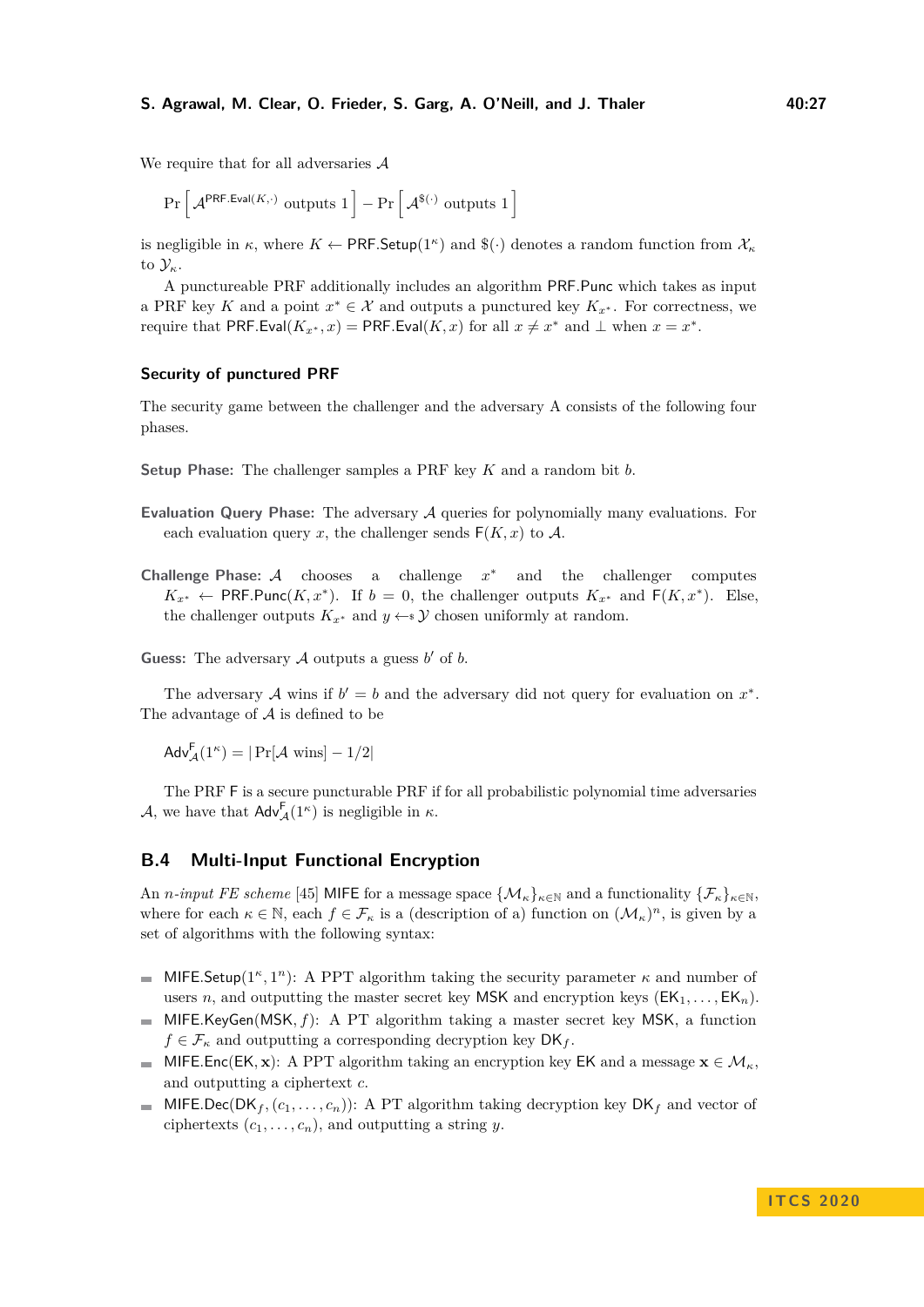### **Correctness**

We say that MIFE is *correct* if for all  $\kappa, \in \mathbb{N}, \mathbf{x}_1 \dots \mathbf{x}_n \in \mathcal{M}_\kappa$  and  $f \in \mathcal{F}_\kappa$ 

$$
\Pr\left[y = f(\mathbf{x}_1, \cdots, \mathbf{x}_n) \middle| \begin{aligned} & ((\mathsf{EK}_1, \ldots, \mathsf{EK}_n), \mathsf{MSK}) \leftarrow^* \mathsf{MIFE}.\mathsf{Setup}(1^\kappa) \\ & c_i \leftarrow^* \mathsf{MIFE}.\mathsf{Enc}(\mathsf{EK}_i, \mathbf{x}_i) \quad \forall i \in [n] \\ & \mathsf{DK}_f \leftarrow^* \mathsf{MIFE}.\mathsf{KeyGen}(\mathsf{MSK}, f) \\ & y \leftarrow \mathsf{MIFE}.\mathsf{Dec}(\mathsf{DK}_f, (c_1, \ldots, c_n)) \end{aligned} \right) \right] = 1 \ .
$$

▶ Remark 7. We remark that our formulation of MIFE assumes that the senders (as in our application an encryptor is referred to as a sender or source) are ordered. This allows for consistency with our formulation of ad hoc MIFE and allows us to simplify exposition versus [\[45\]](#page-21-0).

#### **Indistinguishability-Based Security**

For an *n*-input FE scheme MIFE as above and adversary  $A = (A_0, A_1, A_2)$ , consider the experiment in Figure [6.](#page-27-0)

<span id="page-27-0"></span>

**Figure 6** Experiment for IND-security of standard MIFE.

We call A *legitimate* if for all  $\kappa \in \mathbb{N}$ , in all transcripts  $\text{IND}_{\mathcal{A}}^{\text{MFE}}(1^{\kappa})$  it holds that for every key generation query *f* there does not exist two sequences  $(y_{1,0}, \dots, y_{n,0})$  and  $(y_{1,1}, \dots, y_{n,1})$ such that

$$
f(y_{1,0},\cdots,y_{n,0})\neq f(y_{1,1},\cdots,y_{n,1})
$$

and for every  $j \in [n]$ 

 $\blacksquare$  *j*  $\in$  *I*, *i.e. j* is corrupted (so there is no restriction on  $y_{j,0}, y_{j,1}$  above), or

there is an encryption query  $(j, \mathbf{x}_0, \mathbf{x}_1)$  such that  $y_{j,0} = \mathbf{x}_0$  and  $y_{j,1} = \mathbf{x}_1$ .

We assume adversaries are legitimate unless otherwise stated. We call  $\mathcal A$  *passive* if  $I = \emptyset$ . We call  $A$  *selective* if  $A_2$  makes no queries. We say that MIFE is IND-secure if for any adversary A

$$
|\mathrm{Pr}\left[\,\mathbf{IND}_{\mathcal{A}}^{\mathsf{MIFE}}(\cdot)\,\,\text{outputs}\,\,1\,\right]-1/2|=\mathsf{negl}(\cdot)\;.
$$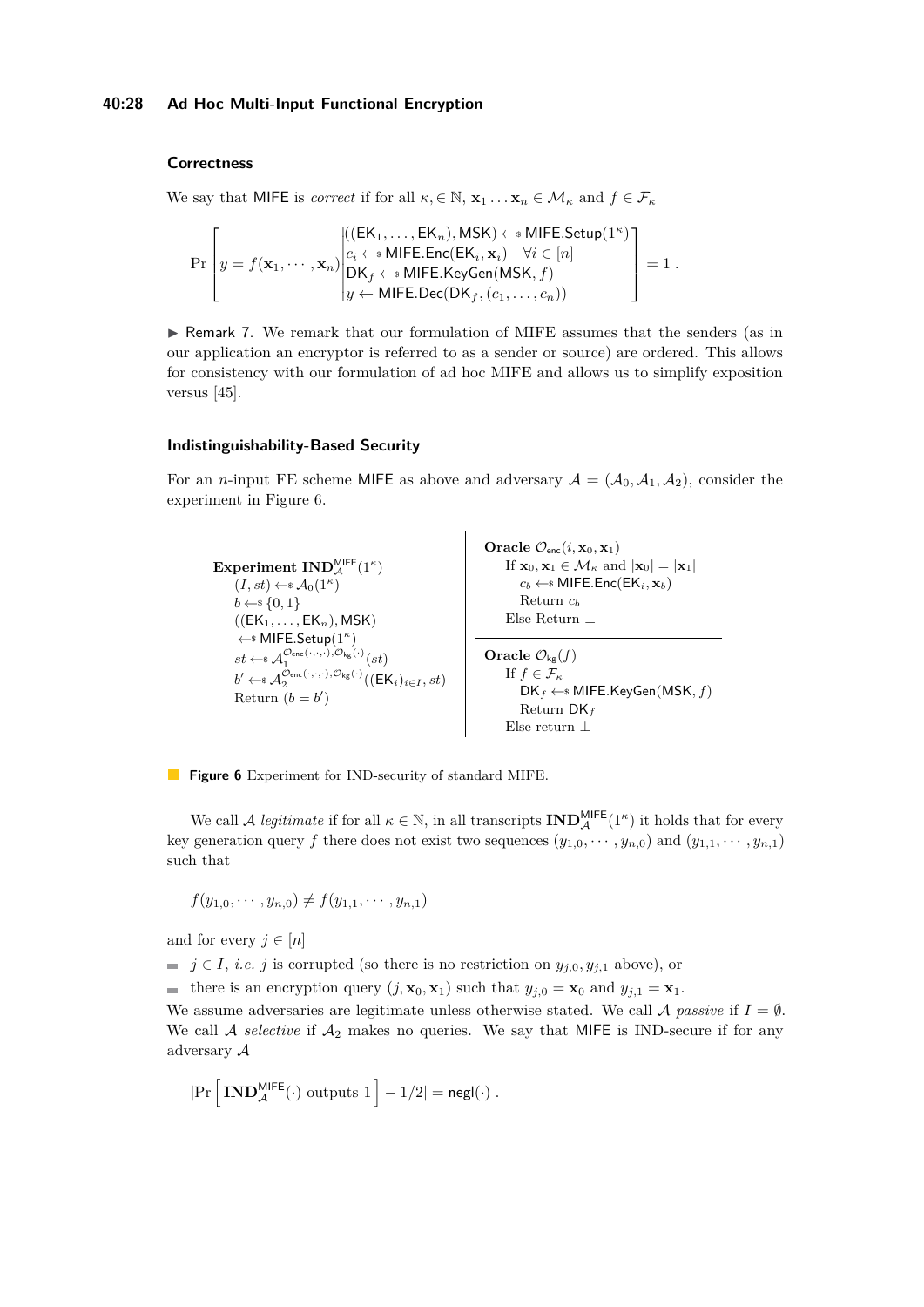#### **Simulation-Based Security**

For an MIFE scheme MIFE as above, adversary  $A = (A_0, A_1, A_2)$ , and simulator  $S =$ (Setup, Enc, KeyGen), consider the experiments in Figure [7.](#page-28-0) Here  $q_{enc,i}$  is the number of encryption queries for user  $i \in [n]$ . We say that A is *q*-bounded if  $q_{\text{enc},i} \leq q$  for all  $i \in [n]$ . We say that MIFE is SEL-SIM-secure if for any adversary  $A$  there is a simulator  $S$  such that  $\mathbf{REAL}_{\mathcal{A}}^{\mathsf{MIFE}}(\cdot)$  and  $\mathbf{IDEAL}_{\mathcal{A},\mathcal{S}}^{\mathsf{MIFE}}(\cdot)$  are computationally indistinguishable.

 $\blacktriangleright$  Remark 8. For consistency with our formulation of simulation-based security for ad hoc MIFE, we restrict the above definition to the selective-security and passive (no sender corruption) setting.

```
\mathbf{Experiment}\ \mathbf{REAL}_{\mathcal{A}}^{\mathsf{MIEE}}(1^{\kappa})((EK_1, \ldots, EK_n), \mathsf{MSK}) \leftarrow \mathsf{sMIFE}. Setup(1^{\kappa})(m_{i,j})_{i \in [n], j \in [q_{\mathsf{enc},i}]}\leftarrow \mathcal{A}_1(1^\kappa)For all i \in [n], j \in [q_{enc,i}] do:
              c_{i,j} \leftarrow MIFE.Enc(MSK<sub>i</sub></sub>, m<sub>i,j</sub>)
         \alpha \leftarrow \mathcal{A}_2^{\mathcal{O}_{\mathsf{kg}}(\cdot)}((\mathsf{EK}_i)_{i \in [n]},(c_{i,j})_{i \in [n],j \in [q_{\mathsf{enc},i}]})\text{Return } ((m_{i,j})_{i \in [n], j \in [q_{\text{enc},i}]}, \alpha)Experiment IDEAL<sup>MIFE</sup>(1<sup>κ</sup>)</sub>
         ((\widetilde{\mathsf{EK}_1}, \ldots, \widetilde{\mathsf{EK}_n}), \widetilde{\mathsf{MSK}}) \leftarrow \widetilde{\mathsf{Setup}}(1^\kappa)(m_{i,j})_{i \in [n], j \in [\textit{q}_{\texttt{enc},i}]}\leftarrow \texttt{\$A}_1(st)For all i \in [n], j \in [q_{enc,i}] do:
         \widetilde{c_{i,j}} \leftarrow \text{Enc}(\widetilde{\text{MSK}}, |m_{i,j}|)
\alpha \leftarrow s
\mathcal{A}_2^{\mathcal{O}_{\text{kg}}(\cdot, \cdot, \cdot)}((\widetilde{\text{EK}}_i)_{i \in [n]}, (\widetilde{c_{i,j}}))
Beturn ((m, \cdot)_{i \in [n]}, \text{tr} \rightarrow \infty)\text{Return } ((m_{i,j})_{i \in [n], j \in [q_{\text{enc},i}]}, \alpha)Oracle \mathcal{O}_{\mathsf{kg}}(f) // f \in \mathcal{F}_{\kappa}DKf ←$ MIFE.KeyGen(MSK, f)
                                                                                                                                                        Return DKf
                                                                                                                                              Oracle \widetilde{\mathcal{O}_{\mathsf{kg}}}(f) // f \in \mathcal{F}_{\kappa}\mathsf{DK}_f \leftarrow \mathsf{\mathsf{\mathsf{KeyGen}}}(f, (f(m_{i,j_i}))_{j_i \in [q_{\mathsf{enc},i}]}, \widetilde{\mathsf{MSK}})Return DKgf
```
**Figure 7** Experiments for SIM-security of standard MIFE.

### **B.5 Function-Private Functional Encryption**

A functional encryption scheme, denoted as FE [\[20\]](#page-19-0), is a tuple of algorithms  $FE = (FE. Setup, FE. KeyGen, FE. Enc, FE. Dec)$  for a message space  $\{M_{\kappa}\}_{\kappa \in \mathbb{N}}$  and a functionality  $\{\mathcal{F}_{\kappa}\}_{\kappa \in \mathbb{N}}$ , where for each  $\kappa \in \mathbb{N}$ , each  $f \in \mathcal{F}_{\kappa}$  is a (description of a) function on  $\mathcal{M}_{\kappa}$ . The syntax is the same as for a 1-input MIFE scheme where  $EK_1 = MSK$  and  $I = \emptyset$ . The correctness requirement remains the same, as well the notion of indistinguishability based security (which we refer to as "message privacy").

#### **Function Privacy**

We additionally define the notion of function privacy as follows. For an FE scheme FE as above and adversary  $A = (A_0, A_1, A_2)$ , consider the experiment in Figure [8.](#page-29-1)

We call A *legitimate* if for all  $\kappa \in \mathbb{N}$ , in all transcripts  $\mathbf{FP}_{\mathcal{A}}^{\mathsf{FE}}(1^{\kappa})$  it holds that for every key generation query  $f_0, f_1$  there does not exist an encryption query  $\mathbf{x} \in \mathcal{M}_{\kappa}$  such that

 $f_0(\mathbf{x}) \neq f_1(\mathbf{x})$ .

We assume adversaries are legitimate unless otherwise stated. We say that FE is FP-secure if for any adversary  $A$ 

 $|\Pr\left[\mathbf{FP}_{\mathcal{A}}^{\mathsf{FE}}(\cdot) \text{ outputs } 1\right] - 1/2| = \mathsf{negl}(\cdot)$ .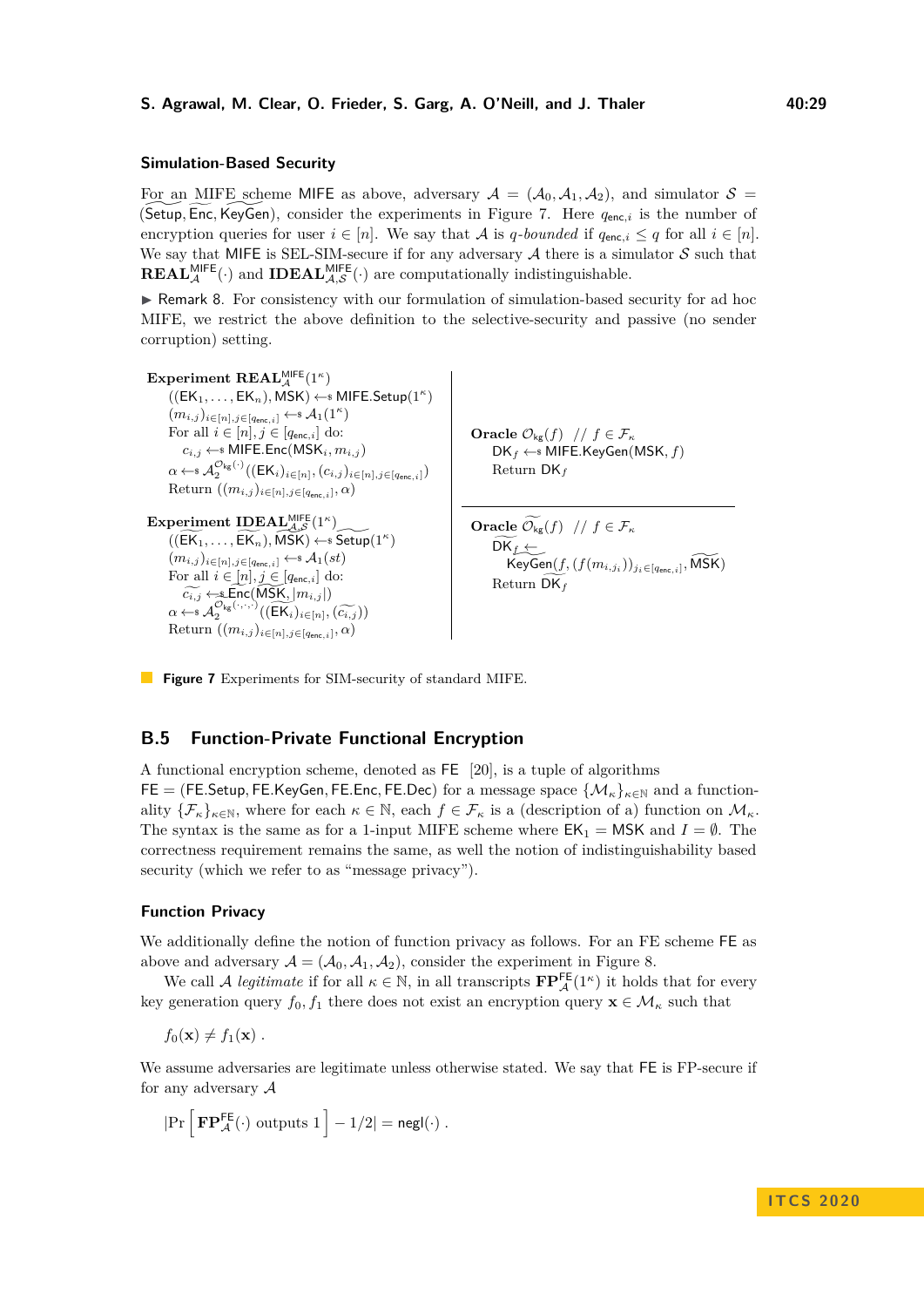```
Experiment \mathbf{FP}_{\mathcal{A}}^{\mathsf{FE}}(1^{\kappa})b \leftarrow s \{0, 1\}MSK ←$ FE.Setup(1κ
)
      b' \leftarrow \mathcal{A}_2^{\mathcal{O}_{\mathsf{enc}}(\cdot), \mathcal{O}_{\mathsf{kg}}(\cdot, \cdot)}(1^{\kappa})Return (b = b')Oracle \mathcal{O}_{\text{enc}}(\mathbf{x})If \mathbf{x} \in \mathcal{M}_\kappac \leftarrow MIFE.Enc(MSK, x)
                                                                         Return c
                                                                    Else Return ⊥
                                                              Oracle \mathcal{O}_{\mathsf{kg}}(f_0, f_1)If f_0, f_1 \in \mathcal{F}_\kappaDKfb ←$ MIFE.KeyGen(MSK, fb)
                                                                         Return DKfb
                                                                     Else return ⊥
```
**Figure 8** Experiment for FP-security of FE.

# <span id="page-29-0"></span>**C Simulation Based Security for Ad Hoc MIFE**

We now present a simulation-based definition of security. The definition has a number of restrictions that we justify below.

For an ad hoc MIFE scheme aMIFE as above, adversary  $A = (A_0, A_1, A_2)$ , and simulator  $S = ($ Setup, Enc, KeyGen), consider the experiments in Figure [9.](#page-29-2) Here  $q_{E,i}$  is the number of encryption queries for user  $i \in [n]$ . We say that A is *q*-bounded if  $q_{E,i} \leq q$  for all  $i \in [n]$ .

```
\mathbf{Experiment}\ \mathbf{REAL}_{\mathcal{A}}^{\mathsf{aMIEE}}(1^{\kappa})(1^n, st) \leftarrow \{A_0(1^n)\}For all i \in [n] do:
            (MSK_i, PP_i) \leftarrow aMIFE.Setup(1^{\kappa})(mi,j )i∈[n],j∈[qE,i] ←$ A1(st)
       For all i \in [n], j \in [q_{E,i}] do:
            c_{i,j} \leftarrow aMIFE.Enc(MSK<sub>i</sub></sub>, m_{i,j})
       \alpha \leftarrow \alpha \mathcal{A}_2^{\mathcal{O}_{\mathsf{kg}}(\cdot,\cdot,\cdot)}((\mathsf{PP}_i)_{i\in[n]},(c_{i,j}))Return (1^n, (m_{i,j})_{i \in [n], j \in [q_{E,i}]}, \alpha){\bf Experiment~IDEAL}_{\mathcal{A},\mathcal{S}}^{\sf aMIEE}(1^{\kappa})(1^n, st) \leftarrow \mathcal{A}_0(1^\kappa) // I \subset [n]For all i \in [n] do:
            (\widetilde{\mathsf{MSK}_i}, \widetilde{\mathsf{PP}_i}) \leftarrow \widetilde{\mathsf{Setup}}(1^\kappa)(mi,j )i∈[n],j∈[qE,i] ←$ A1(st)
       For all i \in [n], j \in [q_{E,i}] do:
       \widetilde{c_{i,j}} \leftarrow \text{Enc}(\text{MSK}_i, |m_{i,j}|)
<br>
\alpha \leftarrow s
\mathcal{A}_2^{\mathcal{O}_{\text{kg}}(\cdot, \cdot, \cdot)}((\widehat{\text{PP}_i})_{i \in [n]}, (\widehat{c_{i,j}}))
<br>
Beturn (1^n, (m_{i,j})_{i \in [n]}, \widehat{c_{i,j}})Return (1^n, (m_{i,j})_{i \in [n], j \in [q_{E,i}]}, \alpha)Oracle \mathcal{O}_{\mathsf{kg}}(i, (i_1, \ldots, i_\ell), f)If i \in \{i_1, \dots, i_\ell\}, and f \in \mathcal{F}_\kappa of arity \ellPDK_{i,f} \leftarrowaMIFE.KeyGen(i, \mathsf{MSK}_i, (\mathsf{PP}_{i_j})_{j \in [\ell]}, f)Return PDKi,f
                                                                                                         Else return ⊥
                                                                                                  Oracle \mathcal{O}_{\mathsf{kg}}(i, (i_1, \ldots, i_\ell), f)If i \in \{i_1, \dots, i_\ell\}, and f \in \mathcal{F}_\kappa of arity \ellq \leftarrow (i, (i_1, \ldots, i_\ell), f)PDK_{i,f} \leftarrow\widetilde{\operatorname{KeyGen}(q, (f(m_{i_k, j_{i_k}}))_{j_{i_k} \in [q_{E, i_k}]}, (\widetilde{\operatorname{MSK}_{i_j}}))}Return PDK^i,f
                                                                                                         Else return ⊥
```
**Figure 9** Experiments for SIM-security of ad hoc MIFE.

We say that a MIFE is  $xxx$ -SEL-SIM-secure if for any adversary  $A$  of type  $xxx$  there is a simulator S such that  $REAL_{\mathcal{A}}^{\text{aMIFE}}(\cdot)$  and  $IDEAL_{\mathcal{A},\mathcal{S}}^{\text{aMIFE}}(\cdot)$  are computationally indistinguishable.

 $\triangleright$  Remark 9. The above definition has a number of restrictions that we now justify:

The adversary is passive and does not corrupt any sender. This is justified because m. otherwise such a scheme implies virtual black-box obfuscation as in the case of standard MIFE [\[45\]](#page-21-0), which is impossible [\[12\]](#page-19-13).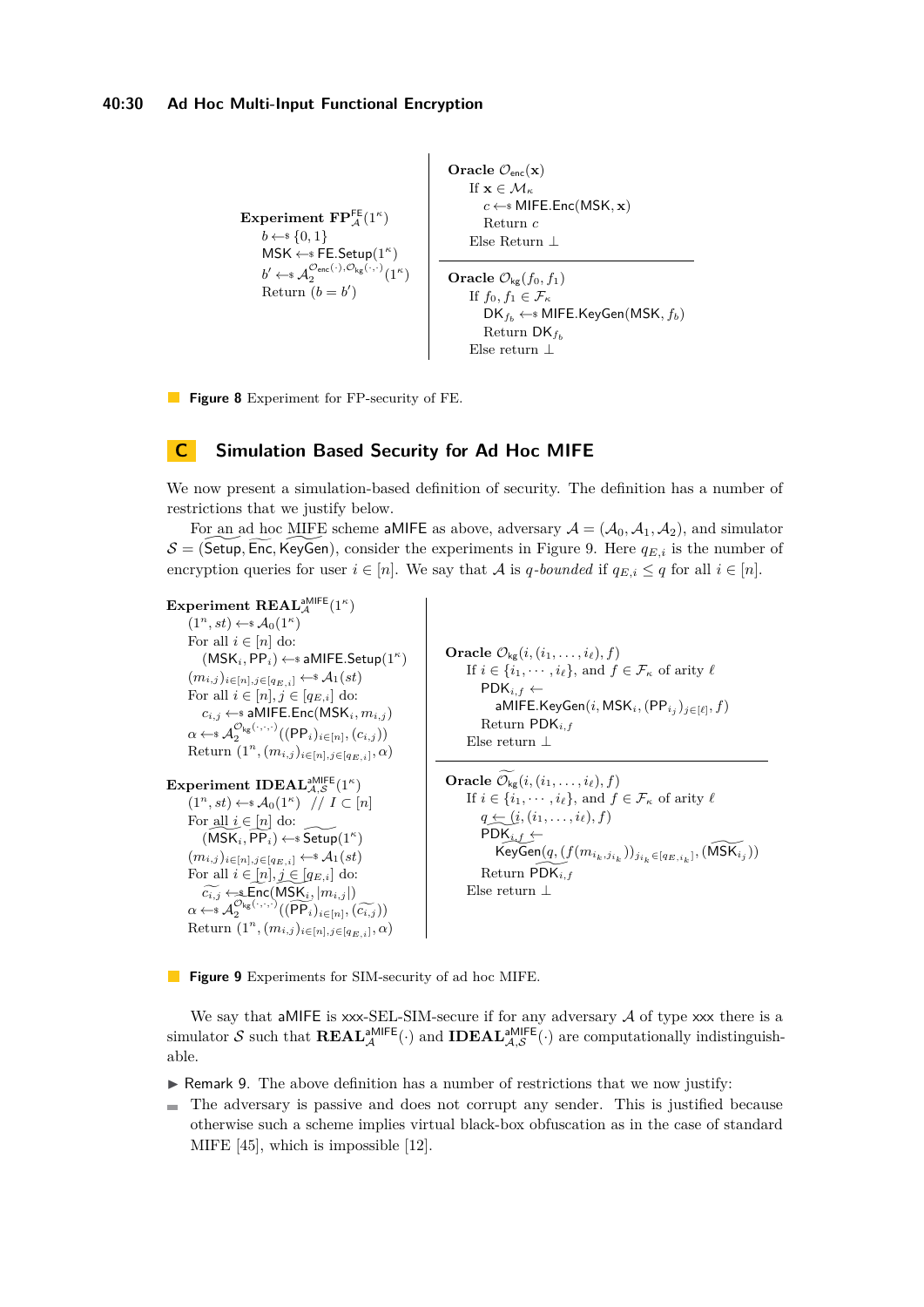- The adversary is selective and chooses its challenge messages before seeing the public parameters of the users. We focus on this formulation for simplicity and leave the study of adaptive security for ad hoc MIFE in the case of simulation-based security for future work.
- $\blacksquare$  The simulator is black-box. This is for simplicity as it is stronger than allowing nonblack-box simulation and our constructions achieve it.

# <span id="page-30-1"></span>**D Proof of Theorem [5](#page-13-1)**

▶ **Theorem 5.** *If* MIFE *is a IND-secure MIFE scheme and* MPC *is a SIM-secure 2-round MPC protocol, then our construction is* sel*-IND-secure.*

**Proof.** The proof of security makes use of a trapdoor data structure which is defined in Figure [10.](#page-30-0)

#### **The trapdoor data structure**

Here, mode is used to indicate whether we are in the real mode Real or trapdoor mode Trap. CT indicates the hardwired MIFE CT which must be output if the field index equals the counter ctr set in the FE key. The fields  $val_0$  and  $val_1$  are used to indicate the values corresponding to bit 0 and bit 1 respectively, where the latter is used when index *>* ctr and the former when index *<* ctr.

| mode | CT. | index   val <sub>0</sub> |  | l val <sub>1</sub> |  |
|------|-----|--------------------------|--|--------------------|--|
|------|-----|--------------------------|--|--------------------|--|

<span id="page-30-0"></span>**Figure 10** Data Structure Trap used for Proof.

### **The Hybrids**

We prove the theorem via a hybrid argument. We describe our hybrids below.

**Hybrid** 0: This is the real game in which on every encryption query  $(i, \mathbf{x}_0, \mathbf{x}_1)$ ,  $\mathbf{x}_0$  is encrypted.

Suppose there are  $Q_c$  encryption queries (made selectively). For each  $k \in [Q_c]$ , let *i* be the party index queried,  $\mathbf{x}_0$  and  $\mathbf{x}_1$  the challenge plaintexts, let T be the tag used during encryption and *I* be the set of users corrupted by the adversary. We use these definitions in the remainder of the proof.

**Hybrid 1:** The change in this hybrid is twofold.

- **1. Simulate the Public Parameters.** We set the first-round protocol message  $\rho_i^{(1)}$  for MPC in the public parameters to the output of the simulator  $\widetilde{Sim_1}$  for each uncorrupted user  $i \notin I$ .
- **2. Simulate the Function Key.** For each key generation query  $(i, (i_1, \ldots, i_\ell), f)$ , we do the following.
	- **a.** Let  $J \triangleq I \cap \{i_1, \ldots, i_\ell\}$  be the subset of corrupted users and  $\bar{J} = \{i_1, \ldots, i_\ell\} \setminus J$  be the subset of honest users.
	- **b.** We use the simulator's Extract algorithm to compute  $\mathbf{x}_j \leftarrow \widetilde{\text{Extract}}(\rho_j^{(1)})$  for each corrupted party  $j \in J$  where  $\mathsf{PP}_j = \rho_j^{(1)}$ , then compute  $y = \mathsf{GenKeys}_f(\mathbf{x}_{i_1}, \dots, \mathbf{x}_{i_\ell})$ where  $\mathbf{x}_j$  for  $j \in \bar{J}$  is (honest) party *j*'s input to the MPC protocol.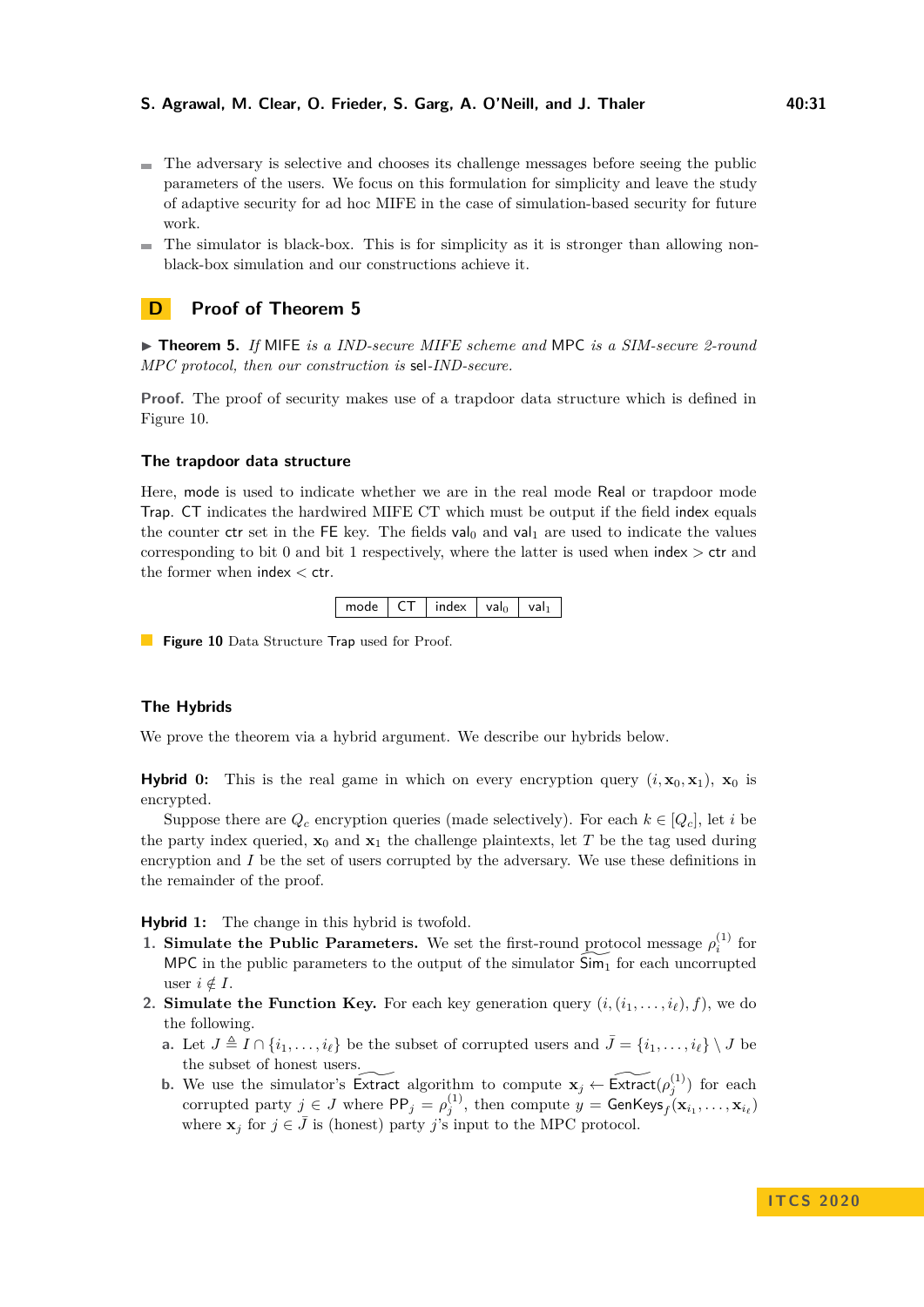#### **40:32 Ad Hoc Multi-Input Functional Encryption**

**c.** Compute 
$$
(\rho_j^{(2)})_{j \in \bar{J}} \leftarrow \widetilde{\text{Sim}}_2((x_j)_{j \in J}, y)
$$
 and  $s \leftarrow \text{PRF.Eval}(K_i, 0 \parallel (\text{PP}_{i_j})_{j \in [\ell]} \parallel f)$ . Re-  
turn  $(\rho_i^{(2)}, s)$ .

See Figure [11](#page-31-0) for a formal description.

Indistinguishability of the hybrids follows from the SIM-security of the MPC protocol. As we see in Figure [11,](#page-31-0) the only difference from Hybrid 0 is that the inputs of the corrupt parties are extracted using the Extract algorithm and the protocol transcript is generated using the MPC simulator. Hence, an adversary who distinguishes between Hybrids 0 and 1 implies an adversary against the MPC protocol by a standard reduction.

<span id="page-31-0"></span>**Hybrid 1:**  $(1^n, I, (\text{PP}_i)_{i \in I}, st) \leftarrow \mathcal{A}_0(1^\kappa)$  $b \leftarrow s \{0, 1\}$ ∀*i /*∈ *I*:  $(\mathsf{PP}_{\mathsf{FE}_i}, \mathsf{MSK}_{\mathsf{FE}_i}) \leftarrow \mathsf{sFE}.\mathsf{Setup}(1^\kappa)$  $K_i \leftarrow \, \mathcal{K}_\kappa$  $K_i^{\text{punc}} \leftarrow \mathcal{K}_\kappa$  $(\rho_i^{(1)})_{i \notin I} \leftarrow \widetilde{\mathsf{Sim}_1}()$  $PP_i \leftarrow \rho_i^{(1)}$  $st \leftarrow \mathcal{A}_1^{\mathcal{O}_{\mathsf{enc}}(\cdot,\cdot,\cdot),\mathcal{O}_{\mathsf{kg}}(\cdot,\cdot,\cdot)}(st)$  $b' \leftarrow \mathscr{A}_2^{\mathcal{O}_{\mathsf{enc}}(\cdot,\cdot,\cdot),\mathcal{O}_{\mathsf{kg}}(\cdot,\cdot,\cdot)}((\mathsf{PP}_i)_{i \notin I}, st)$ Return  $(b = b')$ Oracle  $\mathcal{O}_{\text{enc}}(i, \mathbf{x}_0, \mathbf{x}_1)$  $T \leftarrow \{0, 1\}^{\kappa}$  $\mathsf{Return}\ \mathsf{FE}.\mathsf{Enc}(\mathsf{MSK}_{\mathsf{FE}_i},(\mathbf{x}_0,T,K^{\mathsf{punc}}_i,\mathsf{Trap}))$ **Oracle**  $\mathcal{O}_{\mathsf{kg}}(i, (i_1, \ldots, i_\ell), f)$  $J \leftarrow I \cap \{i_1, \ldots, i_\ell\}; \bar{J} \leftarrow \{i_1, \ldots, i_\ell\} \setminus J$  $(K_j, \mathsf{MSK}_{\mathsf{FE}_j}) \leftarrow \widetilde{\operatorname{Extract}}(\rho_j^{(1)}) \quad \forall j \in J$  $y \leftarrow \mathsf{GenKeys}_f((K_{i_1}, \mathsf{MSK}_{\mathsf{FE}_{i_1}}), \dots, (K_{i_\ell}, \mathsf{MSK}_{\mathsf{FE}_{i_\ell}})$  $(\rho_j^{(2)})_{j \in \bar{J}} \leftarrow \widetilde{\text{Sim}}_2(K_j, \textsf{MSK}_{\mathsf{FE}_j})_{j \in J}, y$ *s* ← PRF.Eval $(K_i, 0 \parallel (PP_{i_j})_{j \in [\ell]} \parallel f)$ Return  $(\rho_i^{(2)}, s)$ .



**Hybrid** 2: In this hybrid, we replace the outputs of the PRF on key  $K_i$  for the honest users *i* with uniformly random strings in the function GenKeys described in Figure [2.](#page-13-0) For every key query pertaining to parties  $(i_1, \ldots, i_\ell)$  and function *f* and every honest party *i*, we replace PRF.Eval $(K_i, k \parallel (PP_{i_j})_{j \in [\ell]} \parallel f)$  for  $k \in \{0, 1, 2\}$  as in Hybrid 1 with a fresh uniformly random string. The changes are formally described in Figure [12](#page-32-0) wherein the algorithm *R* is used to generate random strings and keep track of those previously generated.

Indistinguishability of Hybrid 1 and Hybrid 2 follows from the security of the PRF. More precisely, a standard argument iterates through sub-hybrids for each honest party, replacing the PRF outputs with uniformly random strings.

**Hybrid** 3: In this hybrid, we change how *y* (the target output passed to  $\sin 2$ ) is generated in each query  $((i_1, \ldots, i_\ell), f)$ . In this hybrid, *y* is randomly sampled. Furthermore for a pair  $((i_1, \ldots, i_\ell), f)$  that is *fully queried* i.e. a partial decryption query  $(i, (i_1, \ldots, i_\ell), f)$  is made for each  $i \in \{i_1, \ldots, i_\ell\} \setminus I$ , the final partial decryption key that is issued has its masking value, i.e. the second component of the partial decryption key, generated differently. It is generated as

 $s \leftarrow y \oplus S_1 \oplus S_2 \oplus \mathsf{GenKeys''}((r'_1, \mathsf{MSK}_{\mathsf{FE}_1}), \dots, (r'_\ell, \mathsf{MSK}_{\mathsf{FE}_\ell}))$ 

Here  $S_1$  and  $S_2$  are computed so as to satisfy requisite dependencies. Figure [13](#page-33-0) captures these changes formally.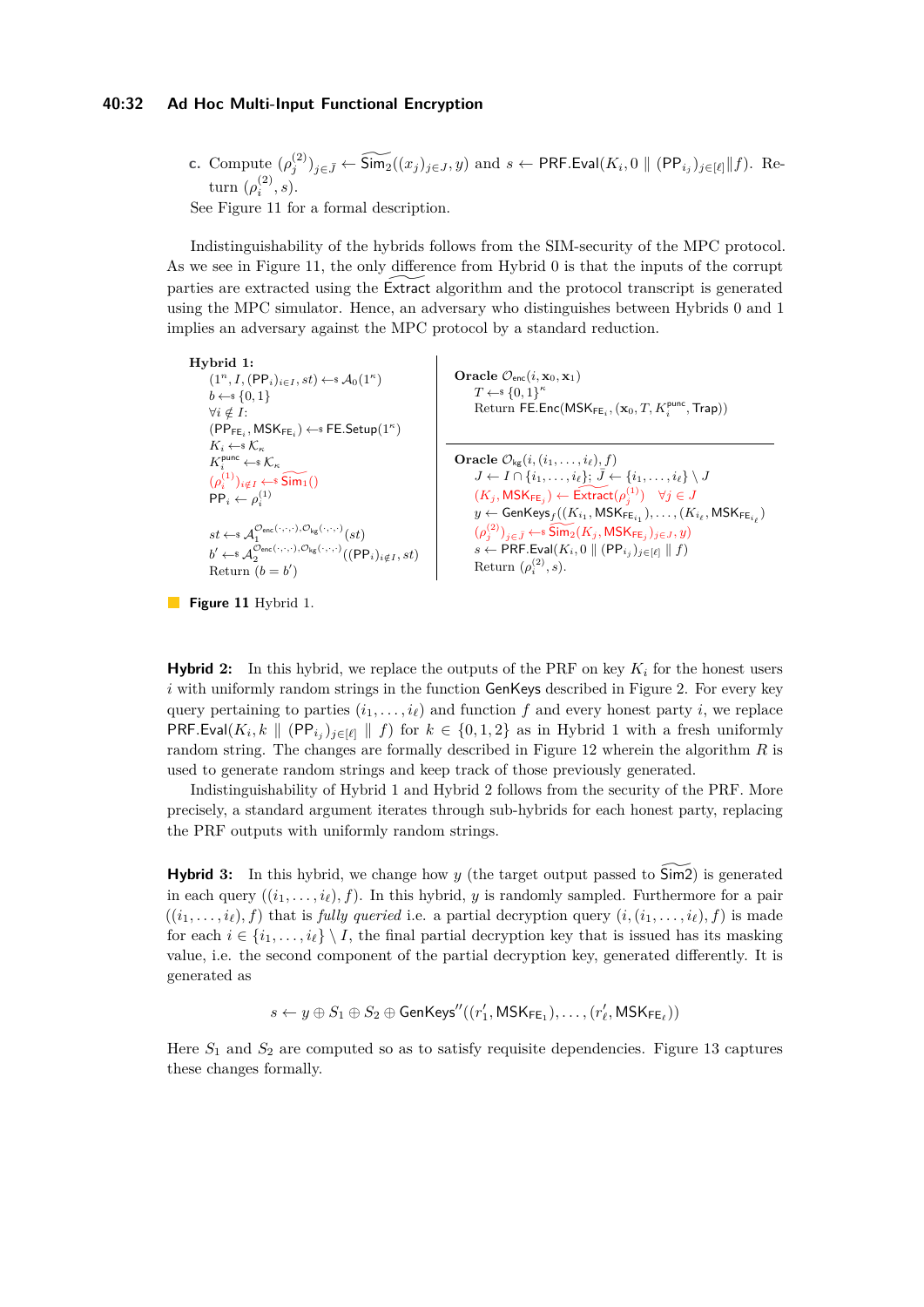<span id="page-32-0"></span>**Hybrid 2:**  $(1^n, I, (\text{PP}_i)_{i \in I}, st) \leftarrow \mathcal{A}_0(1^\kappa)$  $b \leftarrow s \{0, 1\}$ ∀*i /*∈ *I*:  $(\mathsf{PP}_{\mathsf{FE}_i}, \mathsf{MSK}_{\mathsf{FE}_i}) \leftarrow \mathsf{sFE}.\mathsf{Setup}(1^\kappa)$  $K_i \leftrightarrow \mathcal{K}_\kappa$  $K_i^{\text{punc}} \leftarrow \mathcal{K}_\kappa$  $\Gamma \leftarrow \emptyset$  $(\rho_i^{(1)})_{i \notin I} \leftarrow \widetilde{\mathsf{Sim}_1}()$  $PP_i \leftarrow \rho_i^{(1)}$  $st \leftarrow \mathcal{A}_1^{\mathcal{O}_{\mathsf{enc}}(\cdot,\cdot,\cdot),\mathcal{O}_{\mathsf{kg}}(\cdot,\cdot,\cdot)}(st)$  $b' \leftarrow \mathcal{A}_2^{\mathcal{O}_{\mathsf{enc}}(\cdot,\cdot,\cdot),\mathcal{O}_{\mathsf{kg}}(\cdot,\cdot,\cdot)}((\mathsf{PP}_i)_{i \notin I}, st)$ Return  $(b = b')$ Oracle  $\mathcal{O}_{\text{enc}}(i, \mathbf{x}_0, \mathbf{x}_1)$  $T \leftarrow s \{0, 1\}^{\kappa}$  $\mathrm{Return}\ \mathsf{FE}.\mathsf{Enc}(\mathsf{MSK}_{\mathsf{FE}_i},(\mathbf{x}_0,T,K^{\mathsf{punc}}_i,\mathsf{Trap}))$ **Oracle**  $\mathcal{O}_{\mathsf{kg}}(i, (i_1, \ldots, i_\ell), f)$  $J \leftarrow I \cap \{i_1, \ldots, i_\ell\}; \bar{J} \leftarrow \{i_1, \ldots, i_\ell\} \setminus J$  $(K_j, \mathsf{MSK}_{\mathsf{FE}_j}) \leftarrow \widetilde{\mathsf{Extract}}(\rho_j^{(1)}) \quad \forall j \in J$  $(\gamma_j^{(0)}, \gamma_j^{(1)}, \gamma_j^{(2)}) \leftarrow \mathbb{R}_{\Gamma}(j, (i_1, \ldots, i_\ell), f) \quad \forall j \in \bar{J}$ ∀*m* ∈ {0*,* 1*,* 2}*, j* ∈ *J*:  $\gamma_j^{(m)} \leftarrow \mathsf{PRF}.\mathsf{Eval}(K_j, m \parallel (\mathsf{PP}_{i_k})_{k \in [\ell]} \parallel f)$  $S \leftarrow \bigoplus_{j \in J \cup \bar{J}} \gamma_j^{(0)}$  $y \leftarrow S \oplus \overline{\mathsf{GenK} }$ eys' $(\{(r_k,r'_l,\mathsf{MSK}_{\mathsf{FE}_k})\}_{k \in [\ell]})$  $(\rho_j^{(2)})_{j \in \bar{J}} \leftarrow \widehat{\text{Sim}_2}(K_j, \text{MSK}_{\text{FE}_j})_{j \in J}, y$ Return  $(\rho_i^{(2)}, s := \gamma_i^{(0)})$  $\mathbf{Algorithm}$  GenKeys'({ $(r_k, r'_l, \mathsf{MSK}_{\mathsf{FE}_k})$ } $_{k \in [\ell]}$ )  $($ {EK<sub>*k*</sub>}<sub>*k*∈[*ℓ*]</sub>, MSK) ← MIFE.Setup(1<sup>*κ*</sup>; ⊕ *r<sub><i>k*</sub></sub>)<br>({EK<sub>*k*</sub>}<sub>*k*∈[*ℓ*]</sub>, MSK) ← MIFE.Setup(1<sup>*κ*</sup>; ⊕ *r<sub>k</sub>*) SK*<sup>f</sup>* ← MIFE*.*KeyGen(MSK*, f*)  $∀i ∈ [ℓ]$ :  $\mathsf{SK}_{\mathsf{FE}_i} \leftarrow \mathsf{FE}.\mathsf{KeyGen}(\mathsf{MSK}_{\mathsf{FE}_i}, \mathsf{ReEnc}_{\mathsf{EK}_i,\bot}; r'_i)$  $\mathrm{Return} \ (\mathsf{SK}_f, \mathsf{SK}_{\mathsf{FE}_1}, \ldots, \mathsf{SK}_{\mathsf{FE}_\ell})$ **Algorithm**  $R_{\Gamma}(i, (i_1, \ldots, i_\ell, f))$ If  $(i, (i_1, \ldots, i_\ell), f, \gamma^{(0)}, \gamma^{(1)}, \gamma^{(2)}) \in \Gamma$ Return  $(\gamma^{(0)}, \gamma^{(1)}, \gamma^{(2)})$ Else  $γ^{(j)} \leftarrow$  {0*,* 1}<sup>rp</sup>  $∀j \in \{0, 1, 2\}$ // where rp is the range of the PRF  $\Gamma \leftarrow \Gamma \cup \{(i,(i_1,\ldots,i_\ell),f,\gamma^{(0)},\gamma^{(1)},\gamma^{(2)})\}$ Return  $(\gamma^{(0)}, \gamma^{(1)}, \gamma^{(2)})$ 

**Figure 12** Hybrid 2.

Hybrid 2 and Hybrid 3 are distributed identically. First, *y* is distributed uniformly in both hybrids for all group-function pairs  $((i_1, \ldots, i_\ell), f)$  that are not *fully queried*. In the case of a group-function pair  $((i_1, \ldots, i_\ell), f)$  that is fully queried, each partial decryption key  $(\rho_i^{(2)}, s_i)$  for  $i \in \{i_1, \ldots, i_\ell\}$  is such that

$$
y \ \oplus \bigoplus_{i \in [\ell]} s_i = \mathsf{GenKeys''}((r'_1, \mathsf{MSK}_{\mathsf{FE}_1}), \allowbreak \ldots, (r'_\ell, \mathsf{MSK}_{\mathsf{FE}_\ell}))
$$

This is distributed the same as the output of  $GenKeys'$  in the previous hybrid. Hence the *y* values are distributed identically in both hybrids.

**Hybrid** 4: Let  $Q_k$  be the number of subset-function pairs that are *fully queried*. In this hybrid, the key generation algorithm keeps track of the query number  $ctr \in [Q_k]$  in the ad hoc MIFE function keys. In more detail, the algorithm  $GenKeys''$  invoked for query index  $j$ for all  $j \in [Q_k]$  is modified to invoke ReEnc with parameter  $ctr = j$  (please refer to Figure [3\)](#page-13-2) instead of ⊥.

We claim that by function hiding of FE, the two hybrids are indistinguishable. To see this, note that since  $\text{mode} = R$  in all the FE ciphertexts, changing the ctr value in the FE key has no effect on the decryption value obtained, since this field is only relevant in the trapdoor mode, i.e. when  $\text{mode} = T$ . Hence, the decryption values for both keys remain exactly the same. Then, by security of FE, we have that Hybrids 3 and 4 are indistinguishable. The formal reduction is standard, and constructs everything except the FE ciphertexts and FE function keys as in the previous hybrid, which are obtained using the FE challenger.

**I T C S 2 0 2 0**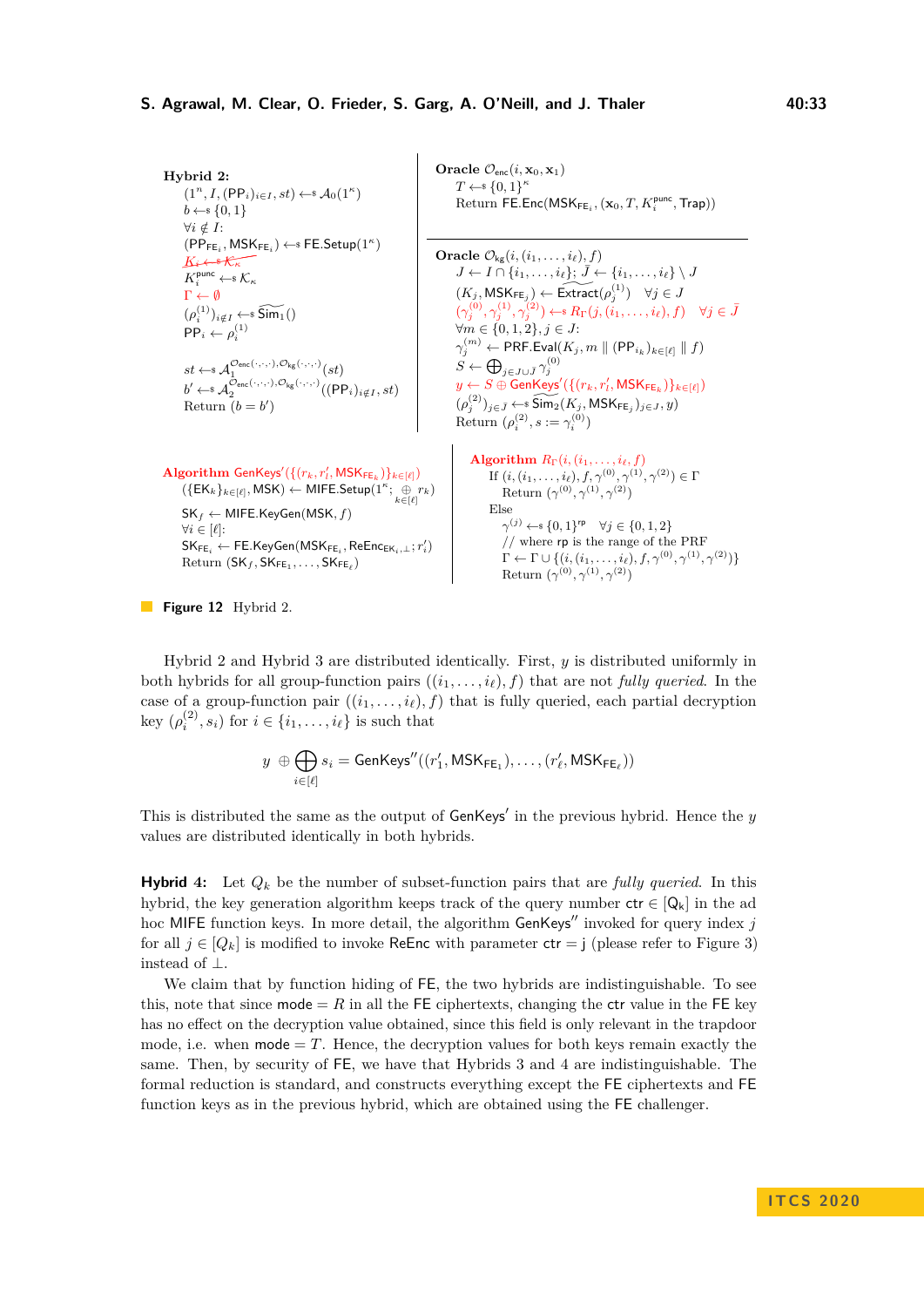```
Hybrid 3:
        (1^n, I, (\text{PP}_i)_{i \in I}, st) \leftarrow \mathcal{A}_0(1^\kappa)b \leftarrow s \{0, 1\}∀i /∈ I:
        K_i^{\text{punc}} \leftarrow \mathcal{K}_{\kappa}(\mathsf{PP}_{\mathsf{FE}_i}, \mathsf{MSK}_{\mathsf{FE}_i}) \leftarrow \mathsf{sFE}.\mathsf{Setup}(1^\kappa)\Gamma \leftarrow \emptysetY \leftarrow \emptysetQ \leftarrow \emptyset(\rho_i^{(1)})_{i \notin I} \leftarrow \widetilde{\mathsf{Sim}_1}()PP_i \leftarrow \rho_i^{(1)} \quad \forall i \notin Ist \leftarrow \mathcal{A}_1^{\mathcal{O}_{\mathsf{enc}}(\cdot,\cdot,\cdot),\mathcal{O}_{\mathsf{kg}}(\cdot,\cdot,\cdot)}(st)b' \leftarrow \mathscr{A}_2^{\mathcal{O}_{\mathsf{enc}}(\cdot,\cdot,\cdot),\mathcal{O}_{\mathsf{kg}}(\cdot,\cdot,\cdot)}((\mathsf{PP}_i)_{i \notin I}, st)Return (b = b')\mathbf{Algorithm} GenKeys"\left(\{(r'_k, \mathsf{MSK}_{\mathsf{FE}_k})\}_{k \in [\ell]}((EK_1, \ldots, EK_\ell), \overline{\text{MSK}}) \leftarrow \textsf{MIFE}.\mathsf{Setup}(1^\kappa)SK_f \leftarrow MIFE.KeyGen(MSK, f)
       ∀i ∈ [`], do:
        \mathsf{SK}_{\mathsf{FE}_i} \leftarrow \mathsf{FE}.\mathsf{KeyGen}(\mathsf{MSK}_{\mathsf{FE}_i}, \mathsf{ReEnc}_{\mathsf{EK}_i,\bot}; r'_i)\text{Return } (\mathsf{SK}_f, \mathsf{SK}_{\mathsf{FE}_1}, \ldots, \mathsf{SK}_{\mathsf{FE}_\ell})\overline{J}' \leftarrow \emptyset\bar{J}' \leftarrow \bar{J}' \cup \{i\}\forall j ∈ J:
                                                                                                                                           Else
                                                                                                                                                 s \leftarrow \gamma_i^{(0)}Return (\rho_i^{(2)}, s)Algorithm R_{\Gamma}(i, (i_1, \ldots, i_{\ell}, f))If (i, (i_1, \ldots, i_\ell), f, \gamma^{(0)}, \gamma^{(1)}, \gamma^{(2)}) \in \GammaReturn (\gamma^{(0)}, \gamma^{(1)}, \gamma^{(2)})Else
                  γ<sup>(j)</sup> ←$ {0, 1}<sup>rp</sup> ∀j ∈ {0, 1, 2}
                 // where rp is the range of the PRF
                 \Gamma \leftarrow \Gamma \cup \{(i, (i_1, \ldots, i_\ell), f, \gamma^{(0)}, \gamma^{(1)}, \gamma^{(2)})\}Else
```

```
Oracle \mathcal{O}_{\text{enc}}(i, \mathbf{x}_0, \mathbf{x}_1)T \leftarrow \{0, 1\}^{\kappa}\mathsf{Return}\ \mathsf{FE}.\mathsf{Enc}(\mathsf{MSK}_{\mathsf{FE}_i},(\mathbf{x}_0,T,K^{\mathsf{punc}}_i,\mathsf{Trap}))
```

```
Oracle \mathcal{O}_{\mathsf{kg}}(i, (i_1, \ldots, i_\ell), f)J \leftarrow I \cap \{i_1, \ldots, i_\ell\}; \bar{J} \leftarrow \{i_1, \ldots, i_\ell\} \setminus J(\alpha_j, r_j, K_j) \leftarrow \widetilde{\textsf{Extract}}(\rho_j^{(1)}) \quad \forall j \in Jy \leftarrow^* R_Y((i_1, \ldots, i_\ell), f)If ((i_1, \ldots, i_\ell), f, \bar{J}') \notin QQ \leftarrow Q \cup ((i_1, \ldots, i_\ell), f, \bar{J}')(\rho_j^{(2)})_{j \in \bar{J}} \leftarrow \widehat{\text{Sim}}_2((\alpha_j, r_j, K_j)_{j \in J}, y)(\gamma_j^{(0)}, \gamma_j^{(1)}, \gamma_j^{(2)}) \leftarrow \{F} R_{\Gamma}(j, (i_1, \ldots, i_\ell), f)∀m ∈ {0, 1, 2}, j ∈ J,\gamma_j^{(m)} \leftarrow \mathsf{PRF}.\mathsf{Eval}(K_j, m \parallel (\mathsf{PP}_{i_k})_{k \in [\ell]} \parallel f)If \bar{J}' = \bar{J} // if fully queried
              S_1 \leftarrow \oplus \bigoplus_{j \in \bar{J}, j \neq i} \gamma_j^{(0)}S_2 \leftarrow \bigoplus_{j \in J} \gamma_j^{(0)}s \leftarrow y \oplus \overline{S}_1 \oplus S_2 \oplus\mathsf{GenKeys}''(\{(\gamma_{i_k}^{(2)}, \mathsf{MSK}_{\mathsf{FE}_{i_k}})\}_{k \in [\ell]})
```
**Algorithm**  $R_Y((i_1, \ldots, i_\ell, f))$ If  $((i_1, \ldots, i_\ell), f, y) \in Y$ Return *y*  $y \leftarrow s \{0, 1\}^{\text{rp}}$ *Y* ← *Y* ∪ { $((i_1, ..., i_\ell), f, y)$ } Return *y*

**Figure 13** Hybrid 3.

Return  $(\gamma^{(0)}, \gamma^{(1)}, \gamma^{(2)})$ 

In more detail, we have a series of subhybrids, one for each  $i \notin I$ , where in Hybrid 4, i, the change above is made to the function key associated with the FE instance for party *i*. Let Hybrid 4, 0 denote Hybrid 3 and let Hybrid  $|n \setminus I|$  denote Hybrid 4. We now give the formal reduction to FE function hiding for distinguishing Hybrid 4*, i* − 1 and Hybrid 4, i (for ease of notation, we assume that the indices i are consecutive). The simulator  $\beta$ is defined as follows. First  $\beta$  receives the public parameters PP from the FE challenger. Then it receives  $(1^{\kappa}, I, (PP_j)_{j \in I})$  from the hybrid distinguisher A. Next it runs Step 2 to Step 10 on the left hand side of Figure [14](#page-34-0) and passes  $(PP_j)_{i \notin I}$  (see Step 10) to A. It handles encryption and key generation queries as follows. On an encryption query  $(i',\mathbf{x}_0,\mathbf{x}_1)$ with  $i' \neq i$ , the query is handled the same as  $\mathcal{O}_{\text{enc}}$  in Figure [14.](#page-34-0) On an encryption query  $(i, \mathbf{x}_0, \mathbf{x}_1)$ , a tag  $T \leftarrow \{0, 1\}^{\kappa}$  is sampled and B makes a call to the FE encryption oracle with  $\text{message } (\mathbf{x}_0, T, K_i^{\text{punc}}, \text{Trap} := (\text{mode} := R, \bot, \bot, \bot, \bot)) \text{ and returns the returned ciphertext.}$ Key generation queries are handled as in  $\mathcal{O}_{kg}$  in Figure [14](#page-34-0) with one exception, namely the secret keys  $SK_{FE_{i'}}$  are computed as in GenKeys<sup>'''</sup> except for the case  $i' = i$ ; the secret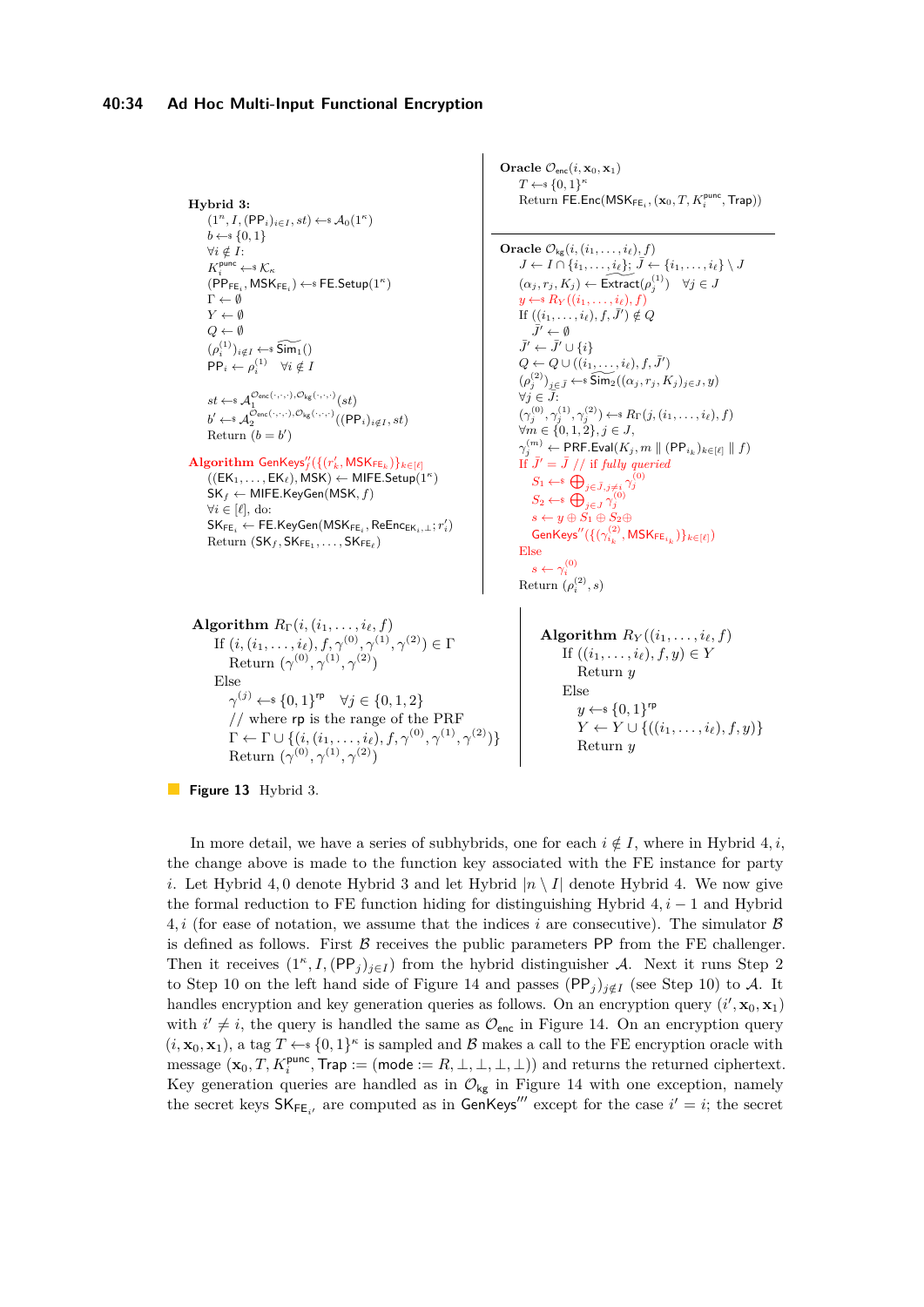```
Hybrid 4:
        (1^n, I, (\text{PP}_i)_{i \in I}, st) \leftarrow \mathcal{A}_0(1^\kappa)b \leftarrow \{0, 1\}∀i /∈ I:
        K_i^{\text{punc}} \leftarrow \mathcal{K}_{\kappa}(\mathsf{PP}_{\mathsf{FE}_i}, \mathsf{MSK}_{\mathsf{FE}_i}) \leftarrow \mathsf{sFE}.\mathsf{Setup}(1^\kappa)\Gamma \leftarrow \emptysetY ← ∅
       Q ← ∅
       q \leftarrow 0(\rho_i^{(1)})_{i \notin I} \leftarrow \widetilde{\mathsf{Sim}_1}()PP_i \leftarrow \rho_i^{(1)} \quad \forall i \notin Ist \leftarrow \mathcal{A}_1^{\mathcal{O}_{\mathsf{enc}}(\cdot,\cdot,\cdot),\mathcal{O}_{\mathsf{kg}}(\cdot,\cdot,\cdot)}(st)b' \leftarrow \mathcal{A}_2^{\mathcal{O}_{\mathsf{enc}}(\cdot,\cdot,\cdot),\mathcal{O}_{\mathsf{kg}}(\cdot,\cdot,\cdot)}((\mathsf{PP}_i)_{i \notin I}, st)Return (b = b')Algorithm GenKeys000
f
((r
0
k, MSKFEk
)k∈[`], ctr)
       ((EK_1, \ldots, EK_\ell), \overline{MSK}) \leftarrowMIFE.Setup(1κ
)
       SKf ← MIFE.KeyGen(MSK, f)
       ∀i ∈ [`], do:
        \mathsf{SK}_{\mathsf{FE}_i} \leftarrow \mathsf{FE}.\mathsf{KeyGen}(\mathsf{MSK}_{\mathsf{FE}_i}, \mathsf{ReEnc}_{\mathsf{EK}_i, \mathsf{ctr}}; r'_i)\mathrm{Return}(\mathsf{SK}_f, \mathsf{SK}_{\mathsf{FE}_1}, \ldots, \mathsf{SK}_{\mathsf{FE}_\ell})Algorithm R_{\Gamma}(i, (i_1, \ldots, i_{\ell}, f))If (i, (i_1, \ldots, i_\ell), f, \gamma^{(0)}, \gamma^{(1)}, \gamma^{(2)}) \in \GammaReturn (\gamma^{(0)}, \gamma^{(1)}, \gamma^{(2)})Else
                γ^{(j)} \leftarrow {0, 1}<sup>rp</sup> ∀j \in \{0, 1, 2\}// where rp is the range of the PRF
                \Gamma \leftarrow \Gamma \cup \{(i, (i_1, \ldots, i_\ell), f, \gamma^{(0)}, \gamma^{(1)}, \gamma^{(2)})\}Return (\gamma^{(0)}, \gamma^{(1)}, \gamma^{(2)})
```
**Oracle**  $\mathcal{O}_{\text{enc}}(i, \mathbf{x}_0, \mathbf{x}_1)$  $T \leftarrow \{0, 1\}^{\kappa}$  $\text{Return FE}.\text{Enc}(\textsf{MSK}_{\textsf{FE}_i},(\mathbf{x}_0,T,K^{\textit{punc}}_i,\textsf{Trap}))$ 

**Oracle**  $\mathcal{O}_{\mathsf{ker}}(i, (i_1, \ldots, i_\ell), f)$  $J \leftarrow I \cap \{i_1, \ldots, i_\ell\}; \bar{J} \leftarrow \{i_1, \ldots, i_\ell\} \setminus J$  $(\alpha_j, r_j, K_j) \leftarrow \widetilde{\text{Extract}}(\rho_j^{(1)}) \quad \forall j \in J$  $y \leftarrow^* R_Y((i_1, \ldots, i_\ell), f)$ If  $((i_1, \ldots, i_\ell), f, \bar{J}') \notin Q$  $\bar{J}' \leftarrow \emptyset$  $\bar{J}' \leftarrow \bar{J}' \cup \{i\}$  $Q \leftarrow Q \cup ((i_1, \ldots, i_\ell), f, \bar{J}')$  $(\rho_j^{(2)})_{j \in \bar{J}} \leftarrow \widehat{\text{Sim}_2}((\alpha_j, r_j, K_j)_{j \in J}, y)$  $∀j ∈ \bar{J}$ .  $(\gamma_j^{(0)}, \gamma_j^{(1)}, \gamma_j^{(2)}) \leftarrow \{R_{\Gamma}(j, (i_1, \ldots, i_{\ell}), f)$ ∀*m* ∈ {0*,* 1*,* 2}*, j* ∈ *J*,  $\gamma_j^{(m)} \leftarrow \mathsf{PRF}.\mathsf{Eval}(K_j, m \parallel (\mathsf{PP}_{i_k})_{k \in [\ell]} \parallel f)$ If  $\bar{J}' = \bar{J}$  // if *fully queried*  $q \leftarrow q + 1$  $S_1 \leftarrow \mathcal{S}$   $\bigoplus_{j \in \bar{J}, j \neq i} \gamma_j^{(0)}$  $S_2 \leftarrow^* \bigoplus_{j \in J} \gamma_j'$  $s \leftarrow y \oplus S_1 \oplus S_2 \oplus$  $\mathsf{GenKeys}'''(\{(\gamma_{i_k}^{(2)}, \mathsf{MSK}_{\mathsf{FE}_{i_k}})\}_{k \in [\ell]}, q)$ Else  $s \leftarrow \gamma_i^{(0)}$ Return  $(\rho_i^{(2)}, s)$ 

> **Algorithm**  $R_Y((i_1, \ldots, i_\ell, f))$ If  $((i_1, \ldots, i_\ell), f, y) \in Y$ Return *y* Else  $y \leftarrow s \{0, 1\}^{\text{rp}}$  $Y \leftarrow Y \cup \{((i_1, \ldots, i_\ell), f, y)\}$ Return *y*

**Figure 14** Hybrid 4.

key SKFE*<sup>i</sup>* is obtained by making a call to the FE key generation oracle with functions (ReEnc<sub>i,⊥</sub>, ReEnc<sub>i,ctr</sub>). If the FE challenger's bit is 0, then B perfectly simulates Hybrid  $4, i - 1$  and if the FE challenger's bit is 1, then B perfectly simulates Hybrid  $4, i$ . For  $j \in [Q_k]$ , we define:

**Hybrid**  $5_{j,1}$ : In this hybrid, we hardwire all the  $Q_c$  MIFE CTs that are output by the  $j^{th}$ function query in the corresponding single input FE ciphertexts in the field Trap*.*CT and set mode  $=T$ .

In more detail, for key query *j*, we generate the encryption keys exactly as in Figure [2.](#page-13-0) Now, encryptor  $i \in [n]$  computes  $Q_c$  ciphertexts as follows:

**1.** For  $k \in [Q_c]$ , let  $r_{i,j,k} \leftarrow \textsf{PRF.Eval}(K_i^{\textsf{punc}}, j \parallel \textsf{EK}_{i,j} \parallel T_{i,k})$ 

**2.** For  $k \in [Q_c]$ , let  $\psi_{i,j,k} = \text{MIFE}.\text{Enc}(\text{EK}_{i,j}, \textbf{x}_{i,k}; r_{i,j,k})$ 

For  $k \in [Q_c]$ , encryptor  $i \in [n]$  sets Trap so as to program it for the  $j^{th}$  function query as follows:

 $\text{Trap-mode} = T$ ,  $\text{Trap.CT} = \psi_{i,j,k}$ ,  $\text{Trap.index} = j$ ,  $\text{val}_0 = \mathbf{x}_{0,i,k}$ ,  $\text{val}_1 = \mathbf{x}_{1,i,k}$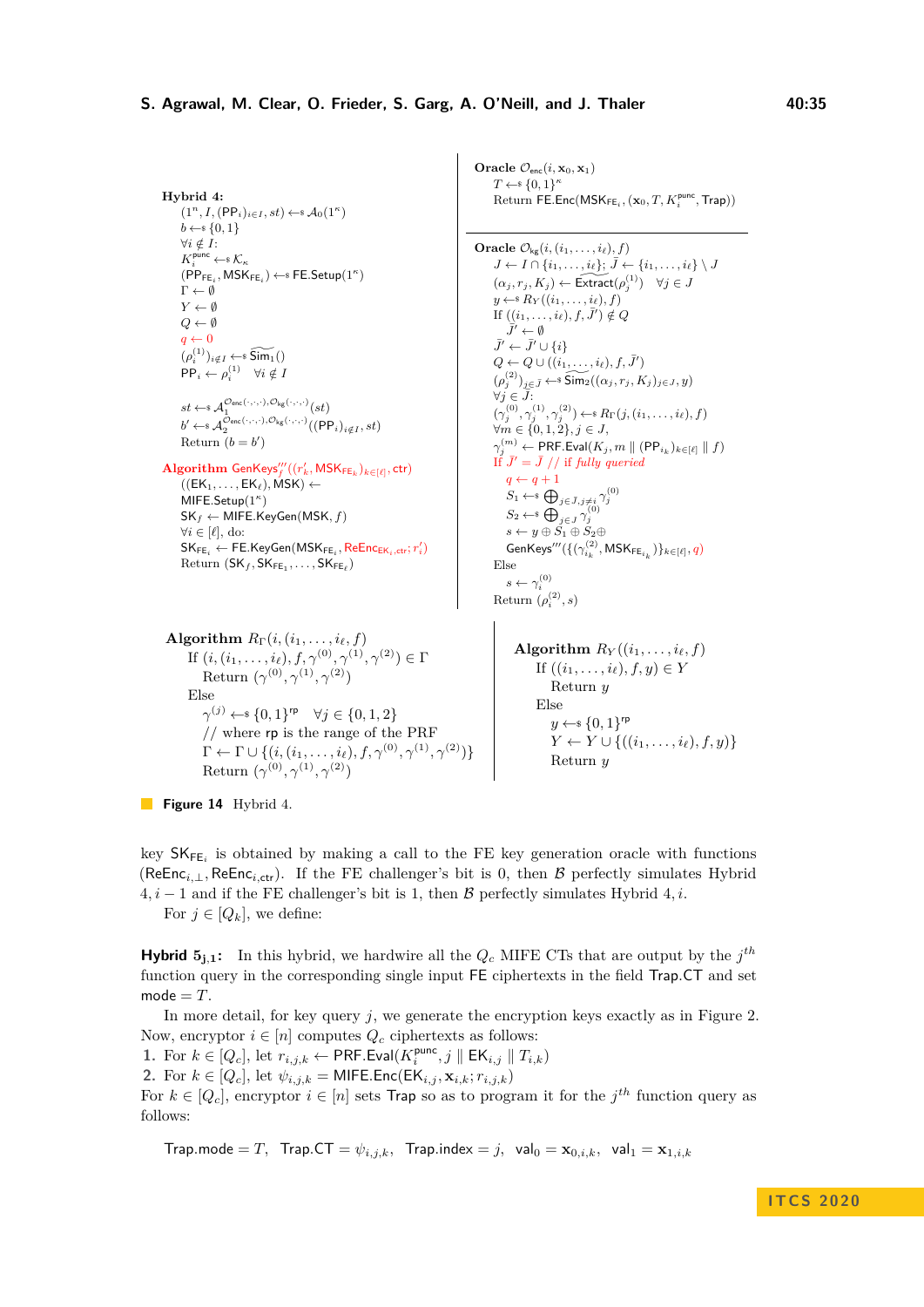#### **40:36 Ad Hoc Multi-Input Functional Encryption**

<span id="page-35-0"></span>Please see Figure [15](#page-35-0) for the complete description.

```
Hybrid 5j,1:
         (1^n, I, (\text{PP}_i)_{i \in I}, st) \leftarrow \mathcal{A}_0(1^\kappa)b \leftarrow s \{0, 1\}∀i /∈ I:
         K_i^{\text{punc}} \leftarrow \, \mathcal{K}_\kappa(\mathsf{PP}_{\mathsf{FE}_i}, \mathsf{MSK}_{\mathsf{FE}_i}) \leftarrow \mathsf{sFE}.\mathsf{Setup}(1^\kappa)\Gamma \leftarrow \emptysetY \leftarrow \emptysetQ ← ∅
       q \leftarrow 0mkeys := ((EK_{1,j},...,EK_{n,j}), MSK_j) \leftarrow MIFE.Setup(1<sup>κ</sup>)
         (\rho_i^{(1)})_{i \notin I} \leftarrow \widetilde{\mathsf{Sim}_1}()PP_i \leftarrow \rho_i^{(1)} \quad \forall i \notin Ist \leftarrow \mathcal{A}_1^{\mathcal{O}_{\mathsf{enc}}(\cdot,\cdot,\cdot),\mathcal{O}_{\mathsf{kg}}(\cdot,\cdot,\cdot)}(st)b' \leftarrow s \mathcal{A}_2^{\mathcal{O}_{\mathsf{enc}}(\cdot,\cdot,\cdot),\mathcal{O}_{\mathsf{kg}}(\cdot,\cdot,\cdot)}((\mathsf{PP}_i)_{i \notin I}, st)Return (b = b')\mathbf{Algorithm} \ \mathsf{GenKeys}'''_f((r'_k, \mathsf{MSK}_{\mathsf{FE}_k})_{k \in [\ell]}, \mathsf{ctr}, \mathsf{mkeys})If ctr = i((EK_1, \ldots, EK_\ell), \mathsf{MSK}) \leftarrow \mathsf{mkeys}Else
              ((EK_1, \ldots, EK_\ell), \mathsf{MSK}) \leftarrow \mathsf{MIFE}.\mathsf{Setup}(1^\kappa)SKf ← MIFE.KeyGen(MSK, f)
        ∀i ∈ [`], do:
         \mathsf{SK}_{\mathsf{FE}_i} \leftarrow \mathsf{FE}.\mathsf{KeyGen}(\mathsf{MSK}_{\mathsf{FE}_i}, \mathsf{ReEnc}_{\mathsf{EK}_i, \mathsf{ctr}}; r'_i)\mathrm{Return}(\mathsf{SK}_f, \mathsf{SK}_{\mathsf{FE}_1}, \ldots, \mathsf{SK}_{\mathsf{FE}_\ell})Algorithm R_{\Gamma}(i, (i_1, \ldots, i_{\ell}, f))If (i, (i_1, \ldots, i_\ell), f, \gamma^{(0)}, \gamma^{(1)}, \gamma^{(2)}) \in \GammaReturn (\gamma^{(0)}, \gamma^{(1)}, \gamma^{(2)})Else
                    γ^{(j)} \leftarrow {0, 1}<sup>rp</sup> ∀j \in \{0, 1, 2\}
```

```
Oracle \mathcal{O}_{\text{enc}}(i, \mathbf{x}_0, \mathbf{x}_1)T \leftarrow \{0, 1\}^{\kappa}r \leftarrow \mathsf{PRF}.\mathsf{Eval}(K^{\mathsf{punc}}_i, \mathfrak{j} \parallel \mathsf{EK}_{i, \mathfrak{j}} \parallel T)\psi \leftarrow MIFE.Enc(EK<sub>i,j</sub>, x<sub>0</sub>; r)
        \mathsf{Trap} \leftarrow (\mathsf{mode} := \mathsf{Trap}, \mathsf{CT} := \psi,index := i, yalo := x<sub>0</sub>, yalo := x<sub>1</sub>\text{Return FE}.\textsf{Enc}(\textsf{MSK}_{\textsf{FE}_i},(\mathbf{x}_0,T,K^{\textsf{punc}}_i,\textsf{Trap}))
```

```
Oracle \mathcal{O}_{\mathsf{kg}}(i, (i_1, \ldots, i_\ell), f)J \leftarrow I \cap \{i_1, \ldots, i_\ell\}; \bar{J} \leftarrow \{i_1, \ldots, i_\ell\} \setminus J(\alpha_j, r_j, K_j) \leftarrow \widetilde{\textsf{Extract}}(\rho_j^{(1)}) \quad \forall j \in Jy \leftarrow^* R_Y((i_1, \ldots, i_\ell), f)If ((i_1, \ldots, i_\ell), f, \bar{J}') \notin QJ' \leftarrow \emptyset\bar{J}' \leftarrow \bar{J}' \cup \{i\}Q \leftarrow Q \cup ((i_1, \ldots, i_\ell), f, \bar{J}')(\rho_j^{(2)})_{j \in \bar{J}} \leftarrow \widehat{\text{Sim}_2}((\alpha_j, r_j, K_j)_{j \in J}, y)\forall j ∈ \overline{J}:
         (\gamma_j^{(0)}, \gamma_j^{(1)}, \gamma_j^{(2)}) \leftarrow \{R_{\Gamma}(j, (i_1, \ldots, i_{\ell}), f)∀m ∈ {0, 1, 2}, j ∈ J,\gamma_j^{(m)} \leftarrow \mathsf{PRF}.\mathsf{Eval}(K_j, m \parallel (\mathsf{PP}_{i_k})_{k \in [\ell]} \parallel f)If \bar{J}' = \bar{J} // if fully queried
              q \leftarrow q + 1S_1 \leftarrow \mathbb{S} \bigoplus_{j \in \bar{J}, j \neq i} \gamma_j^{(0)}<br>S<sub>(0)</sub>
               S_2 \leftarrow^{\mathsf{s}} \bigoplus_{j \in J} \gamma_j^{(0)}<br>
s \leftarrow y \oplus S_1 \oplus S_2 \oplus\mathsf{GenKeys}'''(\{(\gamma_{i_k}^{(2)}, \mathsf{MSK}_{\mathsf{FE}_{i_k}})\}_{k \in [\ell]}, q, \mathsf{mkeys})Else
               s \leftarrow \gamma_i^{(0)}Return (\rho_i^{(2)}, s)
```

```
// where rp is the range of the PRF
\Gamma \leftarrow \Gamma \cup \{(i,(i_1,\ldots,i_\ell),f,\gamma^{(0)},\gamma^{(1)},\gamma^{(2)})\}Return (\gamma^{(0)}, \gamma^{(1)}, \gamma^{(2)})Algorithm R_Y((i_1, \ldots, i_\ell, f))If ((i_1, \ldots, i_\ell), f, y) \in YReturn y
                                                                                      Else
                                                                                          y \leftarrow s \{0, 1\}^{\text{rp}}Y \leftarrow Y \cup \{((i_1, \ldots, i_\ell), f, y)\}Return y
```

```
Figure 15 Hybrid 5_{i,1}.
```
Note that the hardwired ciphertext is only output for query *j*, the outputs for the other queries are exactly equal to those in the previous hybrid. Now, for query  $j$ , the ciphertext is hardwired and output is set to be equal to what was output in the previous hybrid. It follows that the output of FE decryption remains exactly the same as in the previous hybrid. Thus, by security of FE, we have that the two hybrids are indistinguishable.

In more detail, we have a series of subhybrids, one for each  $i \notin I$ , where in Hybrid  $5<sub>j,1</sub>$ , *i*, the change above is made to the ciphertext associated with the FE instance for party *i*. Let Hybrid  $5_{j,1}$ , 0 denote Hybrid 4 and let Hybrid  $5_{j,1}$ ,  $|n \setminus I|$  denote Hybrid  $5_{j,1}$ . We now give the formal reduction to FE semantic security for distinguishing Hybrid  $5<sub>j,1</sub>$ , *i* − 1 and Hybrid  $5_{i,1}$ , i (for ease of notation, we assume that the indices i are consecutive). The simulator  $\beta$  is defined as follows. First  $\beta$  receives the public parameters PP from the FE challenger. Then it receives  $(1^{\kappa}, I, (PP_j)_{j \in I})$  from the hybrid distinguisher A. Next it runs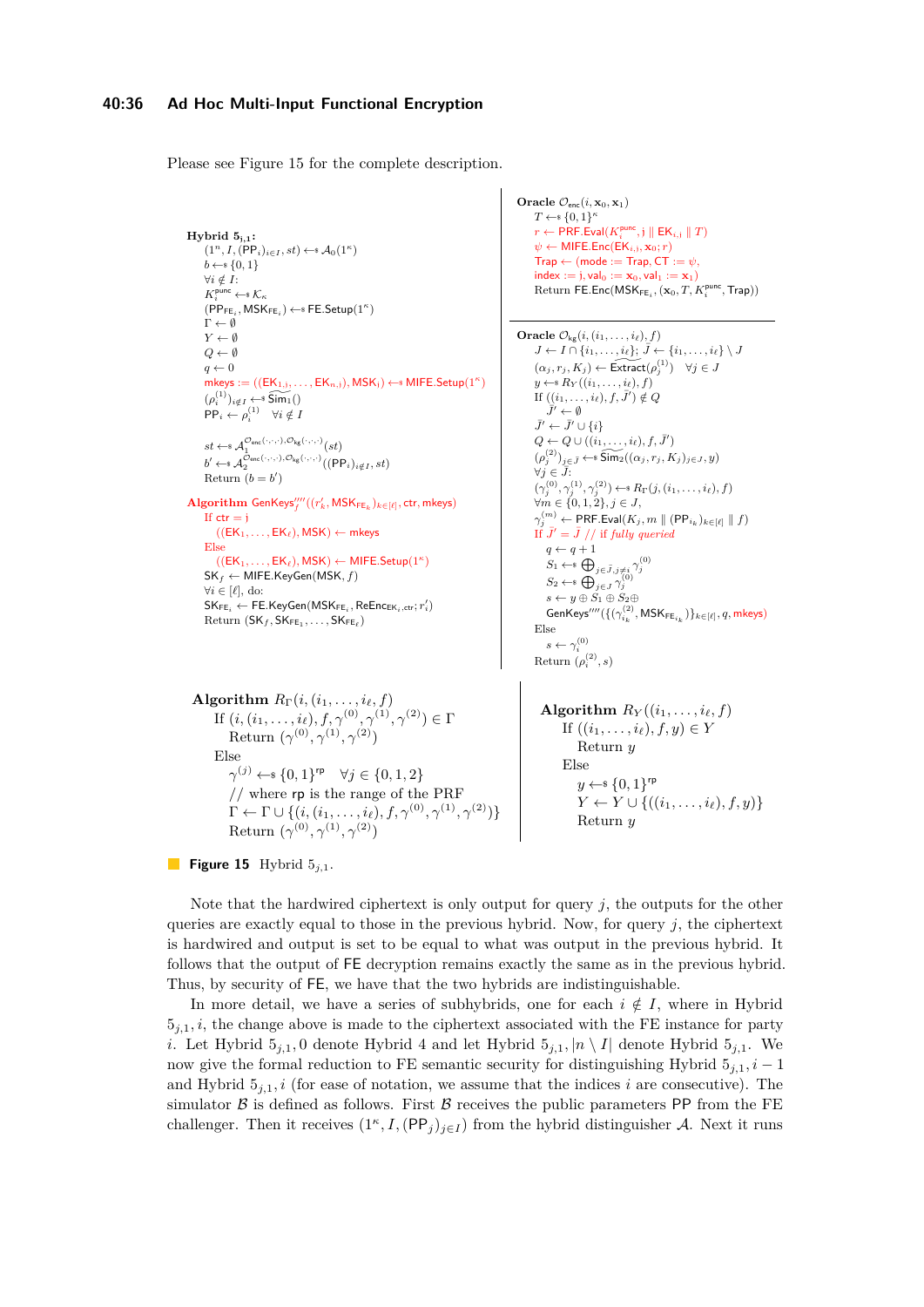#### **S. Agrawal, M. Clear, O. Frieder, S. Garg, A. O'Neill, and J. Thaler 40:37**

Step 2 to Step 11 on the left hand side of Figure [15](#page-35-0) and passes (PP<sub>j</sub>)<sub>j∉I</sub> (see Step 11) to A. It handles encryption and key generation queries as follows. On an encryption query  $(i', \mathbf{x}_0, \mathbf{x}_1)$  with  $i' \neq i$ , the query is handled the same as  $\mathcal{O}_{\text{enc}}$  in Figure [15.](#page-35-0) On an encryption query  $(i, \mathbf{x}_0, \mathbf{x}_1)$ , a tag  $T \leftarrow \{0, 1\}^{\kappa}$  is sampled, then  $r \leftarrow \textsf{PRF.Eval}(K_i^{\text{punc}}, j \parallel \textsf{EK}_{i,j} \parallel T)$ ,  $\psi$  ← MIFE.Enc(EK<sub>*i,j*</sub>, **x**<sub>0</sub>; *r*), Trap<sub>0</sub> ← (mode :=  $R, \perp, \perp, \perp, \perp$ ) and Trap<sub>1</sub> ← (mode := Trap,  $\psi$ , *j*,  $\mathbf{x}_0$ ,  $\mathbf{x}_1$ ) are computed and B makes a call to the FE encryption oracle with messages  $(\mathbf{x}_0, T, K_i^{\text{punc}}, \text{Trap}_0)$  and  $(\mathbf{x}_0, T, K_i^{\text{punc}}, \text{Trap}_1)$ , and returns the returned ciphertext. Key generation queries are handled as in  $\mathcal{O}_{kg}$  in Figure [15](#page-35-0) with one exception, namely the secret keys  $SK_{FE_{i'}}$  are computed as in GenKeys<sup>*III*</sup></sup> except for the case  $i' = i$ ; the secret key  $SK_{FE_i}$  is obtained by making a call to the FE key generation oracle for function  $\mathsf{ReEnc}_{i, \mathsf{ctr}}$ . If the FE challenger's bit is 0, then B perfectly simulates Hybrid  $5_{j,1}$ ,  $i-1$  and if the FE challenger's bit is 1, then  $\beta$  perfectly simulates Hybrid  $5_{i,1}$ , *i*.

**Hybrid**  $5_{1,2}$ : In this hybrid, we use a punctured PRF to generate the MIFE CTs in the ReEnc functionality encoded in the FE function keys. The PRF for party *i* is punctured at prefix *j* so that the randomness  $r_{i,j,k}$  defined above, for  $i \in [n]$ ,  $k \in [Q_c]$  cannot be generated. All MIFE ciphertexts corresponding to other function queries can be generated as before.

In more detail:

- **1.** For *i* ∈ [*n*], party *i* samples  $K_{i,j}^{\text{punc}}$  ← punc $\mathsf{F}(K_i^{\text{punc}}, j)$ .
- 2. The  $i^{th}$  encryptor computes  $\widetilde{\mathsf{FE}}$ *enc*( $\mathsf{MSK}_{\mathsf{FE}}$ ,  $(\mathbf{x}_{0,i,k}, T_{i,k}, K^{\mathsf{punc}}_{i,j}, \mathsf{Trap})$ ) where all other fields are set as in the previous hybrid.

During FE decryption, for any query  $j' \neq j$ , we now obtain:

$$
r_{i,j',k} \leftarrow \textsf{puncF}(K^{\textsf{punc}}_{i,j},j'\parallel \textsf{EK}_{i,j'}\parallel T_{i,k})
$$

for  $k \in [Q_c]$ . Everything else is as in the previous hybrid. For query j, the hardwired CT is output, and the punctured PRF key is not used to generate randomness. Please see Figure [16](#page-37-0) for the complete description.

We have by correctness of the punctured PRF that for any  $j' \neq j$ , all the computed  $r_{i,j',k}$ are exactly equal to those computed in the previous hybrid, where the normal PRF key was used. For query *j*, the PRF is not used and the hardwired value is output in both hybrids. Hence, the outputs of FE decryption are equal in both hybrids. Thus, indistinguishability follows from security of FE.

In more detail, we have a series of subhybrids, one for each  $i \notin I$ , where in Hybrid  $5_{i,2}$ , i, the change above is made to the ciphertext associated with the FE instance for party *i*. Let Hybrid  $5_{j,2}$ , 0 denote Hybrid  $5_{j,1}$  and let Hybrid  $5_{j,2}$ ,  $|n \setminus I|$  denote Hybrid  $5_{j,2}$ . We now give the formal reduction to FE semantic security for distinguishing Hybrid  $5<sub>j,2</sub>$ *, i* − 1 and Hybrid  $5<sub>j,2</sub>$ , *i* (for ease of notation, we assume that the indices *i* are consecutive). The simulator  $\beta$  is defined as follows. First  $\beta$  receives the public parameters PP from the FE challenger. Then it receives  $(1^{\kappa}, I, (PP_j)_{j \in I})$  from the hybrid distinguisher A. Next it runs Step 2 to Step 12 on the left hand side of Figure [16](#page-37-0) and passes  $(PP_j)_{i \notin I}$  (see Step 12) to A. It handles encryption and key generation queries as follows. On an encryption query  $(i', \mathbf{x}_0, \mathbf{x}_1)$  with  $i' \neq i$ , the query is handled the same as  $\mathcal{O}_{\text{enc}}$  in Figure [16.](#page-37-0) On an encryption query  $(i, \mathbf{x}_0, \mathbf{x}_1)$ , a tag  $T \leftarrow s \{0, 1\}^{\kappa}$ is sampled, then  $r \leftarrow \text{PRF.Eval}(K_i^{\text{punc}}, j \parallel \text{EK}_{i,j} \parallel T), \psi \leftarrow \text{MIFE}.\text{Enc}(\text{EK}_{i,j}, \mathbf{x}_0; r)$  and Trap  $\leftarrow$  (mode := Trap,  $\psi$ , j,  $\mathbf{x}_0$ ,  $\mathbf{x}_1$ ) are computed and B makes a call to the FE encryption oracle with messages  $(\mathbf{x}_0, T, K_i^{\text{punc}}, \text{Trap})$  and  $(\mathbf{x}_0, T, K_{i,j}^{\text{punc}}, \text{Trap})$ , and returns the returned ciphertext. Note that the punctured key  $K_{i,j}^{\text{punc}}$  is derived in Step 4 on the left hand side of Figure [16.](#page-37-0) Key generation queries are handled as in  $\mathcal{O}_{\mathsf{kg}}$  in Figure [15](#page-35-0) with one exception, namely the secret keys  $SK_{FE_{i'}}$  are computed as in GenKeys<sup>*III*</sup> except for the case  $i' = i$ ; the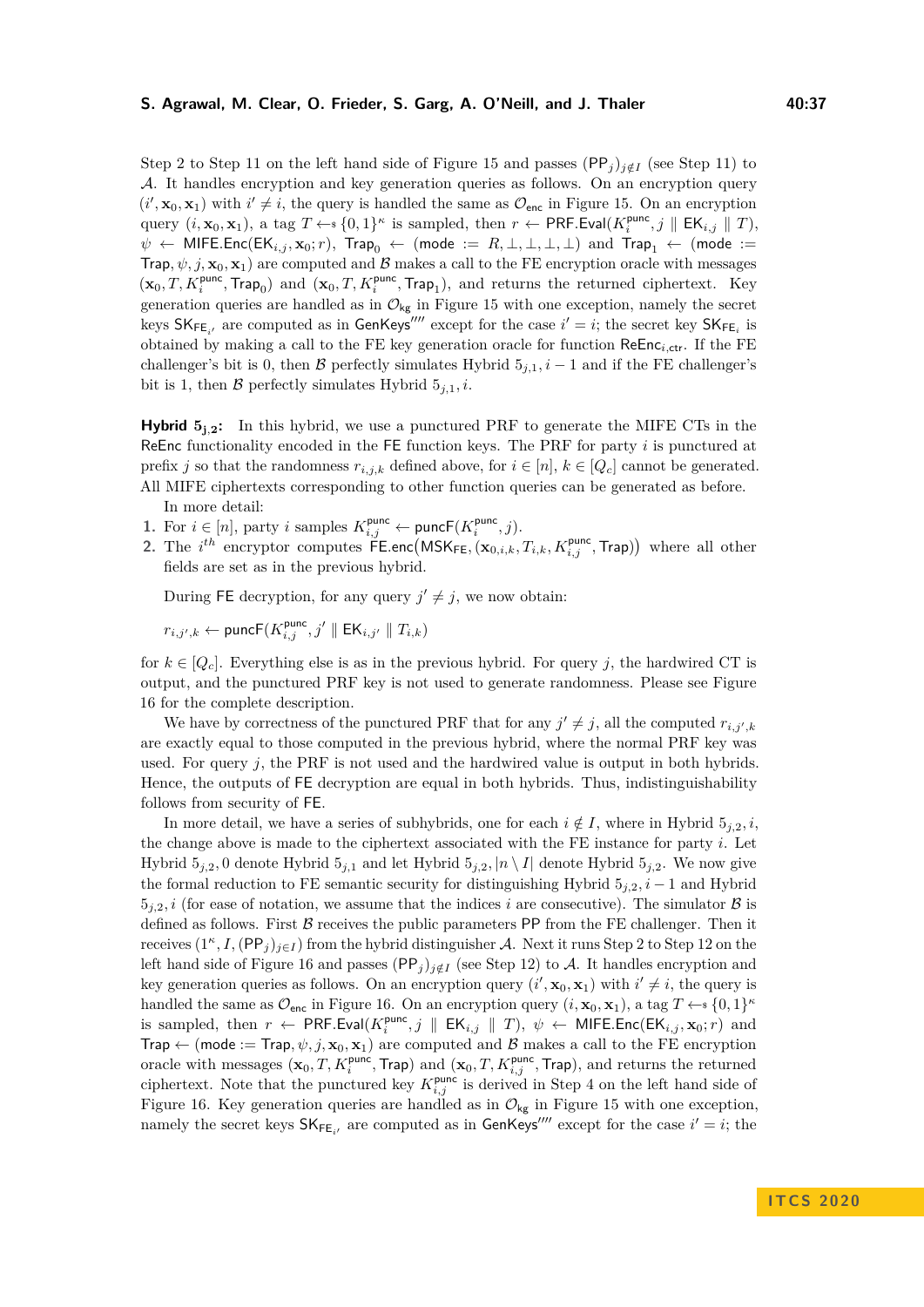```
Hybrid 5j,2:
        (1^n, I, (\text{PP}_i)_{i \in I}, st) \leftarrow \mathcal{A}_0(1^\kappa)b \leftarrow s \{0, 1\}∀i /∈ I:
        K_i^{\text{punc}} \leftarrow \, \mathcal{K}_\kappaK_{i,j}^{\text{punc}} \leftarrow \textsf{PRF.Punc}(K_i^{\text{punc}}, j)(\mathsf{P}\widetilde{\mathsf{P}}_{\mathsf{FE}_i}, \mathsf{MSK}_{\mathsf{FE}_i}) \leftarrow \mathsf{sFE}.\mathsf{Setup}(1^\kappa)\Gamma \leftarrow \emptysetY \leftarrow \emptysetQ \leftarrow \emptysetq \leftarrow 0mkeys := ((EK_{1,j}, \ldots, EK_{n,j}), MSK_j)←$ MIFE.Setup(1κ
)
        (\rho_i^{(1)})_{i\notin I} \leftarrow \widehat{\mathsf{Sim}_1}()PP_i \leftarrow \rho_i^{(1)} \quad \forall i \notin Ist \leftarrow \mathcal{A}_1^{\mathcal{O}_{\mathsf{enc}}(\cdot,\cdot,\cdot),\mathcal{O}_{\mathsf{kg}}(\cdot,\cdot,\cdot)}(st)b' \leftarrow \mathcal{A}_2^{\mathcal{O}_{\mathsf{enc}}(\cdot,\cdot,\cdot),\mathcal{O}_{\mathsf{kg}}(\cdot,\cdot,\cdot)}((\mathsf{PP}_i)_{i \notin I}, st)Return (b = b')\mathbf{Algorithm} GenKeys''''((r_k',\mathsf{MSK}_{\mathsf{FE}_k})_{k\in[\ell]},ctr, mkeys)
        If ctr = i((EK_1, \ldots, EK_\ell), \mathsf{MSK}) \leftarrow \mathsf{mkeys}Else
              ((EK_1, \ldots, EK_\ell), \mathsf{MSK}) \leftarrow \mathsf{MIFE}.\mathsf{Setup}(1^\kappa)SKf ← MIFE.KeyGen(MSK, f)
        ∀i ∈ [`], do:
        \mathsf{SK}_{\mathsf{FE}_i} \leftarrow \mathsf{FE}.\mathsf{KeyGen}(\mathsf{MSK}_{\mathsf{FE}_i}, \mathsf{ReEnc}_{\mathsf{EK}_i, \mathsf{ctr}}; r'_i)\mathrm{Return}(\mathsf{SK}_f, \mathsf{SK}_{\mathsf{FE}_1}, \ldots, \mathsf{SK}_{\mathsf{FE}_\ell})Algorithm R_{\Gamma}(i, (i_1, \ldots, i_\ell, f))If (i, (i_1, \ldots, i_\ell), f, \gamma^{(0)}, \gamma^{(1)}, \gamma^{(2)}) \in \GammaReturn (\gamma^{(0)}, \gamma^{(1)}, \gamma^{(2)})Else
                  γ<sup>(j)</sup> ← {0, 1}^{\text{rp}} \forall j \in {0, 1, 2}
```

```
Oracle \mathcal{O}_{\text{enc}}(i, \mathbf{x}_0, \mathbf{x}_1)T \leftarrow \{0, 1\}^{\kappa}r \leftarrow \mathsf{PRF}.\mathsf{Eval}(K^{\mathsf{punc}}_i, \mathfrak{j} \parallel \mathsf{EK}_{i, \mathfrak{j}} \parallel T)\psi \leftarrow MIFE.Enc(EK<sub>i,j</sub>, \mathbf{x}_0; r)
        \mathsf{Trap} \leftarrow (\mathsf{mode} := \mathsf{Trap}, \mathsf{CT} := \psi,index := j, val_0 := x_0, val_1 := x_1)
         \text{Return FE}.\text{Enc}(\textsf{MSK}_{\textsf{FE}_i},(\mathbf{x}_0, T, K^{\textit{punc}}_{i,j}, \textsf{Trap}))Oracle \mathcal{O}_{\mathsf{kg}}(i, (i_1, \ldots, i_\ell), f)J \leftarrow I \cap \{i_1, \ldots, i_\ell\}; \bar{J} \leftarrow \{i_1, \ldots, i_\ell\} \setminus J(\alpha_j, r_j, K_j) \leftarrow \widetilde{\operatorname{Extract}}(\rho_j^{(1)}) \quad \forall j \in Jy \leftarrow s R_Y((i_1, \ldots, i_\ell), f)If ((i_1, \ldots, i_\ell), f, \bar{J}') \notin Q\bar{J}' \leftarrow \emptyset\bar{J}' \leftarrow \bar{J}' \cup \{i\}Q \leftarrow Q \cup ((i_1, \ldots, i_\ell), f, \bar{J}')(\rho_j^{(2)})_{j \in \bar{J}} \leftarrow \widetilde{\text{Sim}}_2((\alpha_j, r_j, K_j)_{j \in J}, y)\forall j \in J:
         (\gamma_j^{(0)}, \gamma_j^{(1)}, \gamma_j^{(2)}) \leftarrow \{R_{\Gamma}(j, (i_1, \ldots, i_\ell), f)∀m ∈ {0, 1, 2}, j ∈ J,\gamma_j^{(m)} \leftarrow \mathsf{PRF}.\mathsf{Eval}(K_j, m \parallel (\mathsf{PP}_{i_k})_{k \in [\ell]} \parallel f)If \bar{J}' = \bar{J} // if fully queried
              q \leftarrow q + 1S_1 \leftarrow \mathbb{S} \bigoplus_{j \in \bar{J}, j \neq i} \gamma_j^{(0)}<br>S<sub>i</sub> + n</sub> \bigoplus_{j \in \bar{J}, j \neq i} \gamma_j^{(0)}S_2 \leftarrow^* \bigoplus_{j \in J} \gamma^{\setminus}_js \leftarrow y \oplus S_1 \oplus S_2 \oplus\mathsf{GenKeys}^{\prime\prime\prime\prime}(\{(\gamma_{i_k}^{(2)}, \mathsf{MSK}_{\mathsf{FE}_{i_k}})\}_{k\in [\ell]}, q, \mathsf{mkeys})Else
               s \leftarrow \gamma_i^{(0)}Return (\rho_i^{(2)}, s)Algorithm R_Y((i_1, \ldots, i_\ell, f))
```

```
If ((i_1, \ldots, i_\ell), f, y) \in YReturn y
Else
   y \leftarrow s \{0, 1\}^{\text{rp}}Y ← Y ∪ {((i_1, ..., i_\ell), f, y)}
   Return y
```
**Figure 16** Hybrid 5*j,*2.

secret key  $\mathsf{SK}_{\mathsf{FE}_i}$  is obtained by making a call to the FE key generation oracle for function ReEnc<sub>i,ctr</sub>. If the FE challenger's bit is 0, then B perfectly simulates Hybrid  $5_{i,2}$ , i − 1 and if the FE challenger's bit is 1, then  $\beta$  perfectly simulates Hybrid  $5_{i,2}$ , *i*.

**Hybrid 5<sup>j</sup>***,***<sup>3</sup>:** In this hybrid, we switch the randomness used in the hardwired MIFE CT to be true randomness. That is,  $r_{i,j,k}$  is sampled uniformly at random for  $i \in [n]$ ,  $k \in [Q_c]$ . We have by the security of the punctured PRF that given the punctured key, the PRF evaluations at the punctured points are indistinguishable from random. Hence, indistinguishability follows from security of punctured PRF.

Please see Figure [17](#page-38-0) for the detailed description.

// where rp is the range of the PRF  $\Gamma \leftarrow \Gamma \cup \{(i, (i_1, \ldots, i_\ell), f, \gamma^{(0)}, \gamma^{(1)}, \gamma^{(2)})\}$ 

Return  $(\gamma^{(0)}, \gamma^{(1)}, \gamma^{(2)})$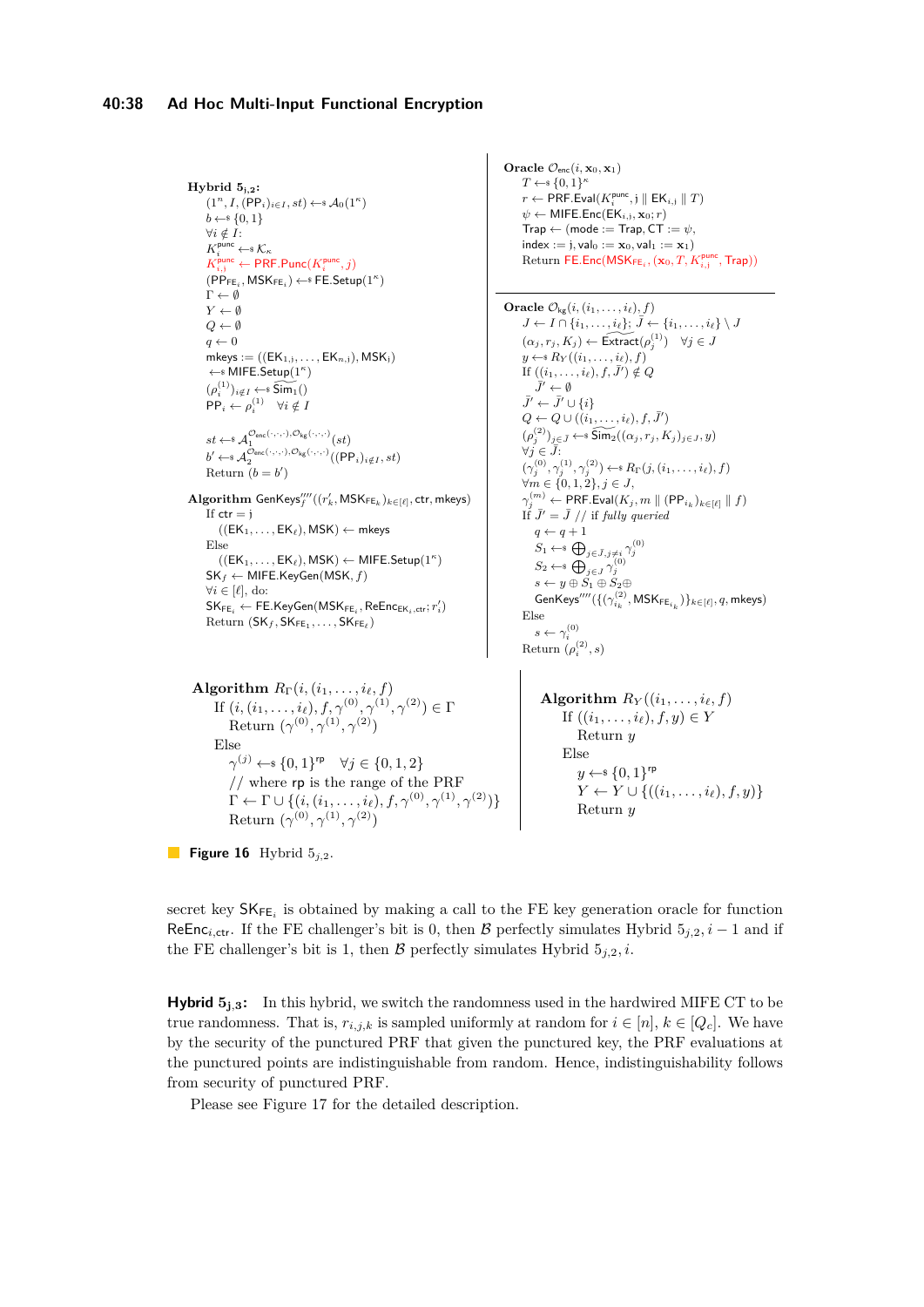```
Hybrid 5j,3:
         (1^n, I, (\text{PP}_i)_{i \in I}, st) \leftarrow s \mathcal{A}_0(1^\kappa)b \leftarrow s \{0, 1\}∀i /∈ I:
         K_i^{\text{punc}} \leftarrow \, \mathcal{K}_\kappaK_{i,j}^{\text{punc}} \leftarrow \textsf{PRF.Punc}(K_i^{\text{punc}}, j)(\mathsf{P}\tilde{\mathsf{P}}_{\mathsf{FE}_i}, \mathsf{MSK}_{\mathsf{FE}_i}) \leftarrow \mathsf{sFE}.\mathsf{Setup}(1^\kappa)\Gamma \leftarrow \emptysetY ← ∅
       Q \leftarrow \emptysetq \leftarrow 0mkeys := ((EK_{1,j},...,EK_{n,j}), MSK_j) \leftarrow MIFE.Setup(1<sup>\kappa</sup>)(\rho_i^{(1)})_{i \notin I} \leftarrow \widetilde{\mathsf{Sim}_1}()\mathsf{PP}_i \leftarrow \rho_i^{(1)} \quad \forall i \notin Ist \leftarrow \mathcal{A}_1^{\mathcal{O}_{\mathsf{enc}}(\cdot,\cdot,\cdot),\mathcal{O}_{\mathsf{kg}}(\cdot,\cdot,\cdot)}(st)b' \leftarrow s \mathcal{A}_2^{\mathcal{O}_{\text{enc}}(\cdot,\cdot,\cdot),\mathcal{O}_{\text{kg}}(\cdot,\cdot,\cdot)}((\text{PP}_i)_{i \notin I}, st)Return (b = b')\mathbf{Algorithm} \ \mathsf{GenKeys}'''_f((r'_k, \mathsf{MSK}_{\mathsf{FE}_k})_{k \in [\ell]}, \mathsf{ctr}, \mathsf{mkeys})If ctr = i((EK_1, \ldots, EK_\ell), \mathsf{MSK}) \leftarrow \mathsf{mkeys}Else
              ((EK_1, \ldots, EK_\ell), \mathsf{MSK}) \leftarrow \mathsf{MIFE}.\mathsf{Setup}(1^\kappa)SKf ← MIFE.KeyGen(MSK, f)
       ∀i ∈ [`], do:
         \mathsf{SK}_{\mathsf{FE}_i} \leftarrow \mathsf{FE}.\mathsf{KeyGen}(\mathsf{MSK}_{\mathsf{FE}_i}, \mathsf{ReEnc}_{\mathsf{EK}_i, \mathsf{ctr}}; r'_i)\text{Return } (\mathsf{SK}_f, \mathsf{SK}_{\mathsf{FE}_1}, \ldots, \mathsf{SK}_{\mathsf{FE}_\ell})\bf{Algorithm}\,\, R_\Gamma (i, (i_1, \ldots, i_\ell, f))If (i, (i_1, \ldots, i_\ell), f, \gamma^{(0)}, \gamma^{(1)}, \gamma^{(2)}) \in \Gamma
```
Return  $(\gamma^{(0)}, \gamma^{(1)}, \gamma^{(2)})$ Else  $γ^{(j)} \leftarrow$  {0*,* 1}<sup>rp</sup>  $∀j \in \{0, 1, 2\}$ // where rp is the range of the PRF  $\Gamma \leftarrow \Gamma \cup \{(i,(i_1,\ldots,i_\ell),f,\gamma^{(0)},\gamma^{(1)},\gamma^{(2)})\}$ Return  $(\gamma^{(0)}, \gamma^{(1)}, \gamma^{(2)})$ 

**Figure 17** Hybrid 5*j,*3.

**Oracle**  $\mathcal{O}_{\text{enc}}(i, \mathbf{x}_0, \mathbf{x}_1)$  $T \leftarrow \{0, 1\}^{\kappa}$  $r \leftarrow s \{0, 1\}^{rp}$ // where rp is the range of the PRF  $ψ$  ← MIFE.Enc(EK<sub>i,j</sub>, **x**<sub>0</sub>; *r*)  $\mathsf{Trap} \leftarrow (\mathsf{mode} := \mathsf{Trap}, \mathsf{CT} := \psi, \mathsf{index} := \mathsf{j},$  $val_0 := x_0$ , val<sub>1</sub> :=  $x_1$ )  $\text{Return FE}.\text{Enc}(\textsf{MSK}_{\textsf{FE}_i},(\mathbf{x}_0,T,K^{\textit{punc}}_{i,j},\textsf{Trap}))$ 

```
Oracle \mathcal{O}_{\text{kg}}(i, (i_1, \ldots, i_\ell), f)J \leftarrow I \cap \{i_1, \ldots, i_\ell\}; \bar{J} \leftarrow \{i_1, \ldots, i_\ell\} \setminus J(\alpha_j, r_j, K_j) \leftarrow \widetilde{\textsf{Extract}}(\rho_j^{(1)}) \quad \forall j \in Jy \leftarrow s R_Y((i_1, \ldots, i_\ell), f)If ((i_1, \ldots, i_\ell), f, \bar{J}') \notin Q\bar{J}' \leftarrow \emptyset\bar{J}' \leftarrow \bar{J}' \cup \{i\}Q \leftarrow Q \cup ((i_1, \ldots, i_\ell), f, \bar{J}')(\rho_j^{(2)})_{j \in \bar{J}} \leftarrow \widetilde{\text{Sim}}_2((\alpha_j, r_j, K_j)_{j \in J}, y)∀j ∈ J¯:
         (\gamma_j^{(0)}, \gamma_j^{(1)}, \gamma_j^{(2)}) \leftarrow \{R_{\Gamma}(j, (i_1, \ldots, i_{\ell}), f)∀m ∈ {0, 1, 2}, j ∈ J,\gamma_j^{(m)} \leftarrow \mathsf{PRF}.\mathsf{Eval}(K_j, m \parallel (\mathsf{PP}_{i_k})_{k \in [\ell]} \parallel f)If \bar{J}' = \bar{J} // if fully queried
             q \leftarrow q + 1S_1 \leftarrow^* \bigoplus_{j \in \bar{J}, j \neq i} \gamma_j^{(0)}<br>
S_2 \leftarrow^* \bigoplus_{j \in \bar{J}} \gamma_j^{(0)}s \leftarrow y \oplus \check{S}_1 \oplus \check{S}_2 \oplus\mathsf{GenKeys}''''(\{(\gamma_{i_k}^{(2)}, \mathsf{MSK}_{\mathsf{FE}_{i_k}})\}_{k \in [\ell]}, q, \mathsf{mkeys})Else
               s \leftarrow \gamma_i^{(0)}Return (\rho_i^{(2)}, s)
```

```
Algorithm R_Y((i_1, \ldots, i_\ell, f))If ((i_1, \ldots, i_\ell), f, y) \in YReturn y
    Else
        y \leftarrow s \{0, 1\}^{\text{rp}}Y ← Y ∪ {((i_1, ..., i_\ell), f, y)}
        Return y
```
In more detail, we have a series of subhybrids, one for each  $i \notin I$ , where in Hybrid  $5_{i,3}, i$ , the change above is made to the function key associated with the FE instance for party *i*. Let Hybrid  $5_{i,3}$ , 0 denote Hybrid  $5_{i,2}$  and let Hybrid  $5_{i,3}$ ,  $|n \setminus I|$  denote Hybrid  $5_{i,3}$ . We now give the formal reduction to PRF security for distinguishing Hybrid  $5<sub>i,3</sub>$ , *i* − 1 and Hybrid  $5<sub>i,3</sub>$ , *i* (for ease of notation, we assume that the indices *i* are consecutive). The simulator B is defined as follows. First B receives  $(1^{\kappa}, I, (PP_j)_{j \in I})$  from the hybrid distinguisher A. Next it runs

For all 
$$
i' \notin I
$$
,  $i' \neq i$ :  
=  $K_{i'}^{\text{punc}} \leftarrow \mathcal{K}_{\kappa}$ 

$$
= K^{\text{punc}}_{i',j} \leftarrow \text{PRF.Punc}(K^{\text{punc}}_{i'}, j)
$$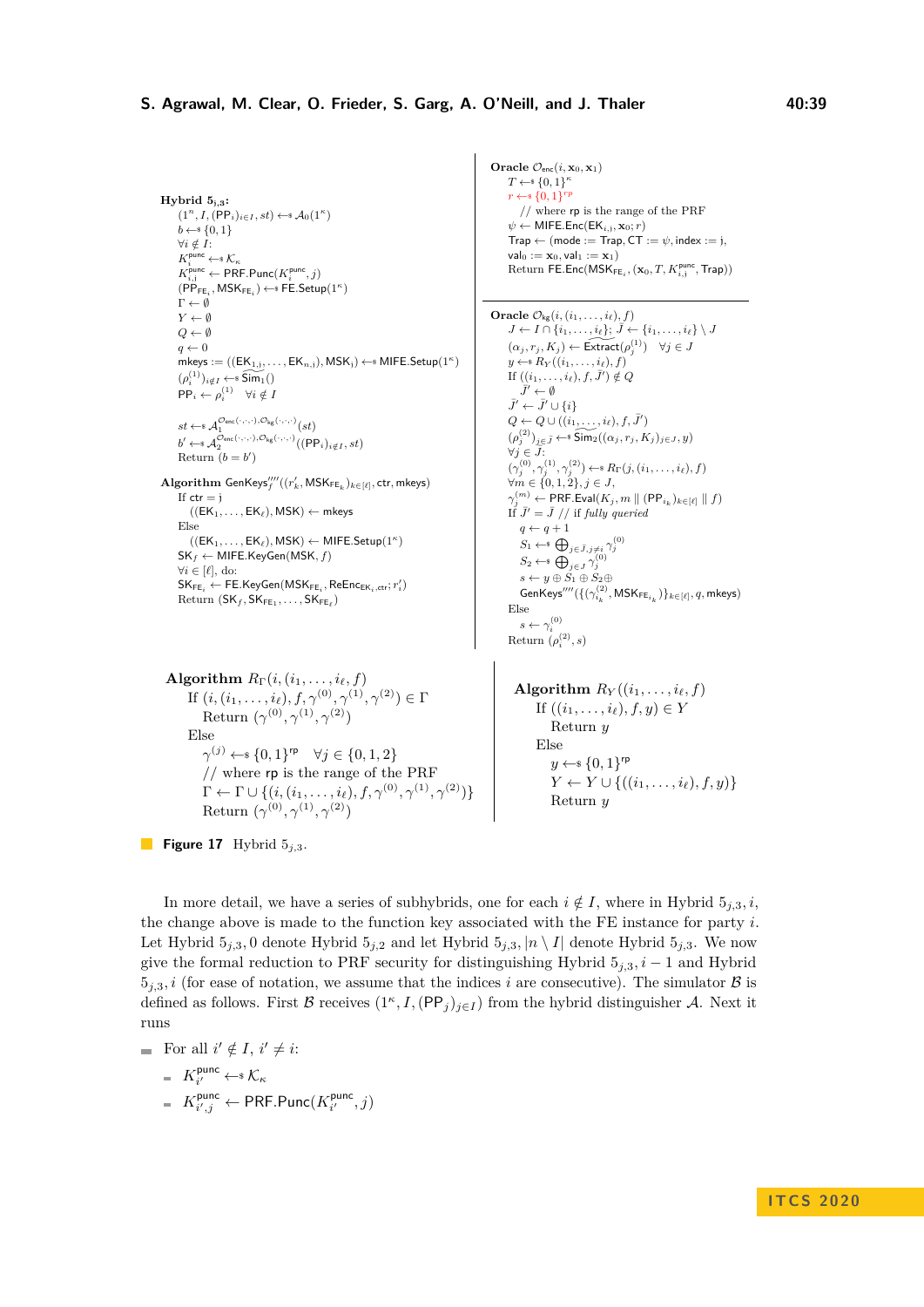#### **40:40 Ad Hoc Multi-Input Functional Encryption**

Then it sends a challenge prefix *j* to the PRF challenger and receives a punctured key; call this  $K_{i,j}^{\text{punc}}$ . Next  $\beta$  runs Step 5 to Step 12 on the left hand side of Figure [17](#page-38-0) and passes  $(PP<sub>j</sub>)<sub>j</sub> \notin I$  (see Step 12) to A. It handles encryption and key generation queries as follows. Key generation queries are handled as in  $\mathcal{O}_{\mathsf{kg}}$  in Figure [17.](#page-38-0) On an encryption query  $(i', \mathbf{x}_0, \mathbf{x}_1)$ with  $i' \neq i$ , the query is handled the same as  $\mathcal{O}_{\text{enc}}$  in Figure [17.](#page-38-0) On an encryption query  $(i, \mathbf{x}_0, \mathbf{x}_1)$ , the query is handled the same as  $\mathcal{O}_{\text{enc}}$  in Figure [17](#page-38-0) except Step 2 of  $\mathcal{O}_{\text{enc}}$  where *r* is computed. To obtain *r*, the PRF evaluation oracle is queried at the point  $j \parallel E K_{i,j} \parallel T$ where *T* is derived in Step 1 of  $\mathcal{O}_{\text{enc}}$ . Now if the PRF challenger's bit is 0, the string *r* will be computed using the PRF and B perfectly simulates  $5<sub>j,3</sub>$ , *i* − 1. On the other hand, if the PRF challenger's bit is 1, the string *r* will be uniformly random because the queried evaluation point begins with the challenge prefix  $j$  (i.e. the PRF is punctured at that point) and so  $\beta$ perfectly simulates Hybrid 5*j,*3*, i*.

**Hybrid**  $5_{j,4}$ : In this Hybrid, the protocol GenKeys<sup>''''</sup> is modified further so that for key *j*, MIFE*.*Setup or MIFE*.*KeyGen are not invoked. Rather, the output of the MIFE*.*KeyGen algorithm is hardwired and output for key *j*. The hardwired value is exactly the same as in the previous hybrid, hence indistinguishability holds by security of MPC. In more detail, the MPC simulator receives identical inputs in both hybrids and hence produces indistinguishable outputs in the two hybrids.

**Hybrid**  $5_{1,5}$ : In this hybrid, we switch the hardwired MIFE CTs within the FE CTs to use bit  $b = 1$ . Indistinguishability follows from MIFE security. In more detail, we fix query *j*. For party  $i \in [n]$  and ciphertext query  $k \in [Q_c]$ , we construct a reduction which plays against the MIFE challenger as below. The reduction computes everything as in the previous hybrid except that the hardwired ciphertexts for the  $j<sup>th</sup>$  copy of MIFE, which it receives from the MIFE challenger as below:

- **1.** The reduction requests for MIFE key corresponding to function  $f_j$  which it receives. It hardwires this into functionality GenKeys.
- **2.** For  $i \in [n], k \in [Q_c]$ , the challenge ciphertexts for party *i* are set as  $(\mathbf{x}_{0,i,k}, T_{i,k}, K_{i,j}^{\text{punc}})$ and  $({\bf x}_{1,i,k}, T_{i,k}, K_{i,j}^{\text{punc}})$ .
- **3.** The reduction receives  $\psi_{i,j,k}$  for  $i \in [n]$  and  $k \in [Q_c]$ . It hardwires these into the FE ciphertexts as discussed above.

It is evident that if  $b = 0$  then we are in Hybrid  $\mathbf{5}_{\mathbf{j},\mathbf{4}}$  and if  $b = 1$  we are in Hybrid  $\mathbf{5}_{\mathbf{j},\mathbf{5}}$ . Thus, an adversary that distinguishes between these two hybrids can be used to break the security of the *j th* MIFE scheme.

Now that the bit *b* has been switched for query *j*, we roll back our changes. Arguments of indistinguishability are analogous to the above and are skipped.

**Hybrid**  $5$ **<sup>j</sup>** $\boldsymbol{6}$ **:** Change GenKeys<sup>"</sup> to invoke MIFE.Setup and MIFE.KeyGen as before.

**Hybrid 5<sup>j</sup>***,***<sup>7</sup>:** Switch randomness in the hardwired CT back to PRF randomness.

**Hybrid 5<sup>j</sup>***,***<sup>8</sup>:** Switch punctured PRF key back to normal PRF key.

**Hybrid**  $5_{j,9}$ : Increment Trap.index by 1. At this point, for key *j*, we have  $\text{ctr}_j < \text{Trap}_{index}$ , hence by the design of the ReEnc algorithm, we have that the bit  $b = 1$  is used for MIFE encryption. This is indistinguishable from the previous hybrid by security of FE because decryption values are exactly the same in both the hybrids.